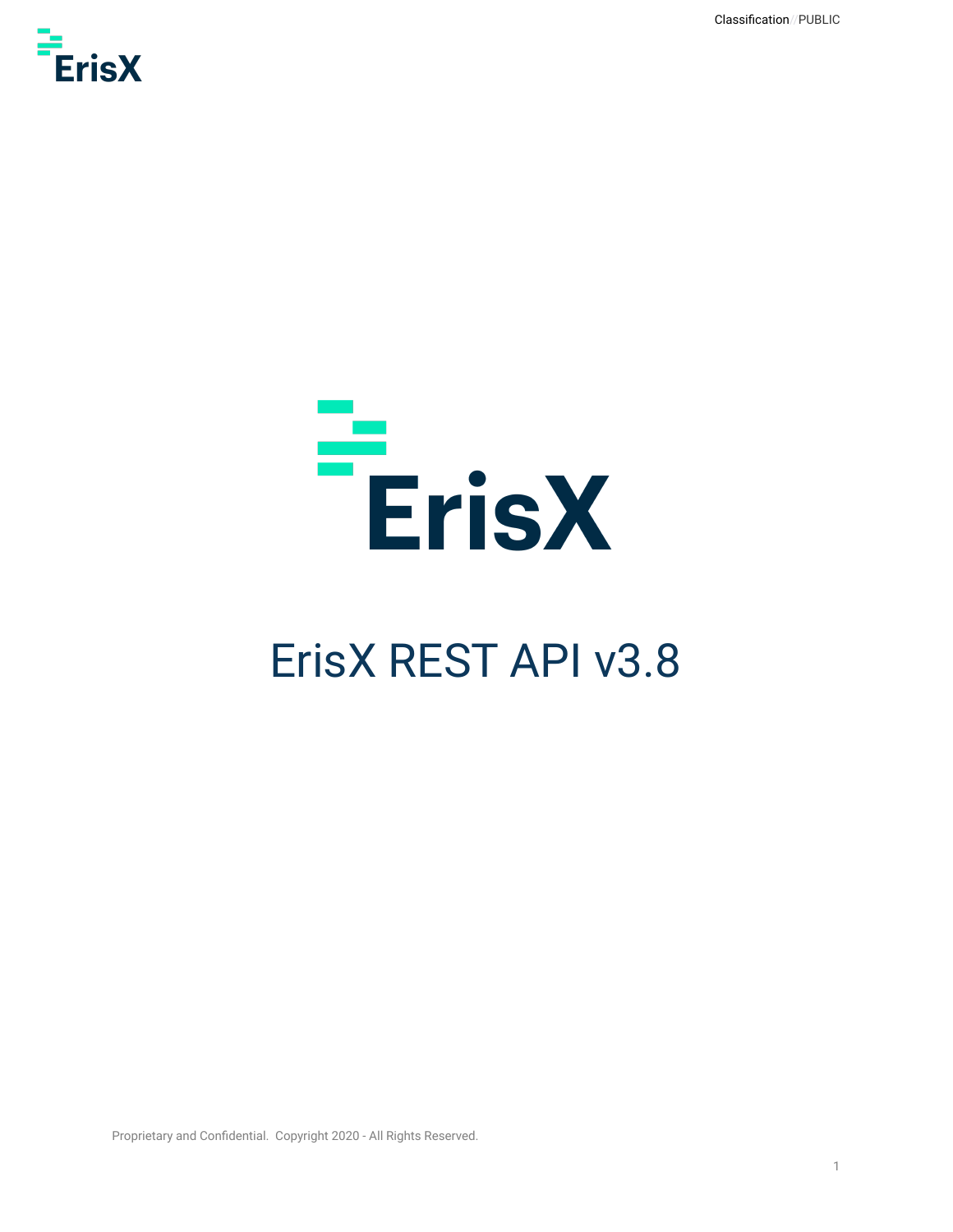

Please contact ErisX sales representatives or Client Services for more information on this documentation.

### **Contents**

| <b>Change History</b>                                 | 4              |
|-------------------------------------------------------|----------------|
| <b>General Concepts</b>                               | 6              |
| <b>API Credentials</b>                                | 6              |
| <b>API Key permissions</b>                            | 6              |
| Authentication                                        | $\overline{7}$ |
| <b>Funding Password Signing</b>                       | 8              |
| <b>Filters</b>                                        | 10             |
| Sorting                                               | 10             |
| Pagination                                            | 10             |
| <b>Trade Date and Business Date</b>                   | 11             |
| <b>Rate Limiting</b>                                  | 11             |
| <b>Clearing API Service</b>                           | 12             |
| <b>REST API Endpoint URL</b>                          | 12             |
| <b>Clearing API Permissions</b>                       | 12             |
| <b>Funds Designation</b>                              | 12             |
| <b>Balances Calculations</b>                          | 13             |
| <b>Account Endpoint balance values</b>                | 13             |
| <b>Balances Endpoint, Opening Balance calculation</b> | 13             |
| <b>Accounts Endpoint</b>                              | 14             |
| <b>Balances Endpoint</b>                              | 16             |
| <b>Movements Endpoint</b>                             | 21             |
| <b>Trades Endpoint</b>                                | 23             |
| <b>Requests Endpoint</b>                              | 27             |
| <b>Positions Endpoint</b>                             | 28             |
| <b>Closeouts Endpoint</b>                             | 31             |
| <b>Deposit Address Endpoint</b>                       | 35             |
| <b>Linked Account Endpoints</b>                       | 36             |
| <b>Withdrawal Request Endpoints</b>                   | 39             |
| <b>Build Withdrawal Request</b>                       | 39             |
| <b>Submit Withdrawal Request</b>                      | 40             |
| <b>Member User Permissions</b>                        | 41             |
| <b>Block Trade API Service</b>                        | 43             |
| <b>REST API Endpoint URL</b>                          | 43             |
| <b>Block Trade States</b>                             | 43             |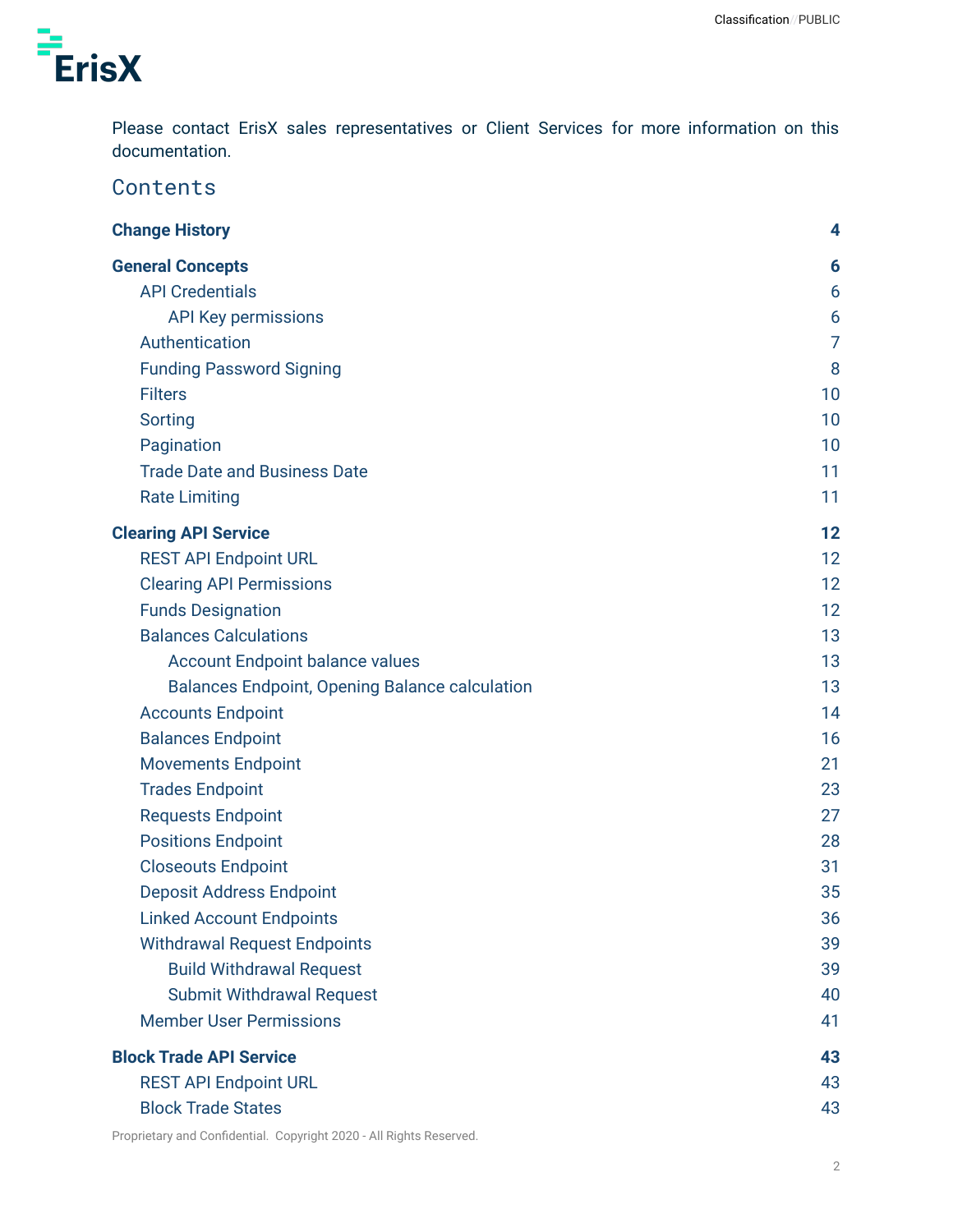

| <b>Error Codes</b>                  | 43 |
|-------------------------------------|----|
| <b>Duplicate Requests</b>           | 44 |
| <b>Submit Block Trade Endpoint</b>  | 44 |
| <b>Block Trade Volume Endpoint</b>  | 48 |
| <b>Order Management API Service</b> | 50 |
| <b>REST API Base Endpoint URL</b>   | 50 |
| PartyID                             | 50 |
| <b>ClOrderID</b>                    | 50 |
| <b>Supported Order Types</b>        | 50 |
| <b>Time in Force</b>                | 51 |
| Minimum Permitted Order Entry Size  | 51 |
| Timestamping / TransactTime         | 51 |
| <b>Table's Legend</b>               | 51 |
| <b>Execution Reports</b>            | 52 |
| <b>Request Rejected</b>             | 54 |
| <b>New Order Single</b>             | 55 |
| <b>Replace Order Single</b>         | 58 |
| Output:                             | 60 |
| <b>Cancel Order Single</b>          | 61 |
| <b>Outputs</b>                      | 62 |
| <b>Cancel All Orders</b>            | 64 |
| <b>Outputs</b>                      | 64 |
| <b>Order Status Single</b>          | 65 |
| <b>Order Mass Status</b>            | 67 |
| <b>Security List</b>                | 70 |
| <b>Security Status</b>              | 73 |
| <b>Party IDs List</b>               | 75 |
|                                     |    |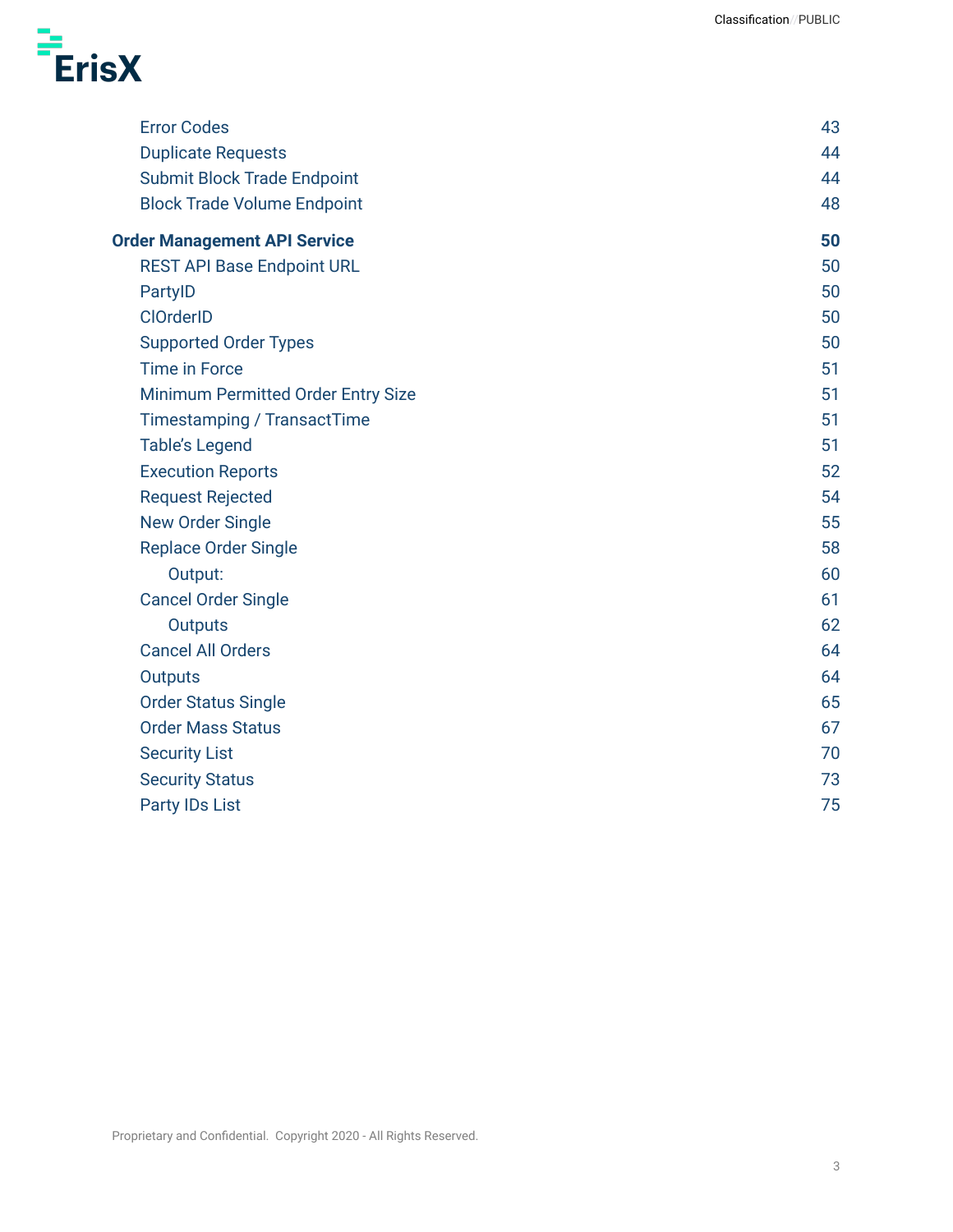

# <span id="page-3-0"></span>1 Change History

| <b>Date</b> | <b>Message(s) or Section</b>                                                                                     | <b>Description</b>                                                                                                                                                                                                                                                           |
|-------------|------------------------------------------------------------------------------------------------------------------|------------------------------------------------------------------------------------------------------------------------------------------------------------------------------------------------------------------------------------------------------------------------------|
| 20190731    |                                                                                                                  | Version 1                                                                                                                                                                                                                                                                    |
| 20190809    | <b>Filters</b>                                                                                                   | In python, filters should be specified in the json argument of<br>requests.post function, not in the data argument.<br>Some new filters have been added to the different<br>endpoints.<br>Each token will now be valid for 60 seconds, instead of the<br>previous 30 seconds |
| 20190819    | <b>Trades Response</b>                                                                                           | The trades response will now include 3 new fields (tcr_id,<br>client_order_id, fix_id)                                                                                                                                                                                       |
| 20190925    | <b>Trades Response</b>                                                                                           | The trades response will now include one new field:<br>product_code                                                                                                                                                                                                          |
| 20200130    |                                                                                                                  | Version 1.5                                                                                                                                                                                                                                                                  |
|             | Messages updated; Account,<br><b>Balances and Trades.</b>                                                        | New fields introduced to expose Futures information to<br>clients (highlighted in green).                                                                                                                                                                                    |
|             | New message added; Positions                                                                                     | New positions endpoint to query the positions for a given<br>account.                                                                                                                                                                                                        |
| 20200301    |                                                                                                                  | Version 2.0                                                                                                                                                                                                                                                                  |
|             | <b>Movements &amp; Trades Filter</b><br>changes                                                                  | Removed asset_type filter from Movements and fee_type<br>filter from Trades.                                                                                                                                                                                                 |
|             | New endpoints: deposit address,<br>linked_accounts,<br>build withdrawal request and<br>submit_withdrawal_request | A set of new endpoints to allow users to process deposits<br>and withdrawals.                                                                                                                                                                                                |
|             | <b>Authentication</b>                                                                                            | Removed Python 2 authentication example                                                                                                                                                                                                                                      |
| 20200326    |                                                                                                                  | Version 3.0                                                                                                                                                                                                                                                                  |
|             | New Service: <b>Block Trades API</b><br><b>Service</b>                                                           | Added new endpoints to interact with the Block Trade API                                                                                                                                                                                                                     |
|             | <b>New section: Balances</b><br><b>Calculations</b>                                                              | New section that details balances calculations                                                                                                                                                                                                                               |
|             | <b>Funding Password Signing</b>                                                                                  | Modified the javascript example for easier use                                                                                                                                                                                                                               |
| 20200505    |                                                                                                                  | Version 3.1                                                                                                                                                                                                                                                                  |
|             | New Service: Order Management<br><b>API Service</b>                                                              | Added new endpoints to interact with the Order<br>Management system via REST API                                                                                                                                                                                             |
|             | <b>Movements Endpoint</b>                                                                                        | Defined possible values for Type field in the movements<br>endpoint response                                                                                                                                                                                                 |
| 20200716    |                                                                                                                  | Version 3.1.1                                                                                                                                                                                                                                                                |
|             | <b>Clearing API Permissions</b>                                                                                  | Add Table explaining permissioning in Clearing API                                                                                                                                                                                                                           |
| 20200709    |                                                                                                                  | Version 3.2                                                                                                                                                                                                                                                                  |
|             | New endpoint: Closeouts                                                                                          | Add new endpoint to get Closeouts information                                                                                                                                                                                                                                |
|             | <b>Execution Report</b>                                                                                          | Add AvailableBalanceData component with<br>AvailableBalance and AvailableBalanceCurrency                                                                                                                                                                                     |
|             | <b>Security List</b>                                                                                             | Add productCode, securityGroup, cap and floor<br>Add securityGroup field in SecurityList request                                                                                                                                                                             |
|             | <b>Linked Account</b>                                                                                            | Add new field is_sen_account                                                                                                                                                                                                                                                 |
|             | <b>Order Mass Status</b><br><b>Order Status Single</b>                                                           | Add AvailableBalanceData component with<br>AvailableBalance and AvailableBalanceCurrency. VIEW<br><b>DISCLAIMER</b>                                                                                                                                                          |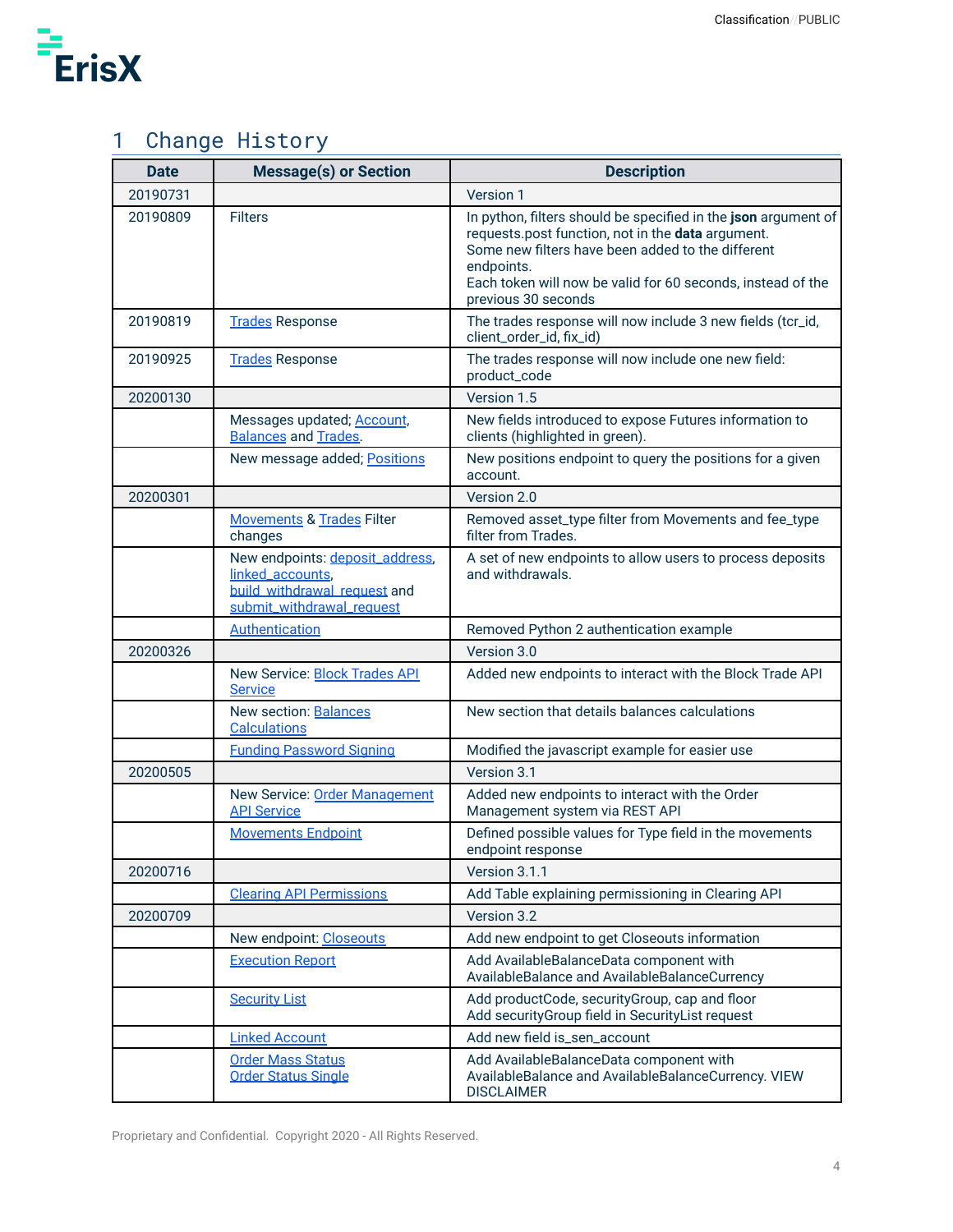

|          | <b>Balances</b>                                         | Add new fields closed_reserve_loss and<br>closed_reserve_profit                                                                                                                                                                              |
|----------|---------------------------------------------------------|----------------------------------------------------------------------------------------------------------------------------------------------------------------------------------------------------------------------------------------------|
| 20200924 |                                                         | Version 3.3                                                                                                                                                                                                                                  |
|          | <b>Block Trades</b>                                     | Negotiated Time must be a unix timestamp in milliseconds                                                                                                                                                                                     |
|          | <b>Movements</b>                                        | Added key delivery to posting_summary object                                                                                                                                                                                                 |
|          | <b>Security Status</b>                                  | Added marketDataID field                                                                                                                                                                                                                     |
|          | <b>Member User Permissions</b>                          | Added new user permissions endpoint                                                                                                                                                                                                          |
|          | <b>Closeouts</b>                                        | Updated output definitions                                                                                                                                                                                                                   |
| 20201116 |                                                         | Version 3.4                                                                                                                                                                                                                                  |
|          | <b>Security Status</b>                                  | Added haltReason field                                                                                                                                                                                                                       |
|          |                                                         |                                                                                                                                                                                                                                              |
| 20210812 |                                                         | Version 3.5                                                                                                                                                                                                                                  |
|          | <b>Trades Endpoint</b>                                  | Fix typo in sample output. clearing_fees -> clearing_fee and<br>exchange_fees -> exchange_fee                                                                                                                                                |
|          | <b>Account Endpoint</b>                                 | Added new field in the response: emarket_account_number                                                                                                                                                                                      |
| 20210826 | <b>Trades Endpoint</b>                                  | Fix typo in request example. Added ] to close array in the<br>filter parameter                                                                                                                                                               |
| 20210812 |                                                         | Version 3.6                                                                                                                                                                                                                                  |
|          | <b>New Order Single</b><br><b>Supported Order Types</b> | Added support for Market orders                                                                                                                                                                                                              |
| 20211018 |                                                         | Version 3.7                                                                                                                                                                                                                                  |
|          | <b>Order Management</b>                                 | Added requestId field in request and response messages.<br>Correlation field is deprecated and will be removed in future<br>versions (Timeline to follow). To link requests and responses<br>please use the requestId or the clOrdID fields. |
| 20220516 |                                                         | Version 3.8                                                                                                                                                                                                                                  |
|          | <b>Balances</b>                                         | Add available_balance field                                                                                                                                                                                                                  |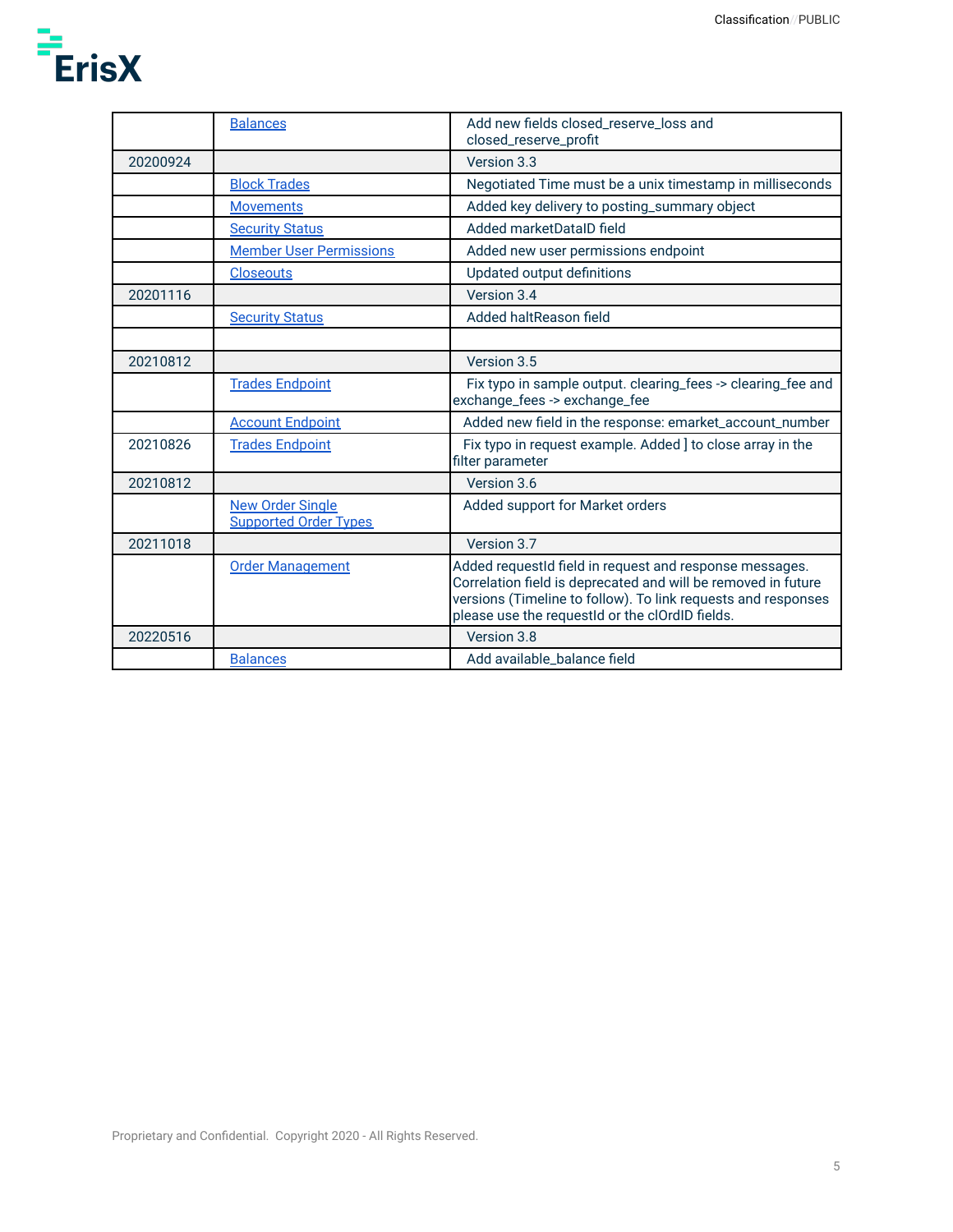

# <span id="page-5-0"></span>2 General Concepts

### <span id="page-5-1"></span>2.1 API Credentials

In order to sign your API requests, you will need to create a set of API Credentials.

From the Eris Member Portal, navigate to the dropdown next to your username in the top right of

the page and select  $\bigcirc$   $\mathbf{\hat{x}}_{s}^{e}$  API Settings

After clicking **Create New API Key** you will be asked to select the permissions you want to enable.

|                     | ∙                                                             | × |
|---------------------|---------------------------------------------------------------|---|
|                     | Please enter a label and select the permissions for this key. |   |
| Label               |                                                               |   |
| Permissions         |                                                               |   |
| Market Data         |                                                               |   |
| Clearing (ReadOnly) |                                                               |   |
| Trading             |                                                               |   |
| Funding             |                                                               |   |
| Submit Block Trade  |                                                               |   |
|                     |                                                               |   |
|                     | <b>Generate Key</b>                                           |   |
|                     |                                                               |   |

<span id="page-5-2"></span>API Key permissions

- **Market Data:** An API key can query historical data or subscribe to real time data.
- **Trading:** Allows an API key to enter, modify and cancel orders.
- **Clearing (ReadOnly):** Allows an API key to query information about their clearing accounts.
- **Funding:** Allows an API key to initiate withdrawal requests.
- **Submit Block Trade:** Allows an API key to submit Block Trades.

When ready click **Generate Key** and you will be presented with two pieces of information that must be kept safe as they will be needed for authentication of calls to the end points and will not be shown again:

- **API key**
- **Secret**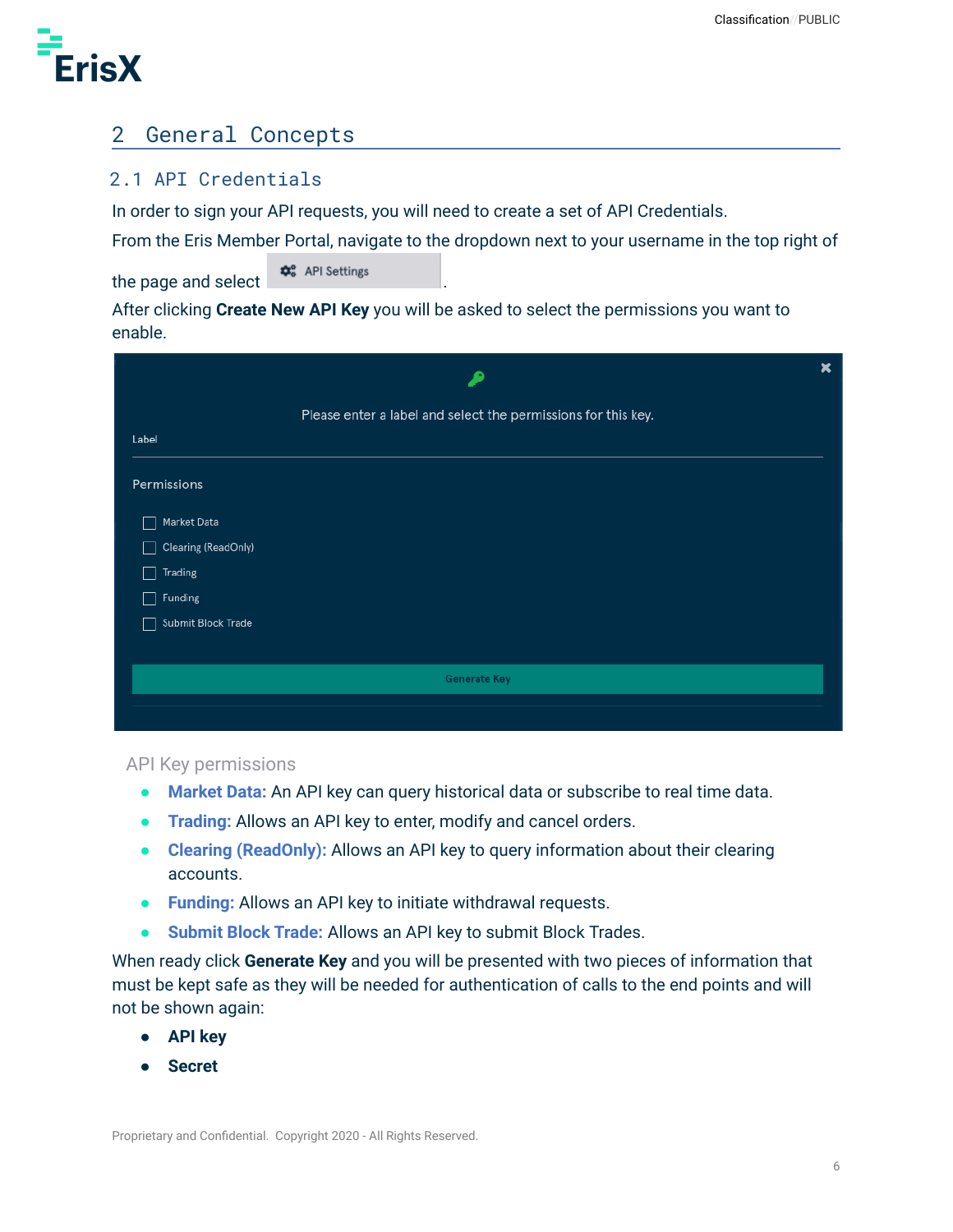

### <span id="page-6-0"></span>2.2 Authentication

A json web token should be generated using the HS256 algorithm on the API key, secret and timestamp as described in the examples below. This token should be included in the header of every request.

- **Timestamp:** The authentication token requires a Unix Epoch timestamp in seconds.
- **Token Age:** Each token will only be valid for 60 seconds after the timestamp.

Notes:

- In python use the **pyjwt** package to generate the token ([https://pyjwt.readthedocs.io/en/latest/\)](https://pyjwt.readthedocs.io/en/latest/).
- Note that some jwt encoding functions may return a byte array rather than a string, and some languages require explicit conversion. For example, in Python, you must use the **decode()** function.
- Be aware that there must be a blank space between **Bearer** and the token.

```
Javascript Example:
```

```
const jwt = require('jsonwebtoken');
const axios = require('axios').default;
const apiKey = '9106676d85f1163f.d1ba2efac8bc1e0a';
const secret = '31b6b61606588580';
var payload = \{iat: Date.now(),
sub: apiKey
};
var token = jwt.sign(payload, secret, { algorithm: 'HS256'});
axios({
 method: 'POST',
 url: `https://clearing.erisx.com/api/v1/${endpoint_name}`,
 timeout: 30000, // 30 seconds
 headers: {
   Authorization: `Bearer ${token}`,
 },
 data: {}
});
```

```
Python 3 Example:
```

```
import jwt
import time
import requests
def gen token(secret, api key):
   unix timestamp = int(round(time.time())payload_dict = {'sub': api_key, 'iat': unix_timestamp}
```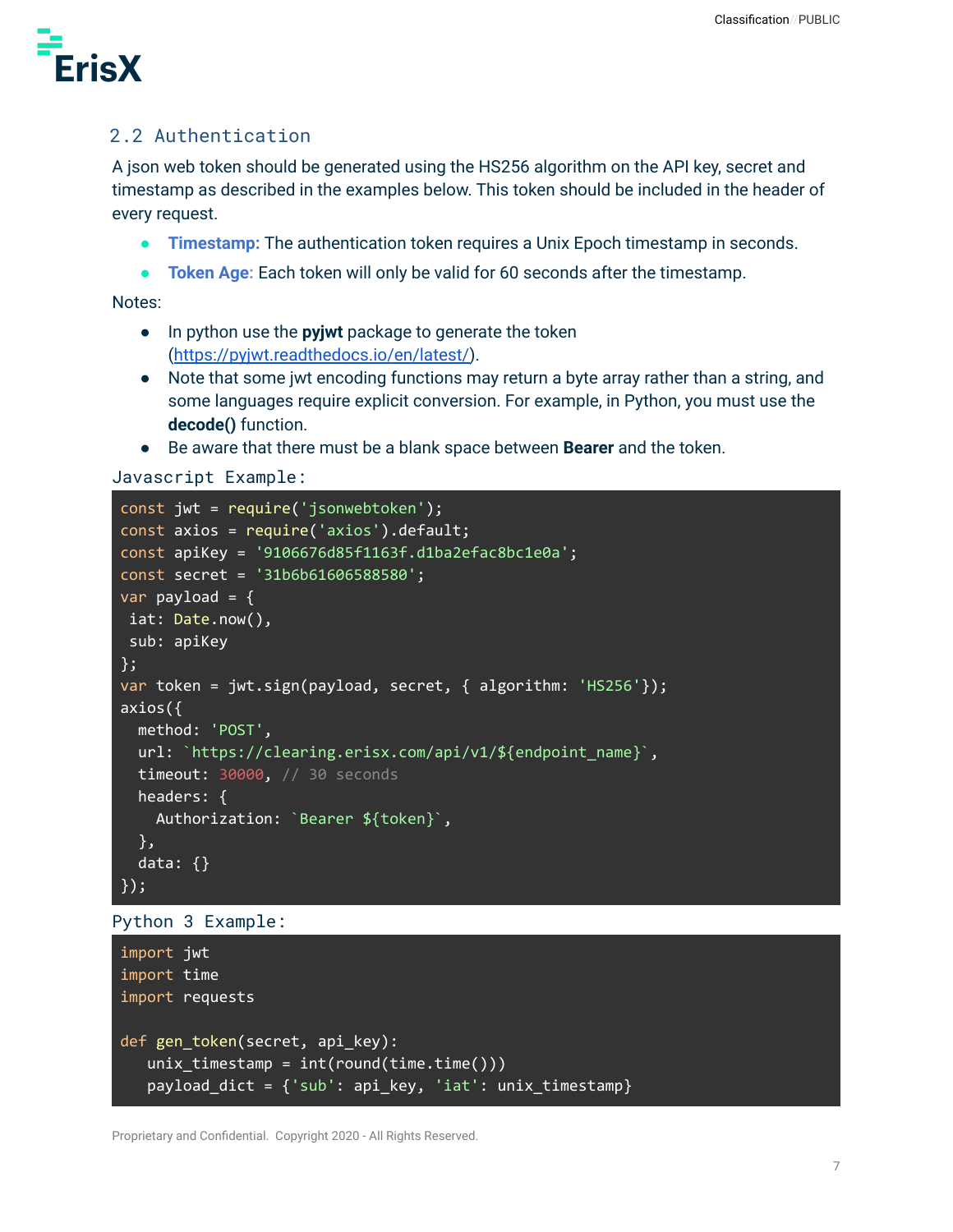

```
return jwt.encode(payload_dict, secret, algorithm='HS256').decode('utf-8')
```

```
my_secret = '31b6b61606588580'
my_api_key = '9106676d85f1163fgd1ba2efac8bc1e0a'
url = 'https://clearing.erisx.com/api/v1/'
token = gen token(my secret, my api key)
requests.post(url= url + endpoint_name, headers={'Authorization': 'Bearer ' +
token}, json={}) # Be aware that there is a blank space after Bearer
```
### <span id="page-7-1"></span><span id="page-7-0"></span>2.3 Funding Password Signing

In order to enhance security in funding related operations, some endpoints of the Clearing API require a two step process authentication. The first authentication is based on the API credentials and the token derivation described in the section above. The second authentication is based on the generation of an encrypted signature based on the member user's Funding Password. In order to correctly perform the signature, the clearing member should follow the following steps:

- Generate a key from the funding password using the Password-Based Key Derivation Function 2 (PBKDF2) with the following parameters:
	- Hashing algorithm: SHA-256
	- Password: Clearing member user's Funding Password.
	- $\circ$  Salt: Auth ID for the clearing member user, which can be found in the response from the endpoint Build [Withdrawal](#page-38-1) Request in the field 'auth\_id'.
	- Iterations: 100,000
	- Derive Key Length: 32 bytes (256 bits).
- Generate a canonical signature for the appropriate message using the Elliptic Curve Digital Signature Algorithm (ECDSA) with the elliptic curve SECP256k1, where the key used in the signature should be the key generated in the previous step. Encoding of the signature should be in DER format.
- Encode the signature using Base58 encoding. Note that some base58 encoding functions may return a byte array rather than a string, and some languages require explicit conversion. For example, in Python, you must use the decode() function.

This signature will enable the ErisX ClearingHouse to validate the funding password without the clearing member having to expose the funding password at any moment over the internet, which provides a higher layer of security for the safe keeping of the clearing member's credentials.

```
Javascript Example:
```

```
const crypto = require('crypto');
const bs58 = require('bs58');
const ecdsa = require('ecdsa');
const pbkdf2 = require('pbkdf2-sha256');const BigInteger = require('bigi');
```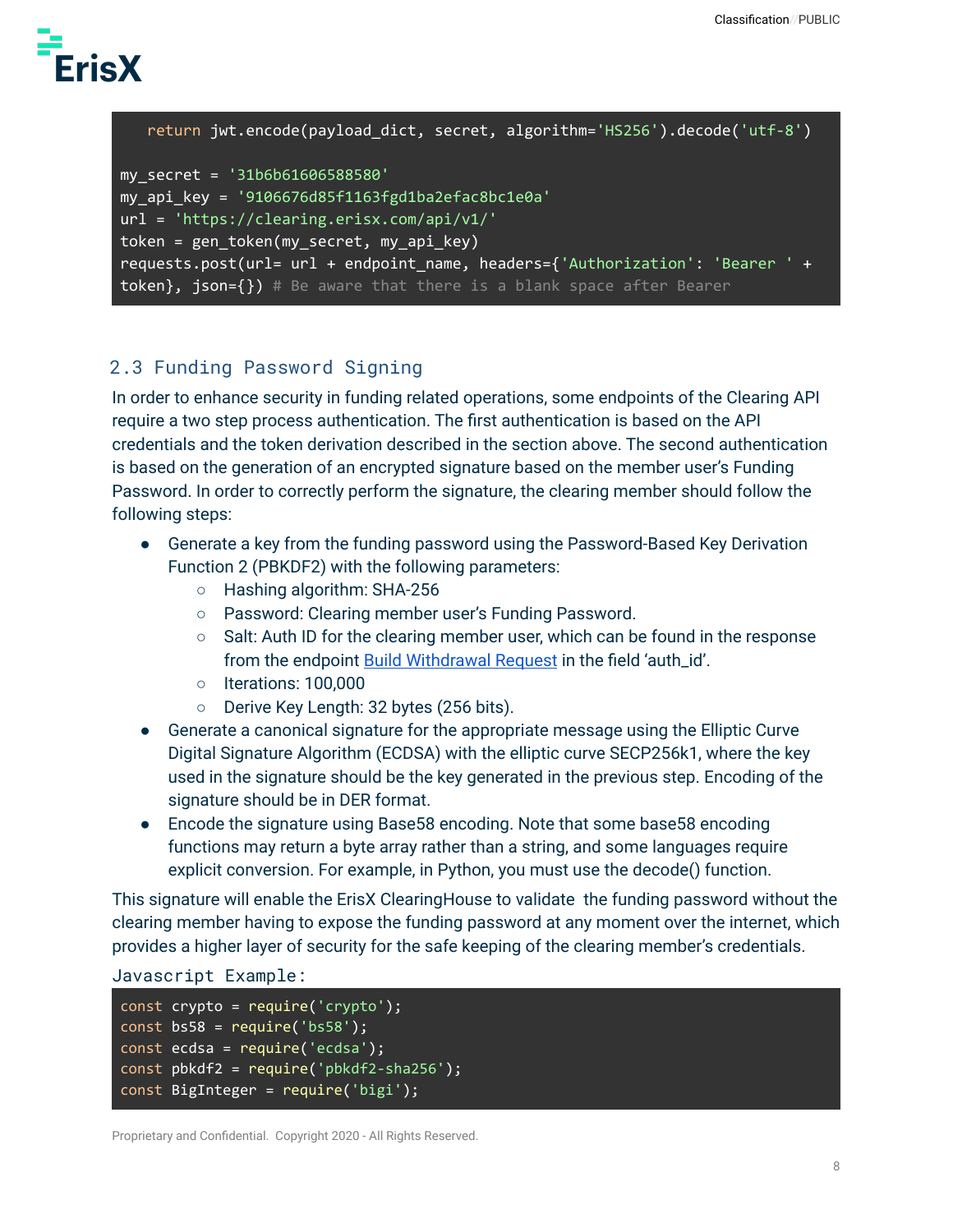```
function sha256(str) {
  return crypto.createHash('sha256').update(str).digest();
}
function privateKeyFromPassword(authId, password) {
return pbkdf2(password, authId, 100000, 32);
}
function signMessage(message, privateKey) {
  let shaMsg = sha256(message);
  let signature = ecdsa.sign(shaMsg, BigInteger.fromBuffer(privateKey));
  return signature.toDER();
}
const privateKey = privateKeyFromPassword(auth_id, password);
const signature = bs58.encode(signMessage(request_data, privateKey));
Python3 Example:
import hashlib
import ecdsa
from ecdsa.util import sigencode der canonize
import base58
def privateKeyFromPassword(authId, password):
       return hashlib.pbkdf2_hmac(
```

```
hash name='sha256',
          password=password.encode(),
          salt=authId.encode(),
          iterations=100000,
          dklen=32)
def signMessage(message, authId, password):
      privateKey = privateKeyFromPassword(authId, password)
      sk = ecdsa.SigningKey.from_string(privateKey, curve=ecdsa.SECP256k1)
      signature = sk.sizen deterministic(
          message.encode(),
          sigencode=sigencode der canonize,
          hashfunc=hashlib.sha256)
      return base58.b58encode(signature).decode('ascii')
signature = signMessage(message, authId, password)
```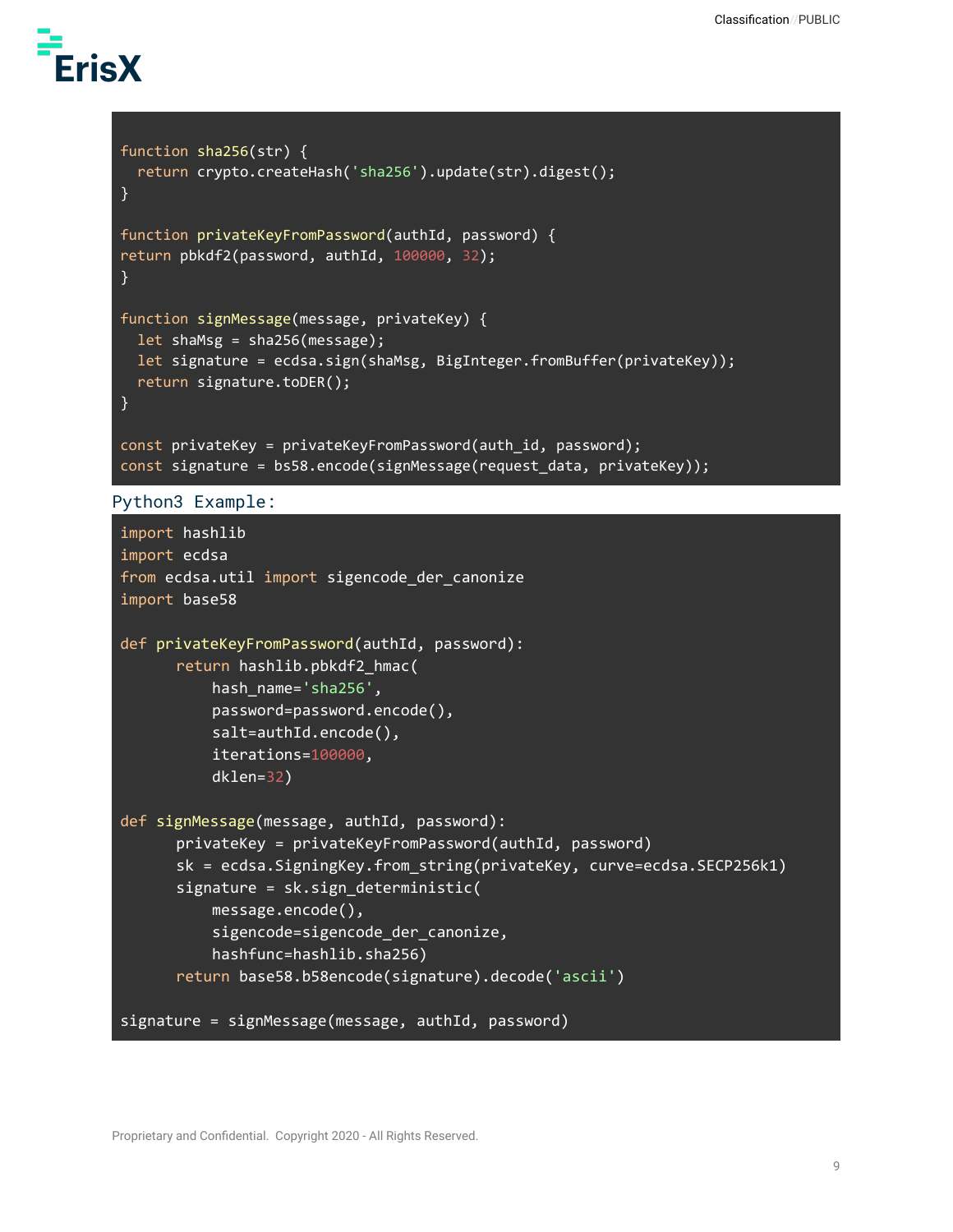

### <span id="page-9-0"></span>2.4 Filters

Some API calls allow the use of filters. These filters provide a greater level of flexibility to queries. Ultimately, providing more efficient requests and a better API experience.

The filter query has the following json type format. Multiple filters can be applied in a single request to best tailor the query. In python, filters should be given under the **json** argument of the requests.post function.

```
"filter": [{"attr": "attribute_name","op": "eq","value": "attribute_value" }]
```

| <b>Field</b> | <b>Value</b>                                                                                                                                                                   |
|--------------|--------------------------------------------------------------------------------------------------------------------------------------------------------------------------------|
| filter       | Name of the query parameter                                                                                                                                                    |
| attr         | Name of the attribute that wants to be used in the query                                                                                                                       |
| <b>op</b>    | Operations present in the query:<br>'eq' - equal<br>'ne' - not equal<br>'gt' - greater than<br>'gte' - greater than or equal<br>'It' - less than<br>'Ite' - less than or equal |
| value        | Value or array of values of the attribute to which the query will compare.                                                                                                     |

#### <span id="page-9-1"></span>2.5 Sorting

Queries also provide the ability to sort the results using the following format.

```
"sort": [{ "attr": "attribute name", "value": "desc" }]
```

| <b>Field</b> | <b>Value</b>                                                    |
|--------------|-----------------------------------------------------------------|
| sort         | Name of the query parameter                                     |
| attr         | Name of the attribute that wants to be used in the query        |
| value        | Direction of the sort: 'desc' - descending or 'asc' - ascending |

#### <span id="page-9-2"></span>2.6 Pagination

Some requests can be paginated. The offset and limit parameters on the request allows the user to choose how many results should be included in the return message and where the results should begin.

Maximum number of results per request is 100.

These two parameters are optional and available parameters in all endpoints except in the Balances endpoint.

```
"offset":0, "limit":10
```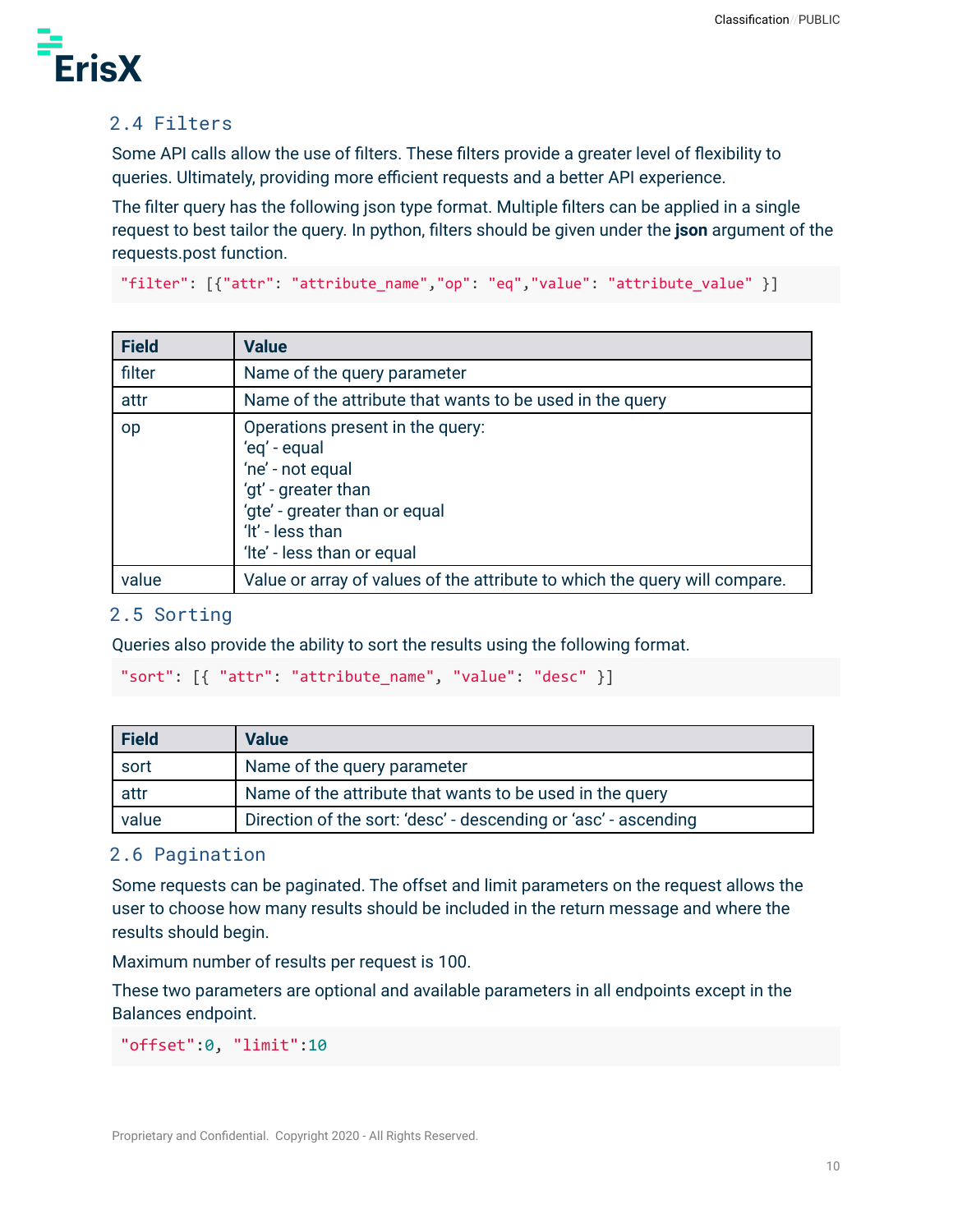

| <b>Field</b> | <b>Value</b>                                                      |
|--------------|-------------------------------------------------------------------|
| offset       | Integer. The number of entries to skip (default: 0).              |
| limit        | Integer. Maximum number of results to be returned (default: 100). |

### <span id="page-10-0"></span>2.7 Trade Date and Business Date

A new trade date starts at 4:00:00pm CST and finishes at 3:59:59pm CST the following day. All Exchange (trading) activity will be included in the appropriate trade date depending on the time of the activity. (I.e. trading activity at 2019-01-01 15:59:59 CST will be included in 2019-01-01 trade date but trading activity at 2019-01-01 16:00:00 CST will be included in 2019-01-02 trade date).

A new business date starts at 6:00pm CST and finishes at 5:59pm CST of the following day. All asset movement activity (Deposits, Withdrawals) will be included in the appropriate business date depending on the time of the asset movement. (I.e. a deposit made at 2019-01-01 17:59:59 CST will be included in 2019-01-01 business date but a deposit made at 2019-01-01 18:00:00 CST will be included in the 2019-01-02 business date).



**Trade Date** 

The relevance of these two time frames is important for understanding the calculation of the [Opening](#page-12-0) Balance in the Balances endpoint.

#### <span id="page-10-1"></span>2.8 Rate Limiting

Requests are throttled per IP address. Limit: 5 requests in a 10 second period.

When the rate limit is exceeded, a response with status **429 -> Too Many Requests** is returned.

If the limit is exceeded the IP address will be restricted from making new requests for 60 seconds.

We highly recommend adding logic to your application to gracefully process the 429 To Many Requests message. We suggest that if the limit is breached, your application will pause for the required time in order to be within the rate limiting again. An application that repeatedly breaches the limit will keep extending the restricted period, thus, preventing your application to function correctly again.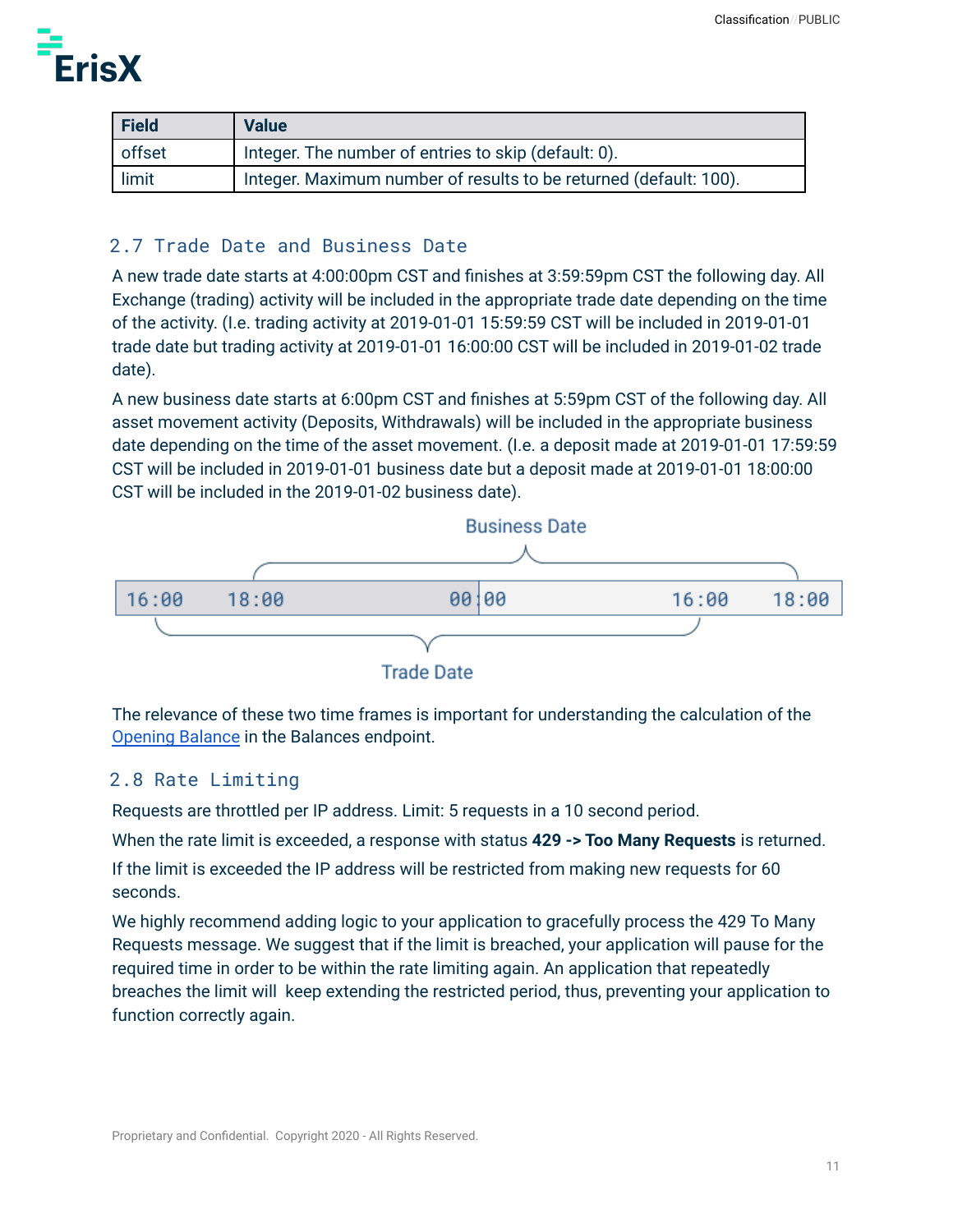

# <span id="page-11-0"></span>3 Clearing API Service

This API service enables clients to interact with their Clearing accounts in order to extract data regarding their activity. All requests and responses are application/json content type.

All Clearing API endpoints are private and every request needs to be signed using the authentication method described in the **[Authentication](#page-6-0)** section. Some endpoints require additional signing authentication as described in the **Funding [Password](#page-7-1) Signing section**.

### <span id="page-11-1"></span>3.1 REST API Endpoint URL

- **● Production: https://clearing.erisx.com/api/v1**
- **● New Release (test): <https://clearing.newrelease.erisx.com/api/v1>**

#### <span id="page-11-2"></span>3.2 Clearing API Permissions

As well as the chosen API Key [permissions,](https://docs.google.com/document/d/1qkhtmMNFmNxKMXO7ZfGFCV0xgYzSmR1VldmQQ_74fcs/edit#heading=h.6bttjwv7yus4) selected when creating an API key, a user must have the accompanying User permissions in order to make requests to different Clearing API endpoints. The permissions for each endpoint are described in the table below.

| <b>Endpoint</b>           | <b>API Credentials Permissions</b> | <b>User Permissions</b>                                                                                      |
|---------------------------|------------------------------------|--------------------------------------------------------------------------------------------------------------|
| <u>accounts</u>           | Clearing (Read Only)               | View Balances (to obtain a<br>summary of account balances)<br>Allow Trading (to obtain a list of<br>FIX IDs) |
| <b>balances</b>           | Clearing (Read Only)               | <b>View Balances</b>                                                                                         |
| requests                  | Clearing (Read Only)               | <b>View Movements and View</b><br><b>Recent Transactions</b>                                                 |
| trades                    | Clearing (Read Only)               | <b>View Trades</b>                                                                                           |
| movements                 | Clearing (Read Only)               | <b>View Movements</b>                                                                                        |
| <b>positions</b>          | Clearing (Read Only)               | <b>View Futures Positions</b>                                                                                |
| linked_accounts           | Clearing (Read Only)               | <b>View SSI</b>                                                                                              |
| deposit_address           | Clearing (Read Only)               | <b>Send Deposits</b>                                                                                         |
| build_withdrawal_request  | <b>Funding</b>                     | <b>View SSI and Request</b><br>Withdrawals                                                                   |
| submit_withdrawal_request | <b>Funding</b>                     | <b>View SSI and Request</b><br>Withdrawals                                                                   |

Direct Members have by default all permissions enabled. If you are an entity, please contact our Client Services team to inquire about the permissions you need.

### <span id="page-11-3"></span>3.3 Funds Designation

All customer funds for trading on designated contract markets (futures exchanges like ErisX) must be kept apart ("segregated") from non customer funds.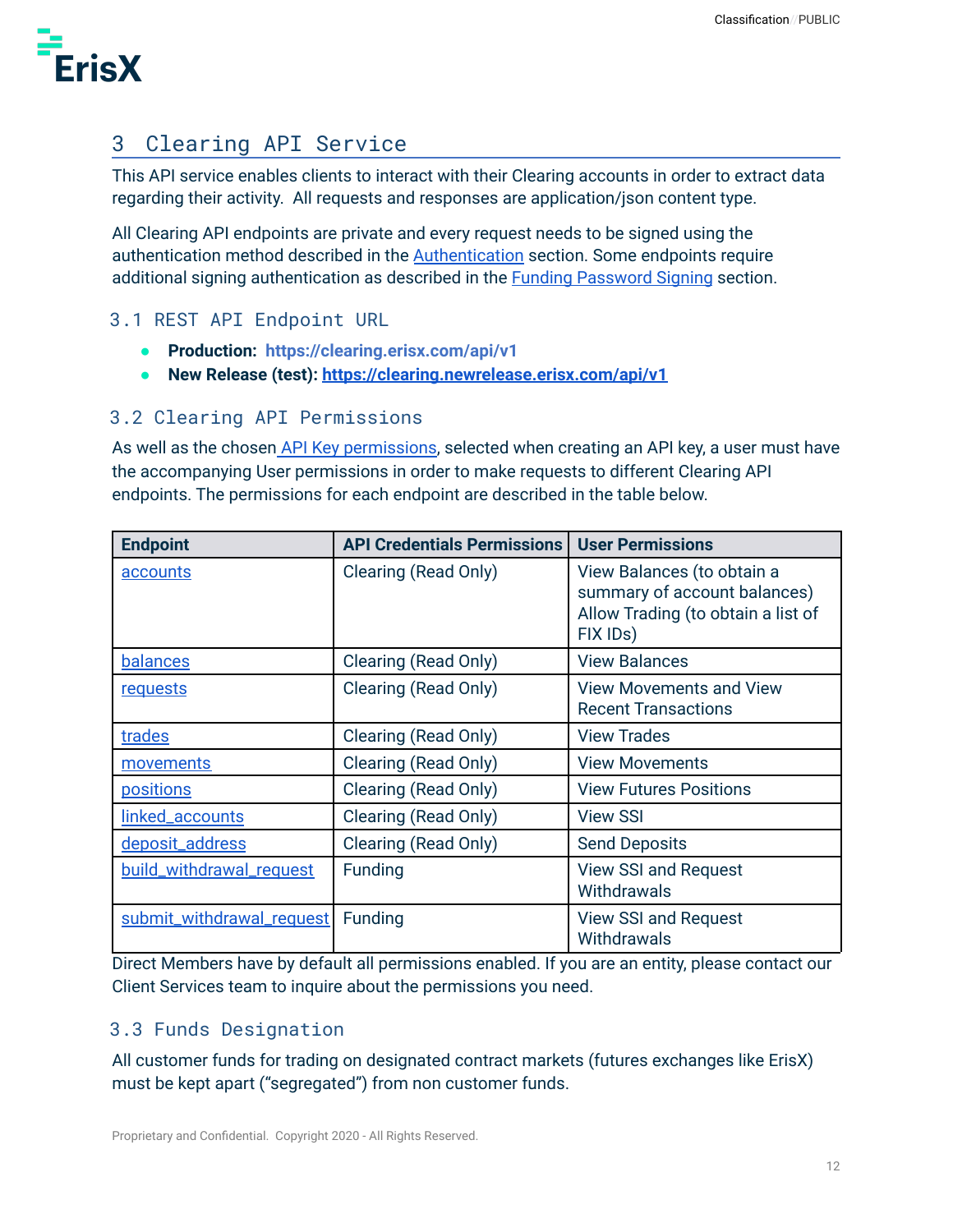

ErisX currently supports three funds designations:

- N: Represents "non-segregated" funds held on behalf of members trading ErisX Spot products.
- P: Represents "member property" funds held on behalf of direct members trading ErisX futures products.
- S: Represents "segregated" funds held on behalf of the clients of Futures Commission Merchants (FCM's) trading ErisX futures products.

### <span id="page-12-0"></span>3.4 Balances Calculations

As defined in the Trade Date and [Business](#page-10-0) Date section, Trade Date has a different start time and end time than Business Date. This difference has certain implications in how balances are calculated and provided in response to the different Clearing API endpoints.

#### <span id="page-12-1"></span>3.4.1 Account Endpoint balance values

The response of the accounts endpoint, provides a summary of balances for the account along with other account information. The balances reflected include all Exchange and Clearing House activities up to the moment when the API request is made. Therefore, this value will include the latest information known for the account.

### <span id="page-12-2"></span>3.4.2 Balances Endpoint, Opening Balance calculation

The balances endpoint, provides a more detailed view of the balances for a particular account. The opening balance is generated using a reference to the current business date.

Therefore, the following rules need to be considered to understand the value provided;

- Include all asset movements (Deposits, Withdrawals, etc.) prior to the beginning of the current business date.
- Include all trading activity for the trade date prior to the current business date.

#### Examples

#### **Request is within the same trade date and business date:**

The Opening balance for a request on Tuesday **@ 15:50** CT will include:

- Trades prior to Monday @ 16:00 CT
- Asset movements prior to Monday @ 18:00 CT

#### **Request is during a new trade date but still the same business date**

The Opening balance for a request on Tuesday **@ 16:30** CT will include:

- Trades up to Monday @ 16:00 CT
- Asset movements prior to Monday @ 18:00 CT

#### **Request is during a new trade date and new business date (same calendar date)**

The Opening balance for a request on a Tuesday **@ 18:30** CT will include:

- Trades up to Tuesday @ 16:00 CT
- Asset movements prior to Tuesday @ 18:00 CT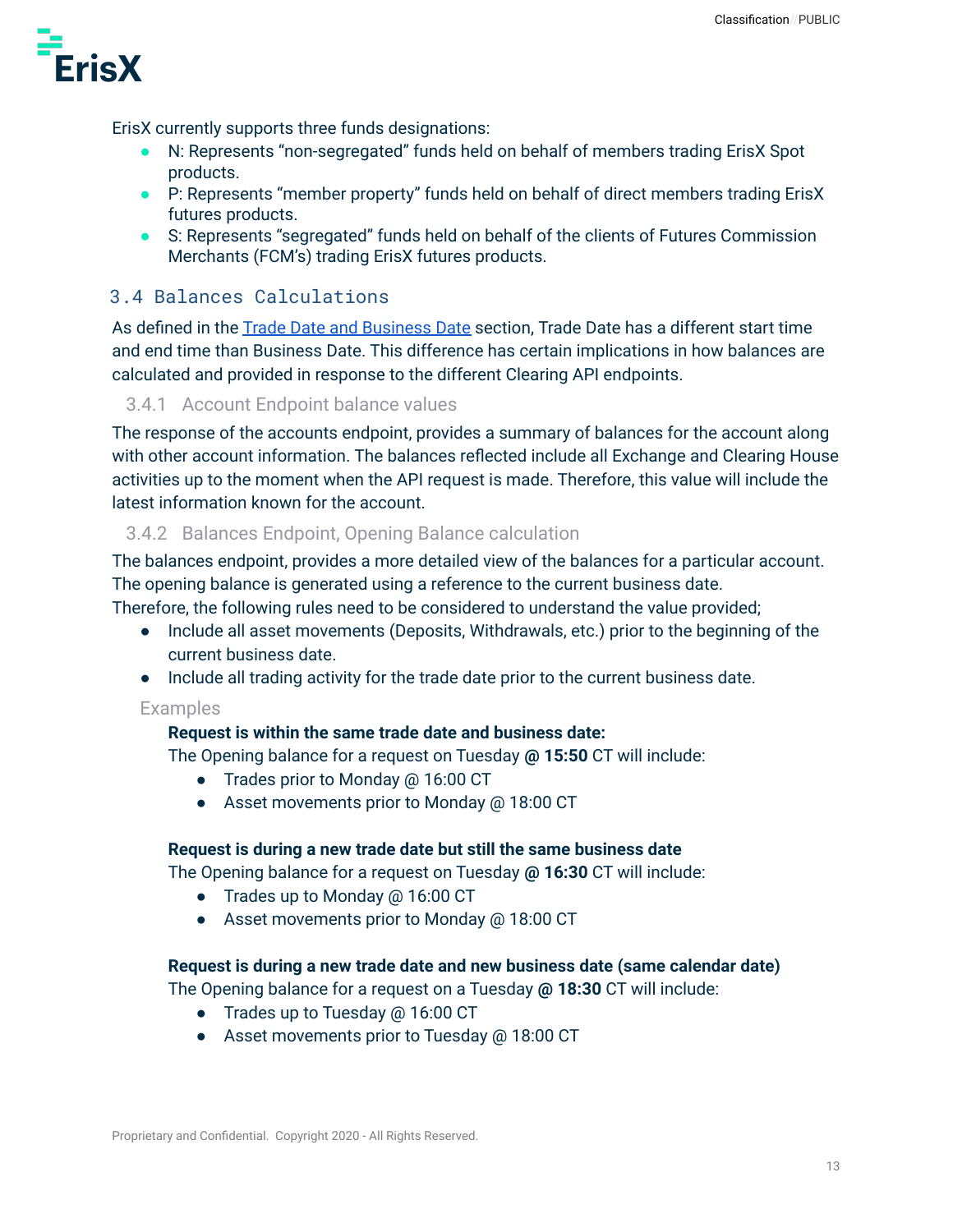

### <span id="page-13-0"></span>3.5 Accounts Endpoint

This endpoint will return a list of all accounts a member has available to them, as well as basic balance information. More detailed balance information is returned in the getBalances endpoint.

- **HTTP Request Type:** POST
- **Endpoint:** /accounts
- **API security:** This API endpoint requires an authentication token with Clearing API read permission.

|  |  |  | _____ |  |
|--|--|--|-------|--|

| <b>Field</b>      | <b>Value</b>                                                                             |                   |
|-------------------|------------------------------------------------------------------------------------------|-------------------|
| filter (optional) | Default: "filter": [{ "attr": "account_id", "op": "eq",<br>"value": member_account_id }] |                   |
|                   | account_id                                                                               | <b>Account ID</b> |
| offset (optional) | Number of elements to be offset in the request for pagination<br>purposes                |                   |
| limit (optional)  | Limit of elements returned in the request                                                |                   |

#### Example Requests:

```
requests.post(
   url="https://clearing.erisx.com/api/v1/accounts",
   headers={"Authorization": "Bearer " + token},
   json=\{\}requests.post(
    url="https://clearing.erisx.com/api/v1/accounts",
   headers={"Authorization": "Bearer " + token},
   json={
        "filter": [{
            "attr":
                "account_id",
            "op":
                "eq",
            "value": [
                "27ff6d34-523d-476d-9ad5-edeb373b83dc"
            ]
        }],
        "offset": 0,
        "limit": 10
   })
```
#### **Outputs**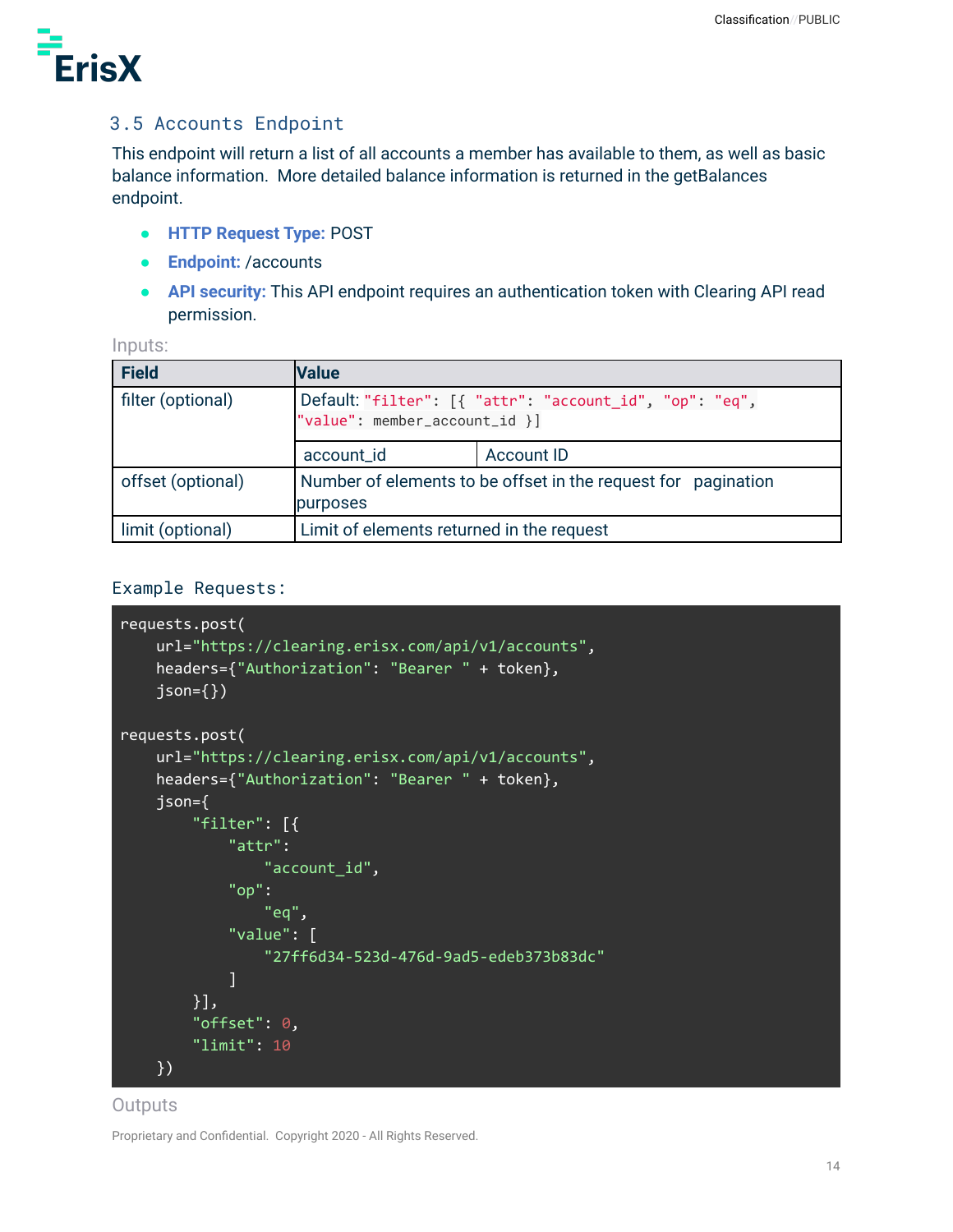| <b>Field</b>                  | <b>Value</b>                                       |
|-------------------------------|----------------------------------------------------|
| count                         | Number of member accounts found                    |
| timestamp                     | Time of the request                                |
| accounts                      | List of all available accounts                     |
| account_id                    | <b>Account ID</b>                                  |
| account_number                | <b>Account Number</b>                              |
| fix_ids                       | List of all available FIX Trading IDs              |
| member_users                  | Member users associated with the account           |
| balances                      | Balances of the account at the time of the request |
| cti                           | Customer Type Indicator (For futures accounts)     |
| origin                        | Origin (For futures accounts)                      |
| emarket_account<br>$\_number$ | ErisX Exchange Account Number                      |

#### Example Response:

```
{
  "count": 1,
  "timestamp": "2018-01-01T06:00:00.000Z",
  "accounts": [
    {
      "account_id": "27ff6d34-523d-476d-9ad5-edeb373b83dc",
      "account_number": "DM-000001",
      "member_users": [
        "5c532a02f2530e906a9c065f"
      ],
      "balances": [
        {
          "asset_type": "USD",
          "amount": "100.5"
        },
        {
          "asset_type": "TBTC",
          "amount": "1.5"
       }
      ],
      "fix_ids": [
       "trading_id"
      ],
      "cti": 1,
      "origin": 2
    },
     "emarket_account_number": "abcdea"
  ]
}
```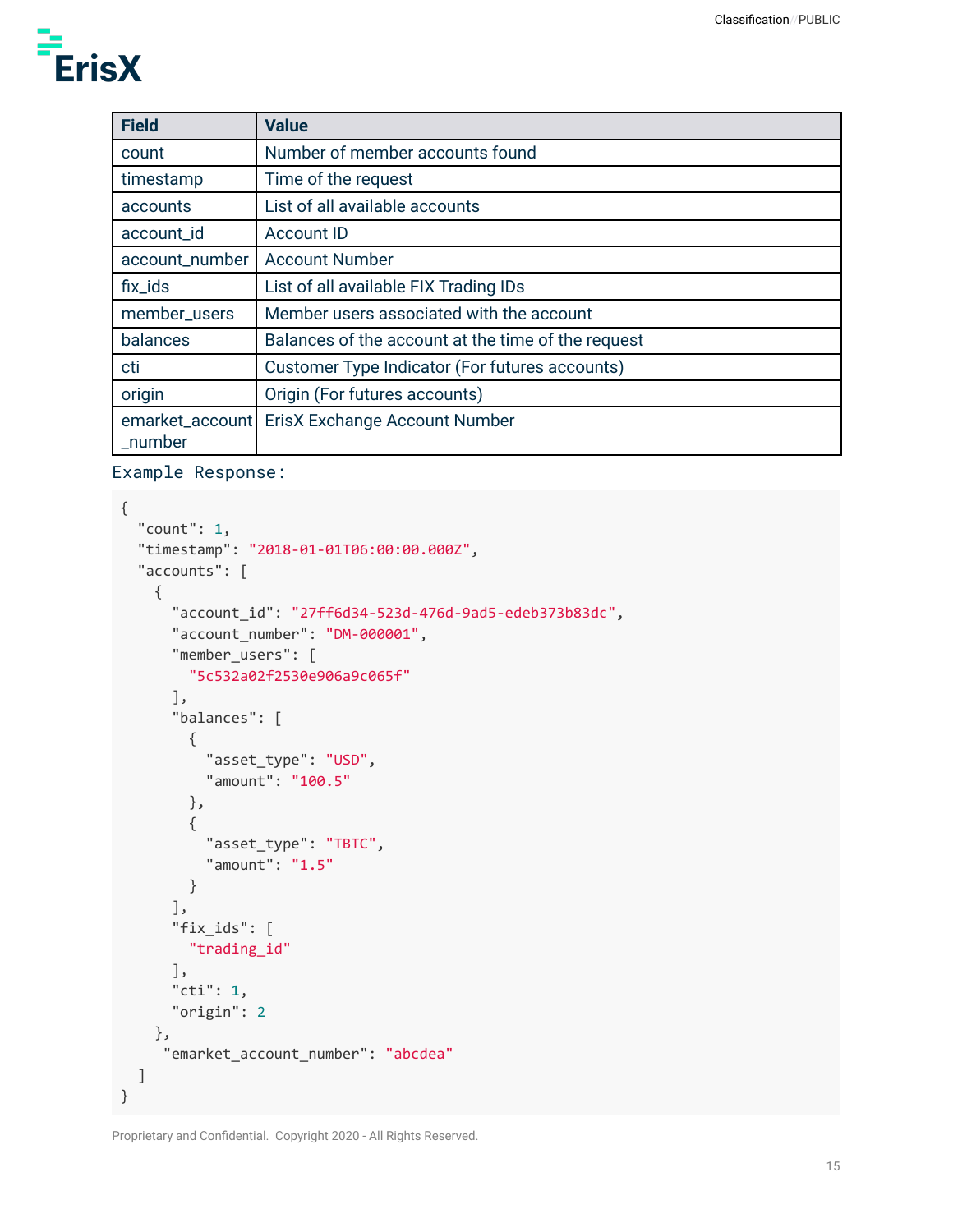

## <span id="page-15-0"></span>3.6 Balances Endpoint

This endpoint will return a detailed set of balance information for a given account.

- **HTTP Request Type:** POST
- **Endpoint:** /balances
- **API security:** This API endpoint requires an authentication token with Clearing API read permission.

#### Inputs

| Field      | <b>Value</b>      |
|------------|-------------------|
| account_id | <b>Account ID</b> |

#### Example Request:

| requests.post(                                                |
|---------------------------------------------------------------|
| url="https://clearing.erisx.com/api/v1/balances",             |
| headers={"Authorization": "Bearer " + token},                 |
| 'json={"account_id": "27ff6d34-523d-476d-9ad5-edeb373b83dc"}) |

#### **Outputs**

| <b>Field</b>         | <b>Value</b>                                                                                           |  |  |
|----------------------|--------------------------------------------------------------------------------------------------------|--|--|
| account_id           | <b>Account ID</b>                                                                                      |  |  |
| timestamp            | Time of the request                                                                                    |  |  |
| report_date          | Business date associated with the request                                                              |  |  |
| asset_type           | <b>Asset Type</b>                                                                                      |  |  |
| opening_balance      | Balance at the beginning of the corresponding business date                                            |  |  |
| asset_movement       | Amount of asset movements for the business date up to the time of<br>the request.                      |  |  |
| spot_movement        | Amount of Spot trade movements for the business date up to the time<br>of the request.                 |  |  |
| closing_balance      | Balance as of the time of the request.                                                                 |  |  |
| available_balance    | Balance available to withdraw                                                                          |  |  |
| change_in_balance    | Change in balance between the beginning of the request's business<br>date and the time of the request. |  |  |
| exchange_fees        | Exchange fees paid during the request's trade date                                                     |  |  |
| clearing_fees        | Clearing fees paid during the request's trade date                                                     |  |  |
| other_fees           | Other fees paid during the request's business date                                                     |  |  |
| realized_p_and_l     | Realized Profit and Loss in Futures trades                                                             |  |  |
| futures_delivery     | Quantity of Futures contract delivered                                                                 |  |  |
| total_equity         | <b>Total Equity</b>                                                                                    |  |  |
| reserved_margin      | Reserved Margin for Futures positions                                                                  |  |  |
| total_excess_deficit | <b>Total Excess Deficit</b>                                                                            |  |  |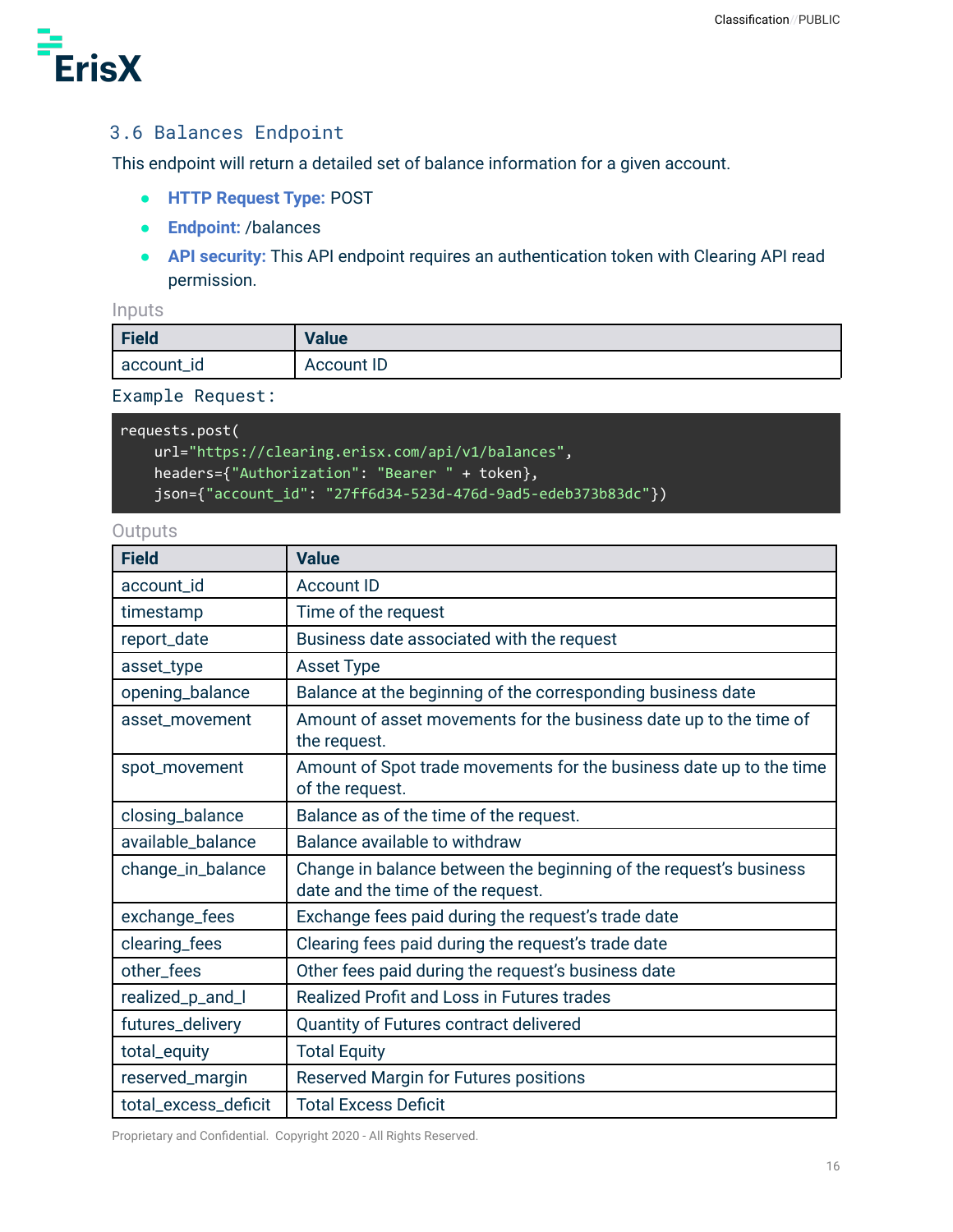| net_liquidating_value | <b>Net Liquidating Value</b>                                                                                                                                         |
|-----------------------|----------------------------------------------------------------------------------------------------------------------------------------------------------------------|
| available_to_trade    | Balance available to trade (does not include working orders)                                                                                                         |
| reserved_ote          | <b>Reserved OTE</b>                                                                                                                                                  |
| fd                    | <b>Funds designation</b>                                                                                                                                             |
| closing_price         | Closing price of each asset at the end of the previous trade date                                                                                                    |
| closing_price_date    | Trade date to which the closing price belongs                                                                                                                        |
| usd_value             | The USD equivalent balance for each asset based on the closing price<br>of the previous trade date from the time of the request.                                     |
| closed_reserve_loss   | Assets or funds reserved from closed positions which may be needed<br>to meet obligation in Push type futures, when closed position results in<br>a realized loss.   |
| closed_reserve_profit | Assets or funds reserved from closed positions which may be needed<br>to meet obligation in Push type futures, when closed position results in<br>a realized profit. |

#### Example Response:

```
{
    "account_id": "2678ea0f-4407-49b6-a399-a14b51cb845f",
    "timestamp": "2022-05-16T12:58:09.959Z",
    "report_date": "2022-05-16",
    "balances":
    \Gamma{
            "opening_balance": "1425401.2119",
            "spot_movement": "0.0",
            "exchange_fees": "0.0",
            "clearing_fees": "0.0",
            "other_fees": "0.0",
            "asset_movement": "0.0",
            "realized_p_and_l": "0.0",
            "futures_delivery": "0.0",
            "closing_balance": "1425401.2119",
            "total_equity": "1425401.2119",
            "reserved_margin": "0.0",
            "closed_reserve_profit": "0.0",
            "closed_reserve_loss": "0.0",
            "total_excess_deficit": "1425401.2119",
            "net_liquidating_value": "1425401.2119",
            "available_to_trade": "1425401.2119",
            "fd": "N",
            "asset_type": "USD",
            "reserved_ote": "0.0",
            "ote": "0.0",
            "initial margin": "0.0",
            "maintenance_margin": "0.0",
            "closing_price": "1.0",
```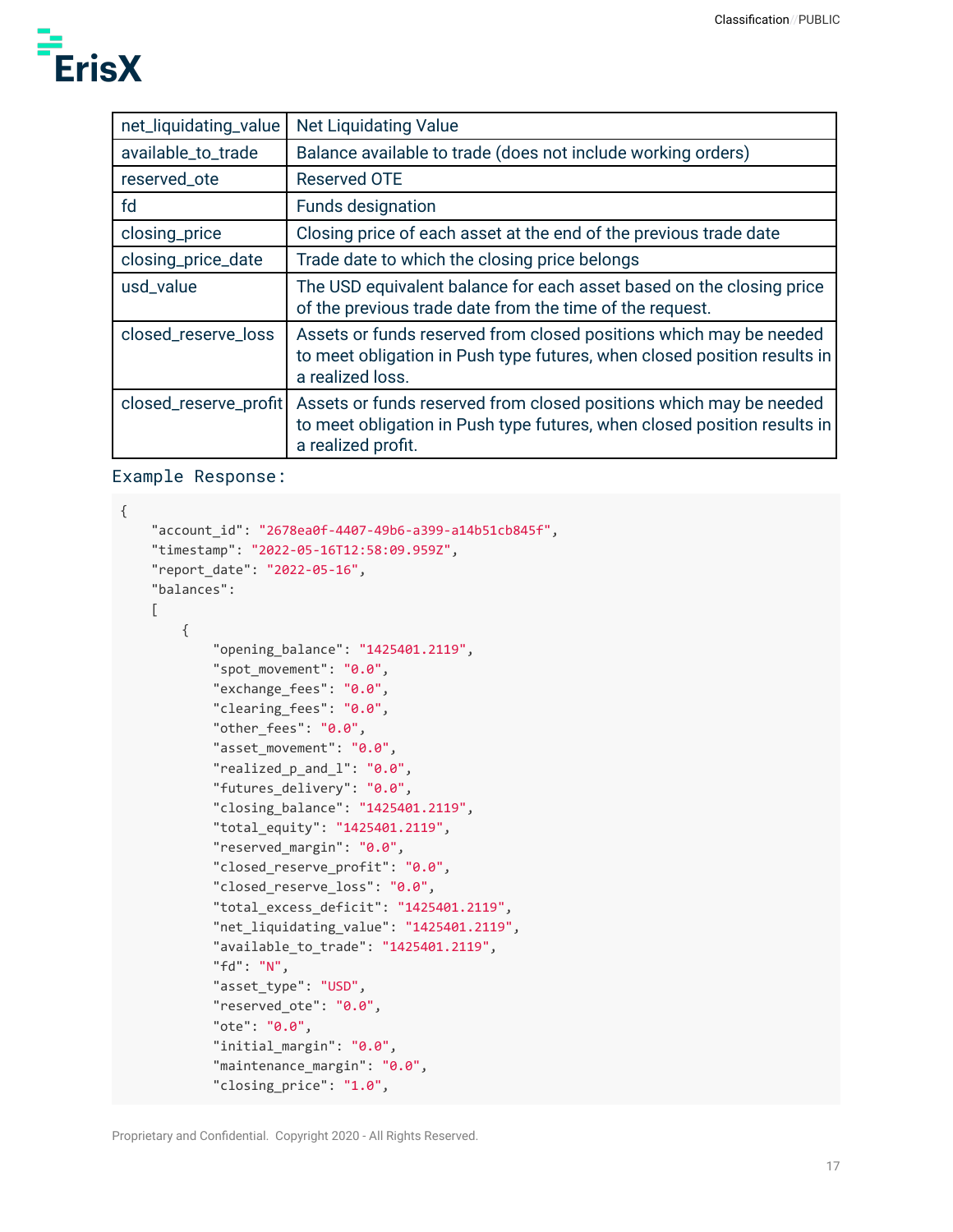```
"closing_price_date": "2022-02-22",
    "usd_value": "1425401.2119",
    "change_in_balance": "0.0",
    "available_balance": "1375401.2119"
},
{
    "opening_balance": "90.15373283",
    "spot_movement": "0.0",
    "exchange_fees": "0.0",
    "clearing_fees": "0.0",
    "other_fees": "0.0",
    "asset_movement": "0.0",
    "realized_p_and_l": "0.0",
    "futures_delivery": "0.0",
    "closing_balance": "90.15373283",
    "total_equity": "90.15373283",
    "reserved margin": "0.0",
    "closed_reserve_profit": "0.0",
    "closed_reserve_loss": "0.0",
    "total_excess_deficit": "90.15373283",
    "net_liquidating_value": "90.15373283",
    "available_to_trade": "90.15373283",
    "fd": "N",
    "asset_type": "TBTC",
    "reserved_ote": "0.0",
    "ote": "0.0",
    "initial margin": "0.0",
    "maintenance_margin": "0.0",
    "closing_price": "31024.2",
    "closing_price_date": "2022-05-15",
    "usd_value": "2796947.438064486",
    "change_in_balance": "0.0",
    "available_balance": "90.15373283"
},
{
    "opening_balance": "976.15009",
    "spot_movement": "0.0",
    "exchange_fees": "0.0",
    "clearing fees": "0.0",
    "other_fees": "0.0",
    "asset_movement": "0.0",
    "realized_p_and_l": "0.0",
    "futures_delivery": "0.0",
    "closing_balance": "976.15009",
    "total_equity": "976.15009",
    "reserved margin": "0.0",
    "closed_reserve_profit": "0.0",
    "closed_reserve_loss": "0.0",
    "total_excess_deficit": "976.15009",
    "net_liquidating_value": "976.15009",
```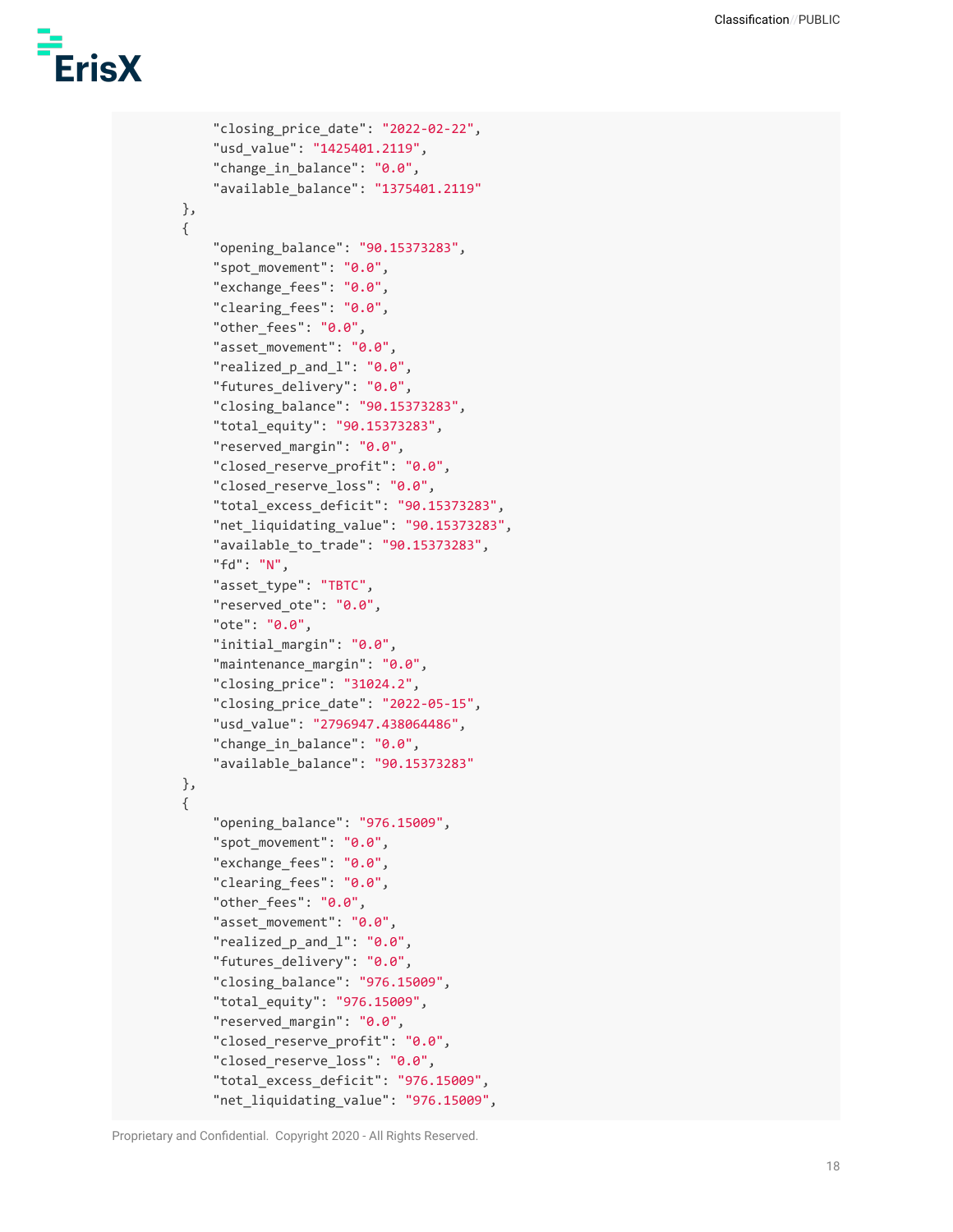```
"available_to_trade": "976.15009",
    "fd": "N",
    "asset_type": "TETH",
    "reserved_ote": "0.0",
    "ote": "0.0",
    "initial_margin": "0.0",
    "maintenance_margin": "0.0",
    "closing_price": "2129.88",
    "closing_price_date": "2022-05-15",
    "usd_value": "2079082.5536892",
    "change_in_balance": "0.0",
    "available_balance": "976.15009"
},
{
    "opening_balance": "999.71",
    "spot_movement": "0.0",
    "exchange fees": "0.0",
    "clearing_fees": "0.0",
    "other_fees": "0.0",
    "asset_movement": "0.0",
    "realized_p_and_l": "0.0",
    "futures delivery": "0.0",
    "closing_balance": "999.71",
    "total_equity": "999.71",
    "reserved_margin": "0.0",
    "closed_reserve_profit": "0.0",
    "closed reserve loss": "0.0",
    "total_excess_deficit": "999.71",
    "net_liquidating_value": "999.71",
    "available_to_trade": "999.71",
    "fd": "N",
    "asset_type": "USDC",
    "reserved_ote": "0.0",
    "ote": "0.0",
    "initial_margin": "0.0",
    "maintenance_margin": "0.0",
    "closing_price": "1.0",
    "closing_price_date": "2022-05-15",
    "usd_value": "999.71",
    "change_in_balance": "0.0",
    "available_balance": "999.71"
},
{
    "opening_balance": "25.934889",
    "spot_movement": "0.0",
    "exchange fees": "0.0",
    "clearing_fees": "0.0",
    "other_fees": "0.0",
    "asset_movement": "0.0",
    "realized_p_and_l": "0.0",
```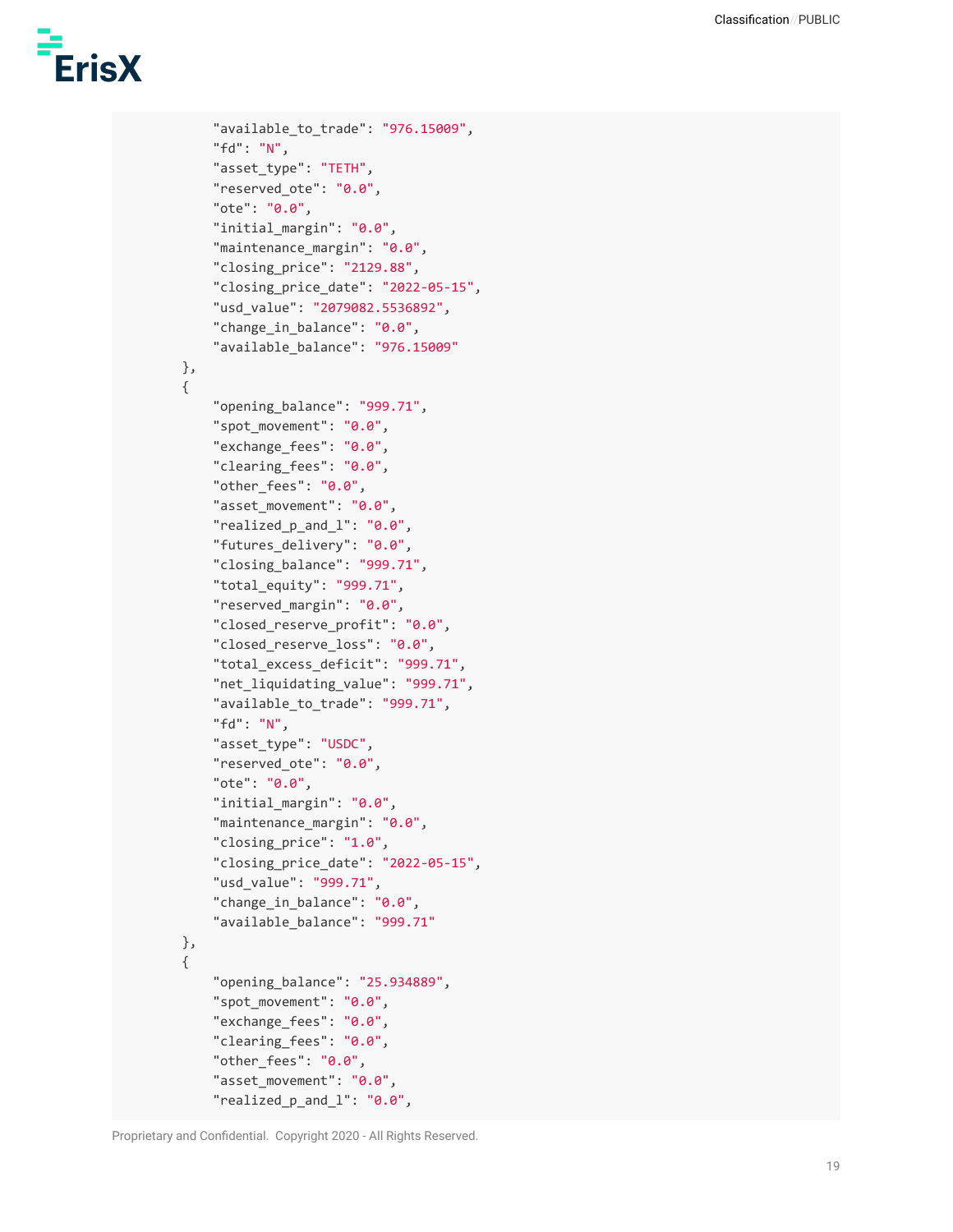```
"futures_delivery": "0.0",
    "closing_balance": "25.934889",
    "total_equity": "25.934889",
    "reserved_margin": "0.0",
    "closed reserve profit": "0.0",
    "closed_reserve_loss": "0.0",
    "total_excess_deficit": "25.934889",
    "net_liquidating_value": "25.934889",
    "available_to_trade": "25.934889",
    "fd": "N",
    "asset_type": "TLTC",
    "reserved_ote": "0.0",
    "ote": "0.0",
    "initial_margin": "0.0",
    "maintenance_margin": "0.0",
    "closing_price": "70.53",
    "closing_price_date": "2022-05-15",
    "usd_value": "1829.18772117",
    "change_in_balance": "0.0",
    "available_balance": "25.934889"
},
{
    "opening_balance": "1.2",
    "spot_movement": "0.0",
    "exchange_fees": "0.0",
    "clearing_fees": "0.0",
    "other_fees": "0.0",
    "asset movement": "0.0",
    "realized_p_and_l": "0.0",
    "futures_delivery": "0.0",
    "closing_balance": "1.2",
    "total_equity": "1.2",
    "reserved_margin": "0.0",
    "closed reserve profit": "0.0",
    "closed_reserve_loss": "0.0",
    "total_excess_deficit": "1.2",
    "net_liquidating_value": "1.2",
    "available_to_trade": "1.2",
    "fd": "N",
    "asset type": "TBCH",
    "reserved_ote": "0.0",
    "ote": "0.0",
    "initial_margin": "0.0",
    "maintenance_margin": "0.0",
    "closing_price": "213.26",
    "closing_price_date": "2022-05-15",
    "usd_value": "255.912",
    "change_in_balance": "0.0",
    "available_balance": "1.2"
```
}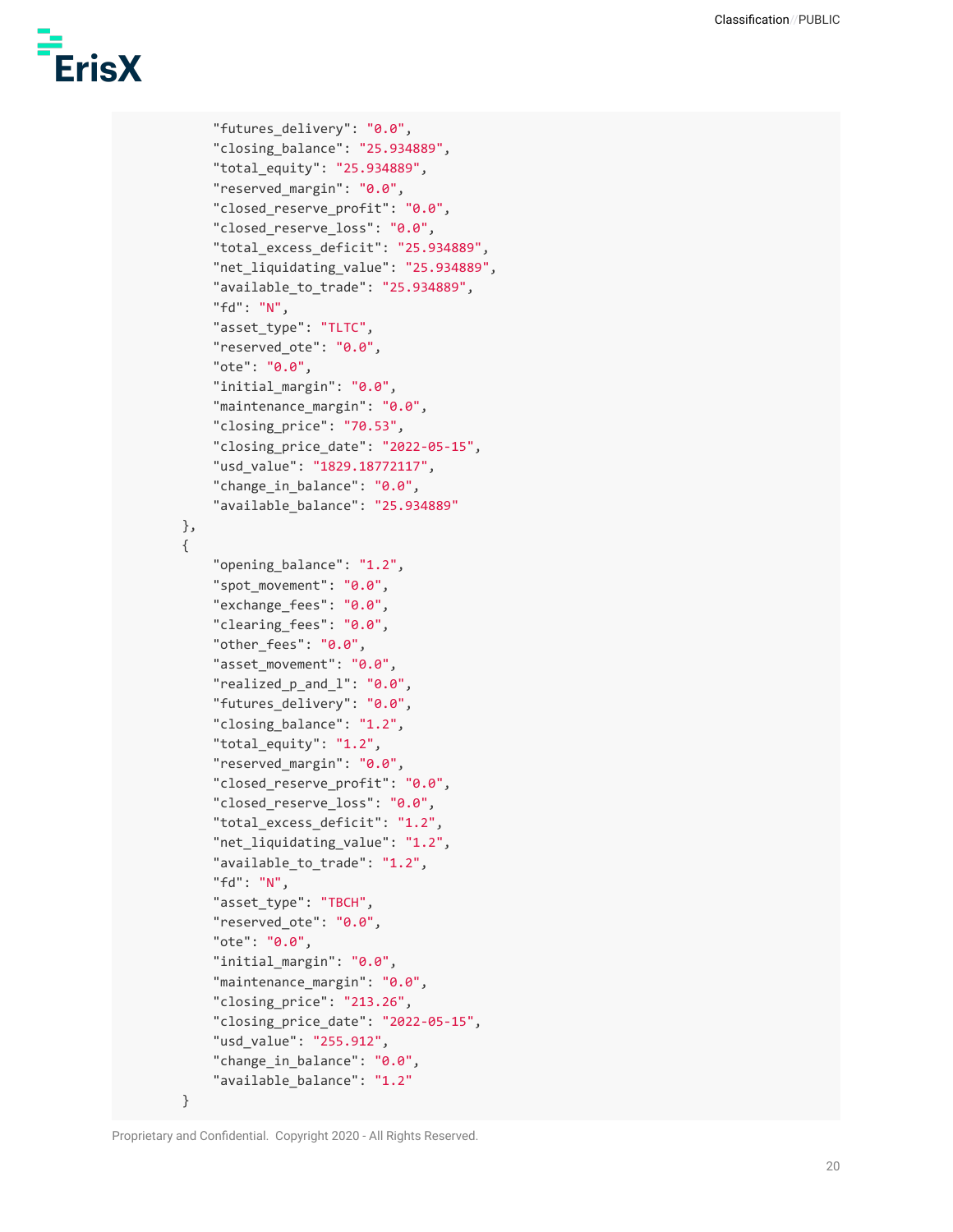

### ] }

## <span id="page-20-0"></span>3.7 Movements Endpoint

This endpoint will return a detailed set of asset movements information for a given account.

- **HTTP Request Type:** POST
- **Endpoint:** /movements
- **API security:** This API endpoint requires an authentication token with Clearing API read permission.

#### Inputs

| <b>Field</b>       | <b>Value</b>                                                                             |                                                                                                                                                                            |  |
|--------------------|------------------------------------------------------------------------------------------|----------------------------------------------------------------------------------------------------------------------------------------------------------------------------|--|
| filters (optional) | Default: "filter": [{ "attr": "account_id", "op": "eq", "value":<br>member_account_id }] |                                                                                                                                                                            |  |
|                    | account_id<br>Account ID                                                                 |                                                                                                                                                                            |  |
|                    | time                                                                                     | Start time using "op": gte or gt and End time using "op": Ite or<br>It. If no time query is made it will return all the available<br>data (subject to the specified limit) |  |
| offset (optional)  | Number of elements to be offset in the request for pagination purposes                   |                                                                                                                                                                            |  |
| limit (optional)   | Limit of elements returned in the request                                                |                                                                                                                                                                            |  |
| Sort (optional)    | Default: "sort": [{ "attr": "time", "value": "desc"}]                                    |                                                                                                                                                                            |  |

Example Request: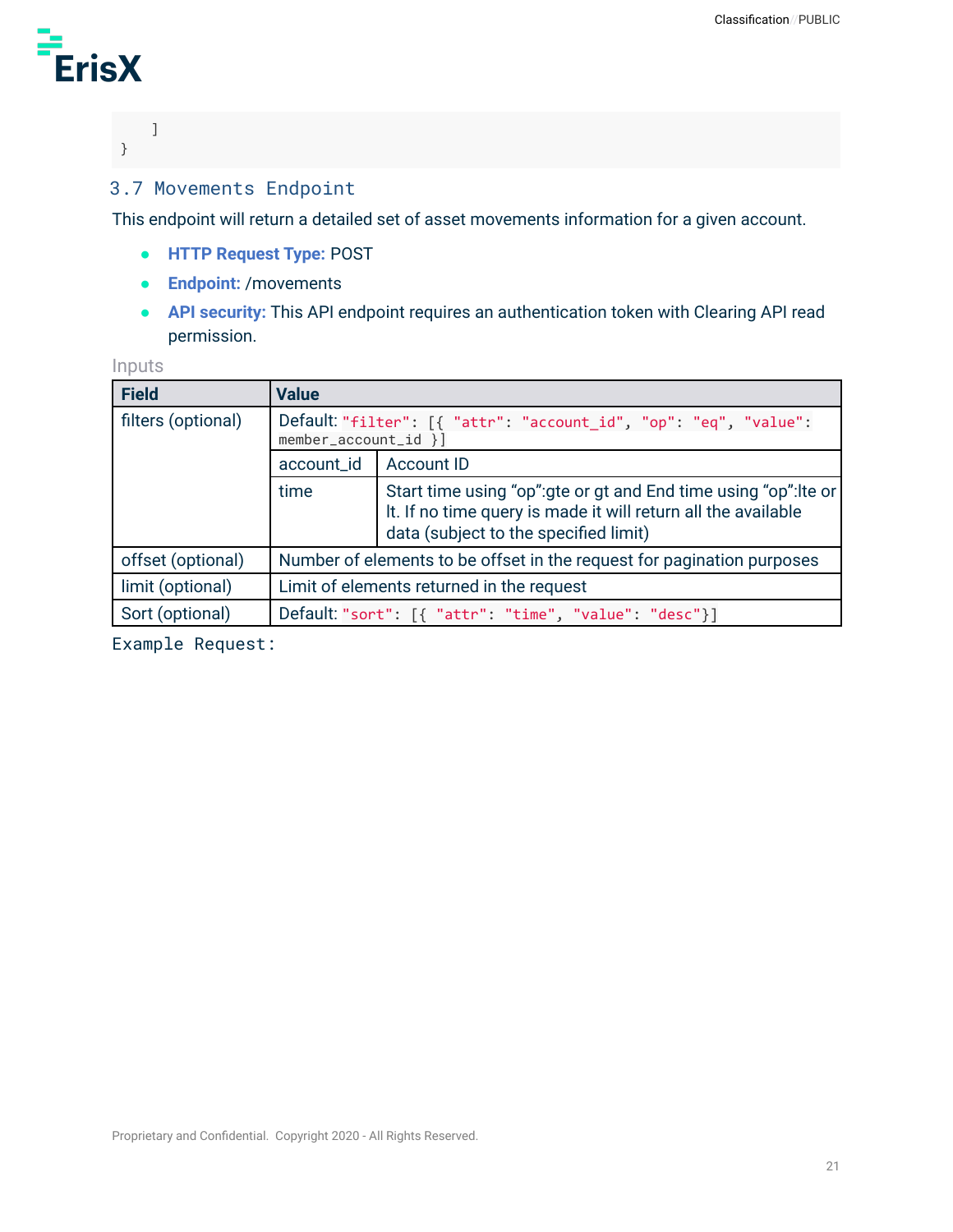```
requests.post(
   url="https://clearing.erisx.com/api/v1/movements",
   headers={"Authorization": "Bearer " + token},
   json={
       "filter": [{
            "attr": "account_id",
           "op": "eq",
            "value": "27ff6d34-523d-476d-9ad5-edeb373b83dc"
       }, {
           "attr": "time",
            "op": "lte",
            "value": "2018-01-01T05:59:30.000Z"
       }, {
           "attr": "time",
            "op": "gte",
            "value": "2017-12-01T05:59:30.000Z"
       }],
        "sort": [{
           "attr": "time",
            "value": "asc"
       }],
       "offset": 0,
       "limit": 10
   })
```
#### **Outputs**

| <b>Field</b>    | <b>Value</b>                                                                                                                                                                                                                                                                                                                                                                                                                                         |  |  |
|-----------------|------------------------------------------------------------------------------------------------------------------------------------------------------------------------------------------------------------------------------------------------------------------------------------------------------------------------------------------------------------------------------------------------------------------------------------------------------|--|--|
| count           | Number of results returned                                                                                                                                                                                                                                                                                                                                                                                                                           |  |  |
| description     | Description of the asset movement                                                                                                                                                                                                                                                                                                                                                                                                                    |  |  |
| time            | Timestamp of the asset movement                                                                                                                                                                                                                                                                                                                                                                                                                      |  |  |
| date            | Business date of the asset movement                                                                                                                                                                                                                                                                                                                                                                                                                  |  |  |
| type            | Type of the asset movement: deposit, withdrawal, reversal, general,<br>fee_rebate, delivery                                                                                                                                                                                                                                                                                                                                                          |  |  |
| posting_summary | Details of the asset movement (account ID, Asset type, Key (specifies<br>what the amount refers to), Amount and Report Date). List of available<br>keys:<br>"amount": General movement amount<br>"bank_fee": Bank Fees Charged<br>$\bullet$<br>"clearing_fee": Clearing House Fees Charged<br>$\bullet$<br>"exchange_fee": Trading Fees Charged<br>$\bullet$<br>"other_fees": Other Fees Charged<br>$\bullet$<br>"delivery": Futures delivery amount |  |  |

Example Response: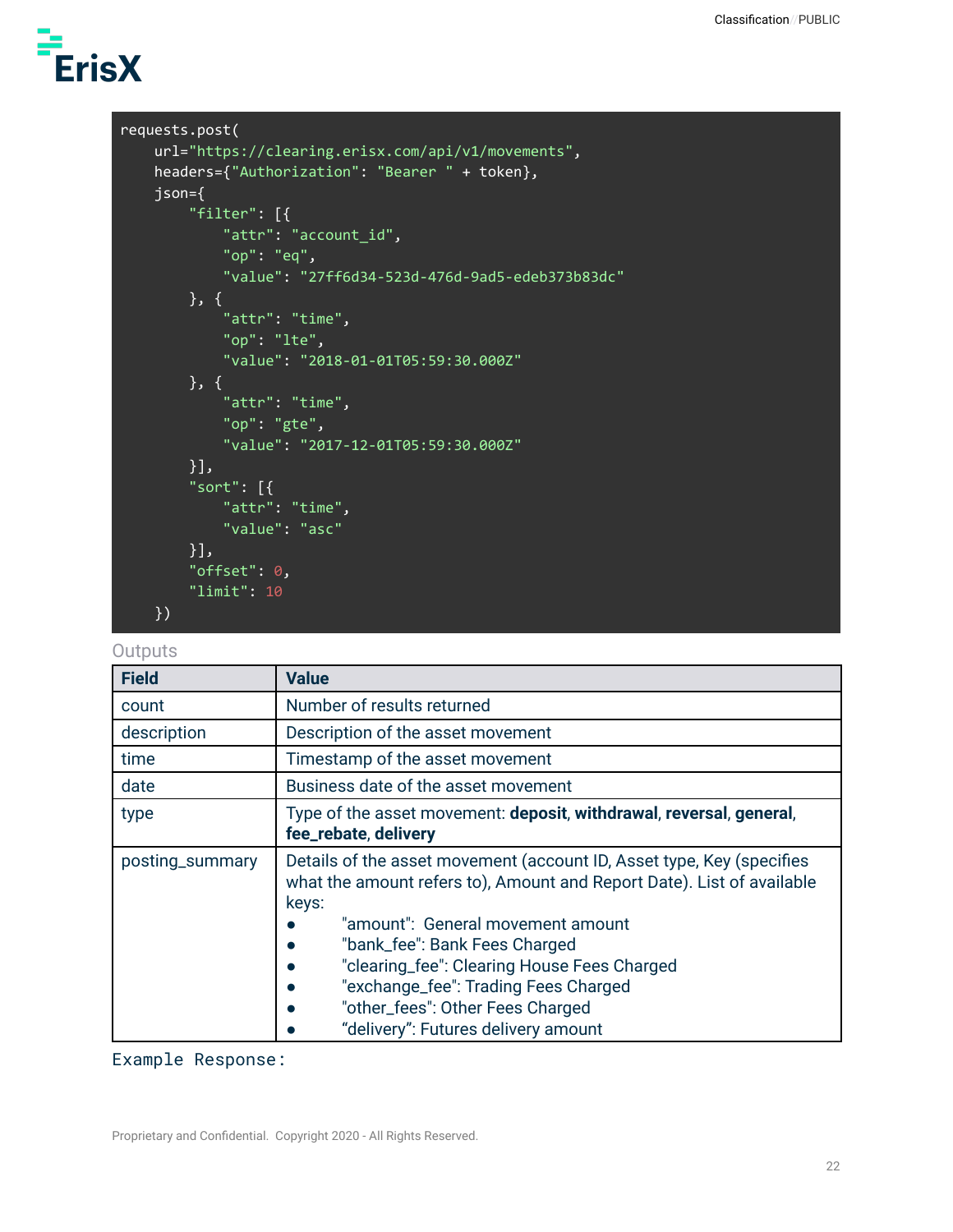```
{
   "count": 1,
   "movements": [
     {
       "description": "DEPOSIT 0.13057719 TBTC",
       "time": "2018-01-01T06:00:00.000Z",
       "type": "deposit",
       "posting_summary": [
               {
                 "account_id": "27ff6d34-523d-476d-9ad5-edeb373b83dc",
                 "asset_type" : "TBTC",
                 "key": "notional",
                 "amount": "0.25486",
                 "report_date": "2018-01-01"
               },
               {
                 "account_id": "27ff6d34-523d-476d-9ad5-edeb373b83dc",
                 "asset_type": "TBTC",
                 "key": "clearing_fee",
                 "amount": "0.00002549",
                 "report_date": "2018-01-01"
               },
               {
                 "account_id": "27ff6d34-523d-476d-9ad5-edeb373b83dc",
                 "asset_type": "TBTC",
                 "key": "exchange_fee",
                 "amount": "0.00022937",
                 "report_date": "2018-01-01"
               }
             ],
           }
         ]
}
```
### <span id="page-22-0"></span>3.8 Trades Endpoint

This endpoint will return a set of trade information for a given account.

- **HTTP Request Type:** POST
- **Endpoint:** /trades
- **API security:** This API endpoint requires an authentication token with Clearing API read permission.

Inputs

| Field | Value |
|-------|-------|
|       |       |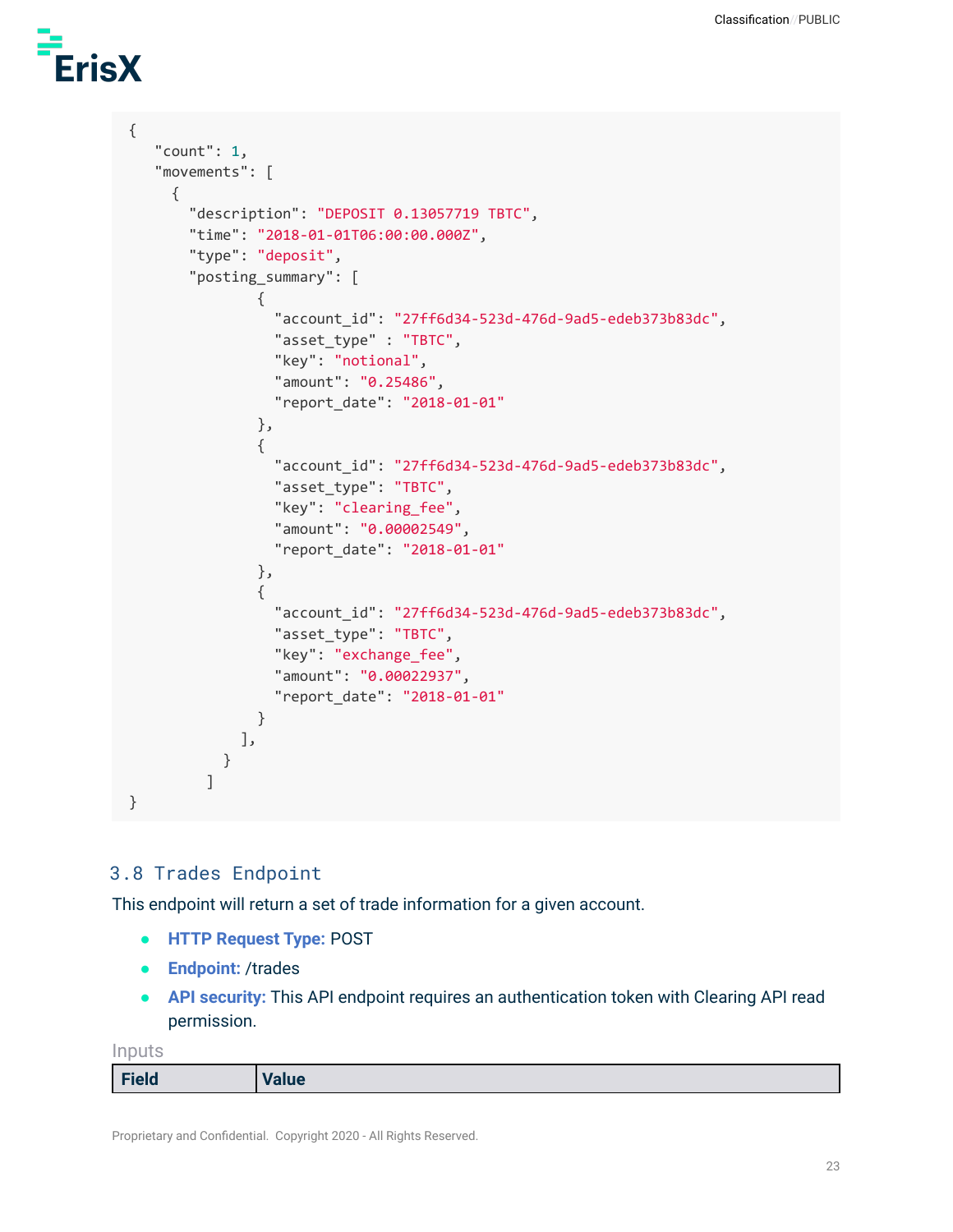| filters (optional) | Default: "filter": [{ "attr": "account_id", "op": "eq", "value":<br>$member_account_id)$ ] |                                                                                                                                                                            |  |  |
|--------------------|--------------------------------------------------------------------------------------------|----------------------------------------------------------------------------------------------------------------------------------------------------------------------------|--|--|
|                    | account_id                                                                                 | <b>Account ID</b>                                                                                                                                                          |  |  |
|                    | time                                                                                       | Start time using "op": gte or gt and End time using "op": Ite<br>or It. If no time query is made it will return all the available<br>data (subject to the specified limit) |  |  |
|                    | trade_id                                                                                   | <b>Trade ID</b>                                                                                                                                                            |  |  |
|                    | side                                                                                       | Side of the trade (BUY, SELL)                                                                                                                                              |  |  |
|                    | aggressor                                                                                  | Aggressor in the trade (Y, N)                                                                                                                                              |  |  |
|                    | qty                                                                                        | Quantity of the trade                                                                                                                                                      |  |  |
|                    | px                                                                                         | Price of the trade                                                                                                                                                         |  |  |
|                    | qty_type                                                                                   | Base currency                                                                                                                                                              |  |  |
|                    | px_type                                                                                    | Quoted currency                                                                                                                                                            |  |  |
|                    | Types: futures, spot, delivery or reversal<br>type                                         |                                                                                                                                                                            |  |  |
| offset (optional)  | Number of elements to be offset in the request for pagination purposes                     |                                                                                                                                                                            |  |  |
| limit (optional)   | Limit of elements returned in the request                                                  |                                                                                                                                                                            |  |  |
| Sort (optional)    | Default: "sort": [{ "attr": "time", "value": "desc"}]                                      |                                                                                                                                                                            |  |  |

Example Request:

```
requests.post(
    url="https://clearing.erisx.com/api/v1/trades",
    headers={"Authorization": "Bearer " + token},
    json={
        "filter": [{
            "attr": "account_id",
            "op": "eq",
            "value": "27ff6d34-523d-476d-9ad5-edeb373b83dc"
        }]
    }
)
```
#### **Outputs**

| <b>Field</b>    | <b>Value</b>                   |  |
|-----------------|--------------------------------|--|
| count           | Number of results returned     |  |
| trade_id        | Trade ID of the trade          |  |
| tcr_id          | <b>Trade Capture Report ID</b> |  |
| client_order_id | <b>Client Order ID</b>         |  |
| fix_id          | <b>FIX ID</b>                  |  |
| time            | Timestamp of the trade         |  |
| description     | Description of the trade       |  |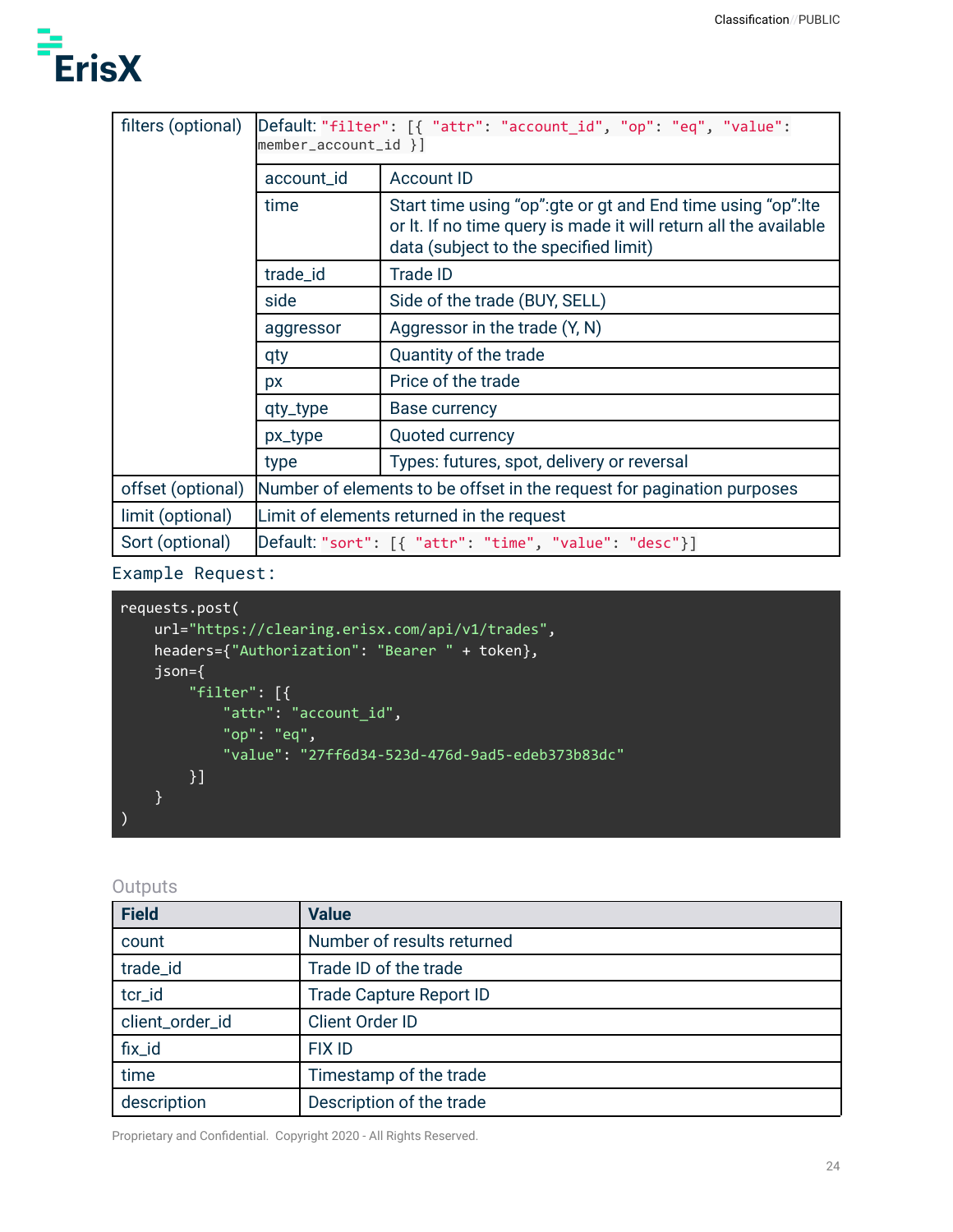| side                 | Side of the trade (BUY, SELL)                                          |  |  |
|----------------------|------------------------------------------------------------------------|--|--|
| account_id           | <b>Account ID</b>                                                      |  |  |
| aggressor            | Aggressor of the trade (Y, N)                                          |  |  |
| qty                  | Quantity                                                               |  |  |
| px                   | Price                                                                  |  |  |
| clearing_fee         | Clearing fee of the trade                                              |  |  |
| exchange_fee         | Exchange fee of the trade                                              |  |  |
| product_code         | Product code                                                           |  |  |
| qty_type             | Base currency                                                          |  |  |
| px_type              | Quote currency                                                         |  |  |
| fee_type             | Fee currency                                                           |  |  |
| report_date          | Business date of the trade                                             |  |  |
| contract_symbol      | <b>Contract Symbol</b>                                                 |  |  |
| asset_type           | Asset Type                                                             |  |  |
| trader_type          | <b>Trade Type</b>                                                      |  |  |
| record_type          | <b>Record Type</b>                                                     |  |  |
| notional             | <b>Notional Amount</b>                                                 |  |  |
| total_amount         | <b>Total Amount charged to the Account</b>                             |  |  |
| trade_report_id      | <b>Trade Report ID</b>                                                 |  |  |
| customer_account_ref | <b>Customer Account Reference</b>                                      |  |  |
| product_suffix       | Product Type: SP, FUT                                                  |  |  |
| state                | State of the Trade                                                     |  |  |
| expiration_time      | Expiration date and Time of the futures contract involved in the trade |  |  |
| cti                  | <b>CTI</b>                                                             |  |  |
| origin               | Origin                                                                 |  |  |

### Example Response:

```
{
  "count": 1,
  "trades": [
   {
      "account_id": "27ff6d34-523d-476d-9ad5-edeb373b83dc",
      "contract_symbol": "TBTCZ9",
      "asset_type": "TBTC",
      "px_type": "USD",
      "side": "BUY",
      "trade_type": "REGULAR",
      "record_type": "T",
```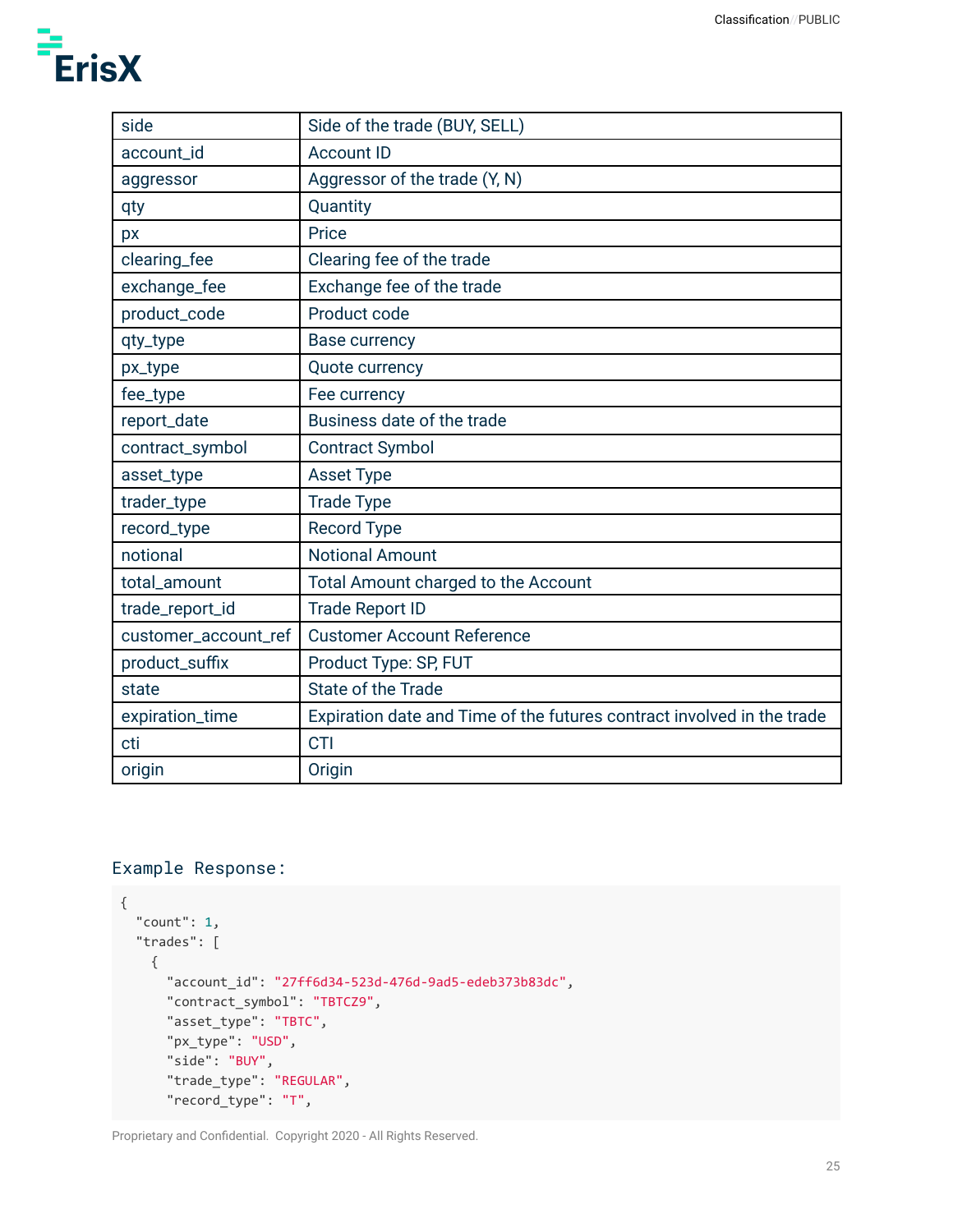}

```
"qty": "1.0",
    "px": "6994.0",
    "notional": "699.4",
    "aggressor": "Y",
    "fee_type": "USD",
    "exchange_fee": "0.001",
    "clearing_fee": "0.001",
    "total_amount": "699.402",
    "tcr_id": "477188150",
    "trade_report_id": "1125899907429878",
    "trade_id": "B2019196081HP00",
    "customer_account_ref": "buy_side",
    "fix_id": "1",
    "product_suffix": "FUT",
    "state": "posted",
    "time": "2018-01-01T06:00:00.000000Z",
    "expiration_time": "2030-01-01T06:00:00Z",
    "cti": 1,
    "origin": 1,
    "product_code": "TBTC/USD",
    "client_order_id": "1",
    "description": "BUY 1.0 TBTCZ9 @ 6994.0 USD"
  }
]
```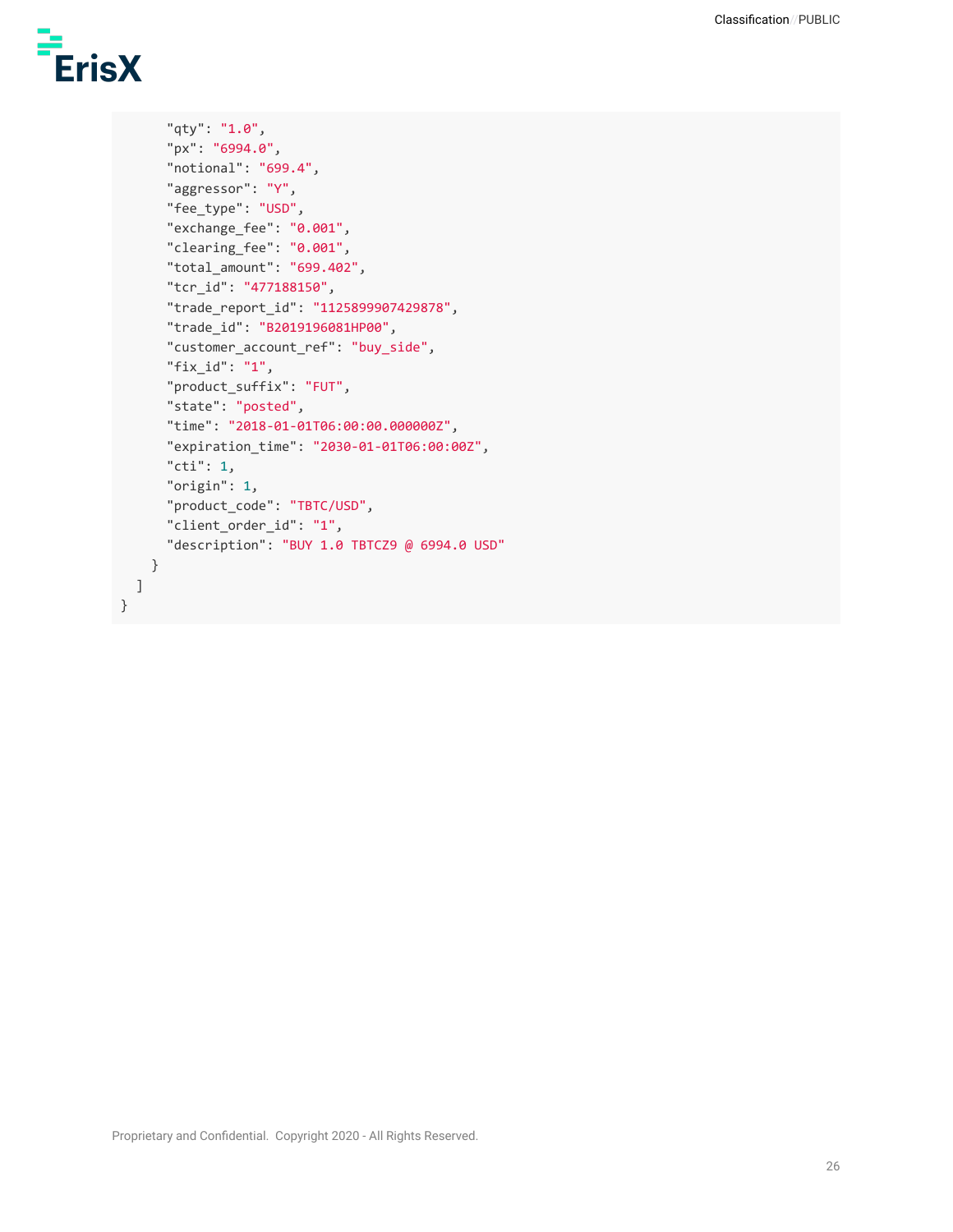

### <span id="page-26-0"></span>3.9 Requests Endpoint

This endpoint will return the asset movements requests made by the appropriate account and their current status.

- **HTTP Request Type:** POST
- **Endpoint:** /requests
- **API security:** This API endpoint requires an authentication token with Clearing API read permission.

|  |  |  | - - - - |  |
|--|--|--|---------|--|

| <b>Field</b>       | <b>Value</b>                                                                               |                                                                                                                                                                            |  |
|--------------------|--------------------------------------------------------------------------------------------|----------------------------------------------------------------------------------------------------------------------------------------------------------------------------|--|
| filters (optional) | Default: "filter": [{ "attr": "account_id", "op": "eq", "value":<br>$member_account_id$ }] |                                                                                                                                                                            |  |
|                    | account_id                                                                                 | Account ID                                                                                                                                                                 |  |
|                    | time                                                                                       | Start time using "op": gte or gt and End time using<br>"op": Ite or It. If no time query is made it will return all<br>the available data (subject to the specified limit) |  |
|                    | asset_type                                                                                 | Asset type (BTC, BCH, ETH, LTC)                                                                                                                                            |  |
|                    | amount                                                                                     | Amount of the request                                                                                                                                                      |  |
|                    | transaction_type                                                                           | Request type (withdrawal, deposit)                                                                                                                                         |  |
| offset (optional)  | Number of elements to be offset in the request for pagination purposes                     |                                                                                                                                                                            |  |
| limit (optional)   | Limit of elements returned in the request                                                  |                                                                                                                                                                            |  |
| Sort (optional)    | Default "sort": [{ "attr": "time", "value": "desc"}]                                       |                                                                                                                                                                            |  |

Example Request:

```
requests.post(
   url="https://clearing.erisx.com/api/v1/requests",
   headers={"Authorization": "Bearer " + token},
   json={
        "filter": [{
            "attr": "account_id",
            "op": "eq",
            "value": "27ff6d34-523d-476d-9ad5-edeb373b83dc"
       }],
        "sort": [{
            "attr": "time",
            "value": "asc"
       }],
        "offset": 0,
        "limit": 10
   })
```
#### **Outputs**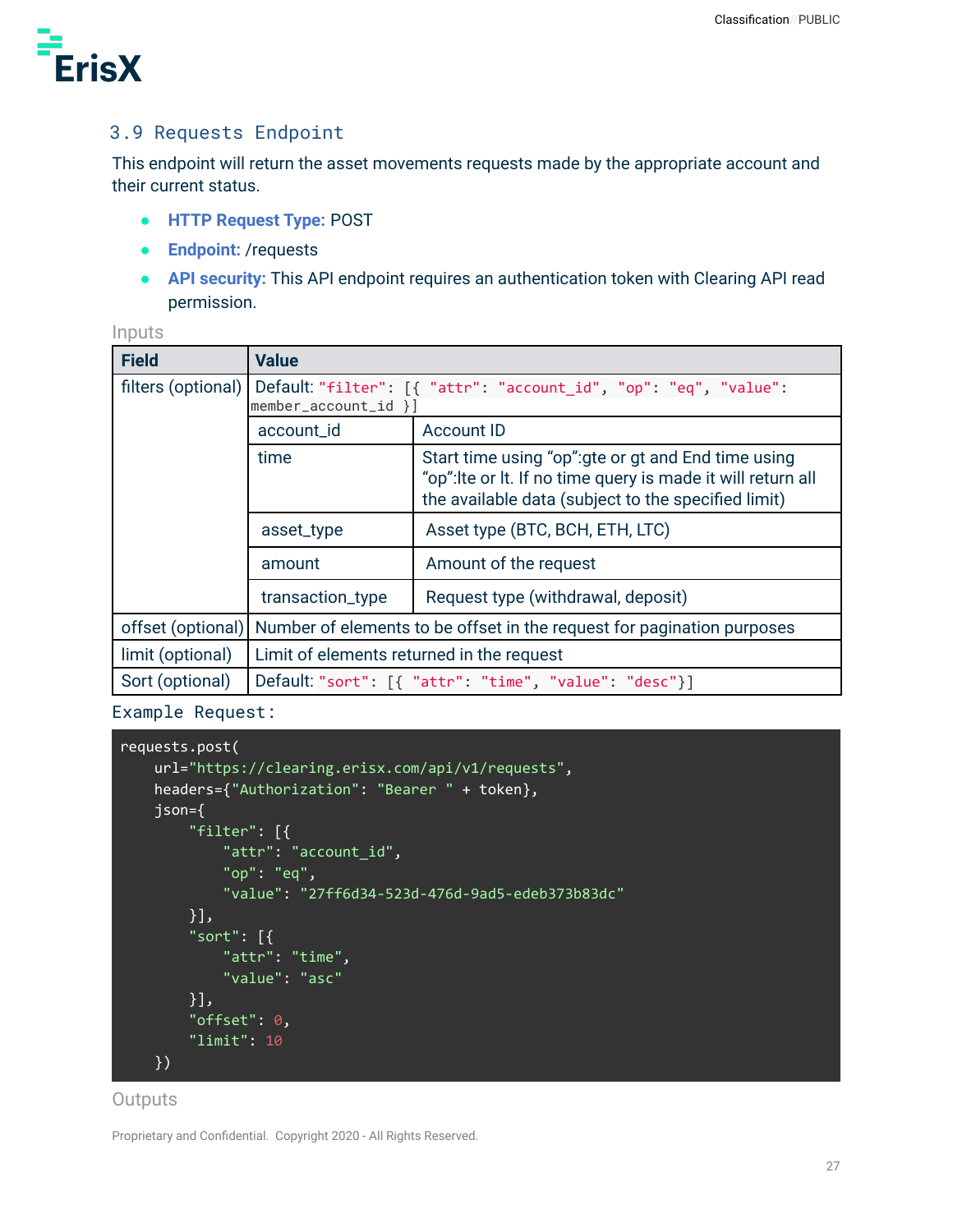| <b>Field</b>     | <b>Value</b>                                             |
|------------------|----------------------------------------------------------|
| count            | Number of results returned                               |
| account_id       | <b>Account ID</b>                                        |
| dest_address     | Destination Address of the request (Digital Assets Only) |
| time             | Timestamp of the asset movement request                  |
| asset_type       | Asset type                                               |
| amount           | Amount of the request                                    |
| fee              | Fees                                                     |
| fee_type         | Fee currency                                             |
| transaction_type | Transaction type (deposit, withdrawal)                   |
| state            | State of the request (pending, rejected, posting)        |

#### Example Response:

```
{
    "count": 1,
    "requests": [
      {
        "account_id": "27ff6d34-523d-476d-9ad5-edeb373b83dc",
        "dest_address": "2MvQsnz92K5DmKe9fd2GHPz4oRKJXoAR1m4",
        "time": "2018-01-01T06:00:10.000Z",
        "asset_type": "TBTC",
        "amount": "-0.0001",
        "fee": "-0.0000001",
        "fee_type": "TBTC",
        "transaction_type": "withdrawal",
        "state": "pending"
      }
    ]
  }
```
### <span id="page-27-0"></span>3.10 Positions Endpoint

This endpoint will return the list of open positions for each account.

- **HTTP Request Type:** POST
- **Endpoint:** /positions
- **API security:** This API endpoint requires an authentication token with Clearing API read permission.

Inputs

| Field | <b>Value</b>                                                                                                      |
|-------|-------------------------------------------------------------------------------------------------------------------|
|       | filters (optional)   Default: "filter": [{ "attr": "account_id", "op": "eq", "value":<br>$ member_account_id \} $ |
|       |                                                                                                                   |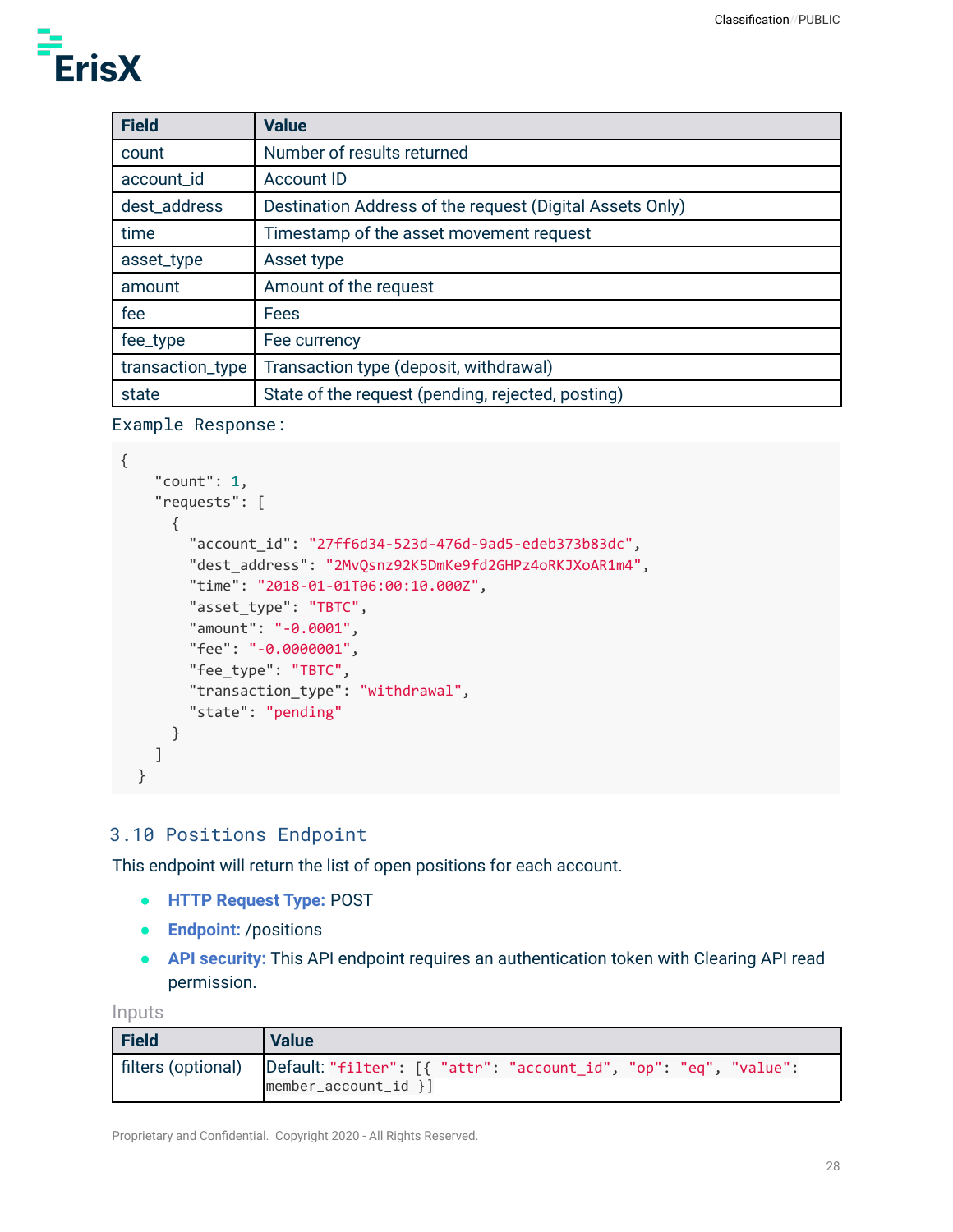

|                   | account_id                                                             | Account ID |
|-------------------|------------------------------------------------------------------------|------------|
|                   | contract_symbols<br>Contract symbol                                    |            |
| offset (optional) | Number of elements to be offset in the request for pagination purposes |            |
| limit (optional)  | Limit of elements returned in the request                              |            |
| Sort (optional)   | Default "sort": [{ "attr": "time", "value": "desc"}]                   |            |

Example Request:

```
requests.post(
   url="https://clearing.erisx.com/api/v1/positions",
   headers={"Authorization": "Bearer " + token},
   json={
        "filter": [
            {
                "attr": "account_id",
                "op": "eq",
                "value": "27ff6d34-523d-476d-9ad5-edeb373b83dc"
            },
            {
                "attr": "contract_symbols",
                "op": "eq",
                "value": "BTCW44"
            },
        ],
        "sort": [{
            "attr": "time",
            "value": "asc"
        }],
        "offset": 0,
        "limit": 10
    }
)
```
#### **Outputs**

| <b>Field</b>      | <b>Value</b>                                      |  |
|-------------------|---------------------------------------------------|--|
| account_id        | <b>Account ID</b>                                 |  |
| positions         | List of Open positions                            |  |
| contract_symbol   | <b>Exchange Contract Symbol</b>                   |  |
| contract_code     | <b>Clearing House Contract Symbol</b>             |  |
| product_code      | <b>Product Code</b>                               |  |
| closing_px_date   | Date utilize for the closing price                |  |
| total_long        | Total Long positions open for a certain contract  |  |
| total_short       | Total short positions open for a certain contract |  |
| total_reserve_ote | Total reserved OTE for a certain contract         |  |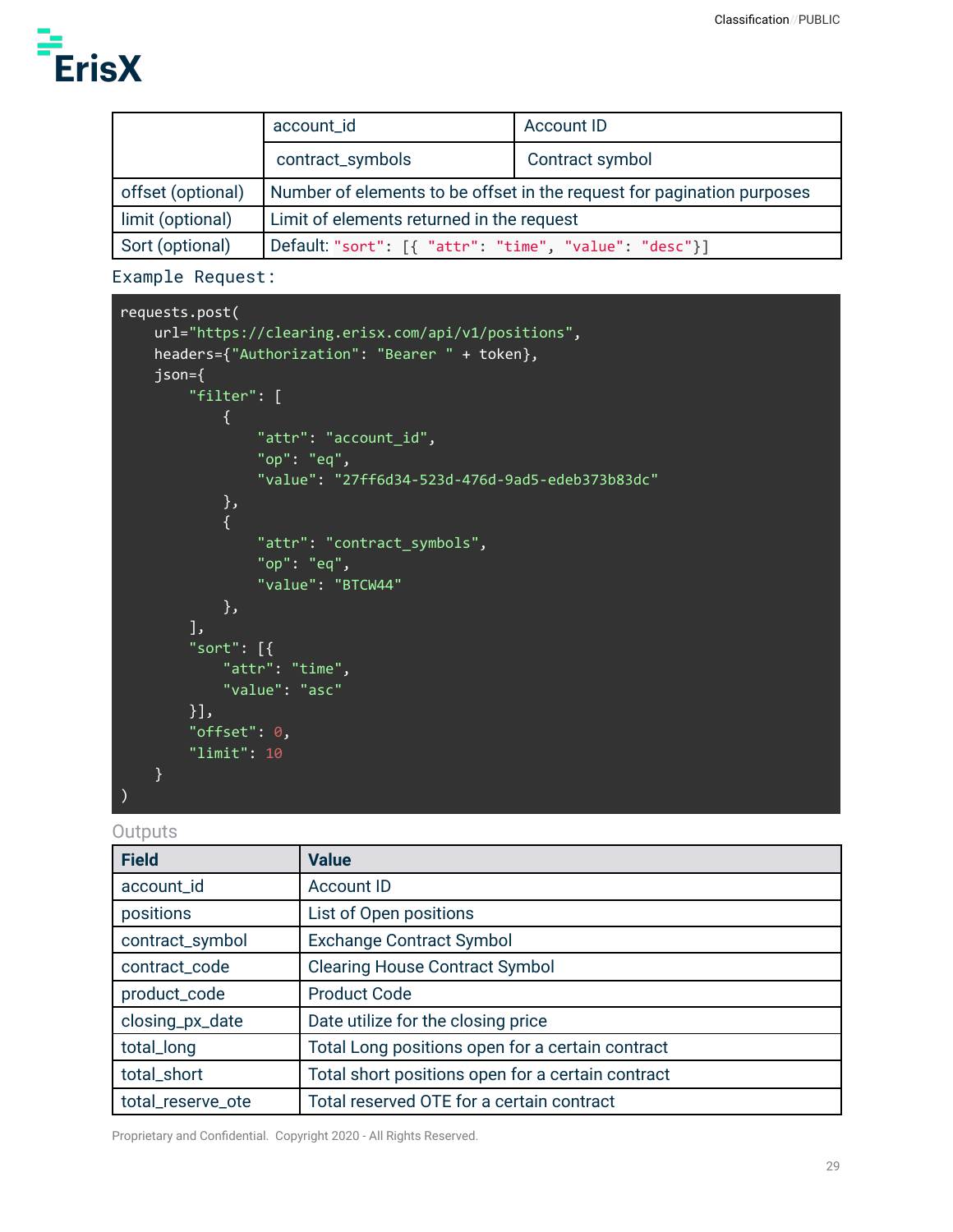| expiration_time      | Expiration time of the contract    |
|----------------------|------------------------------------|
| position_id          | <b>Position ID</b>                 |
| qty                  | Quantity                           |
| px                   | Price                              |
| notional             | <b>Notional</b>                    |
| reserve_margin_s     | Reserve Margin for short position  |
| reserve_margin_l     | Reserve Margin for long position   |
| et                   | <b>Expiration Time of position</b> |
| customer_account_ref | <b>Customer Account Reference</b>  |
| cl_ord_id            | <b>Client Order ID</b>             |

Example Response:

```
[
 {
    "account_id": "27ff6d34-523d-476d-9ad5-edeb373b83dc",
    "positions": [
     {
        "contract_symbol": "BTCUSD1W",
        "contract_code": "BTCW44",
        "product_code": "BTC",
        "closing_px_date": "2018-01-01",
        "total_long": "400.0",
        "total_short": "0.1",
        "total_reserve_ote": "0.0",
        "expiration_time": "2019-01-01T06:00:00.000Z",
        "positions": [
          {
            "position_id": "t2",
            "qty": "-2",
            "px": "6000.0",
            "notional": "6000",
            "reserve_margin_s": "0.2",
            "reserve_ote": "-2000.0",
            "et": "2018-01-01T06:00:00.000Z",
            "customer_account_ref": "customer_account_ref",
            "cl_ord_id": "cl_ord_id"
          },
          {
            "position_id": "t1",
            "qty": "1",
            "px": "4000.0",
            "notional": "-4000",
            "reserve_margin_l": "400.0",
            "reserve_ote": "1000.0",
```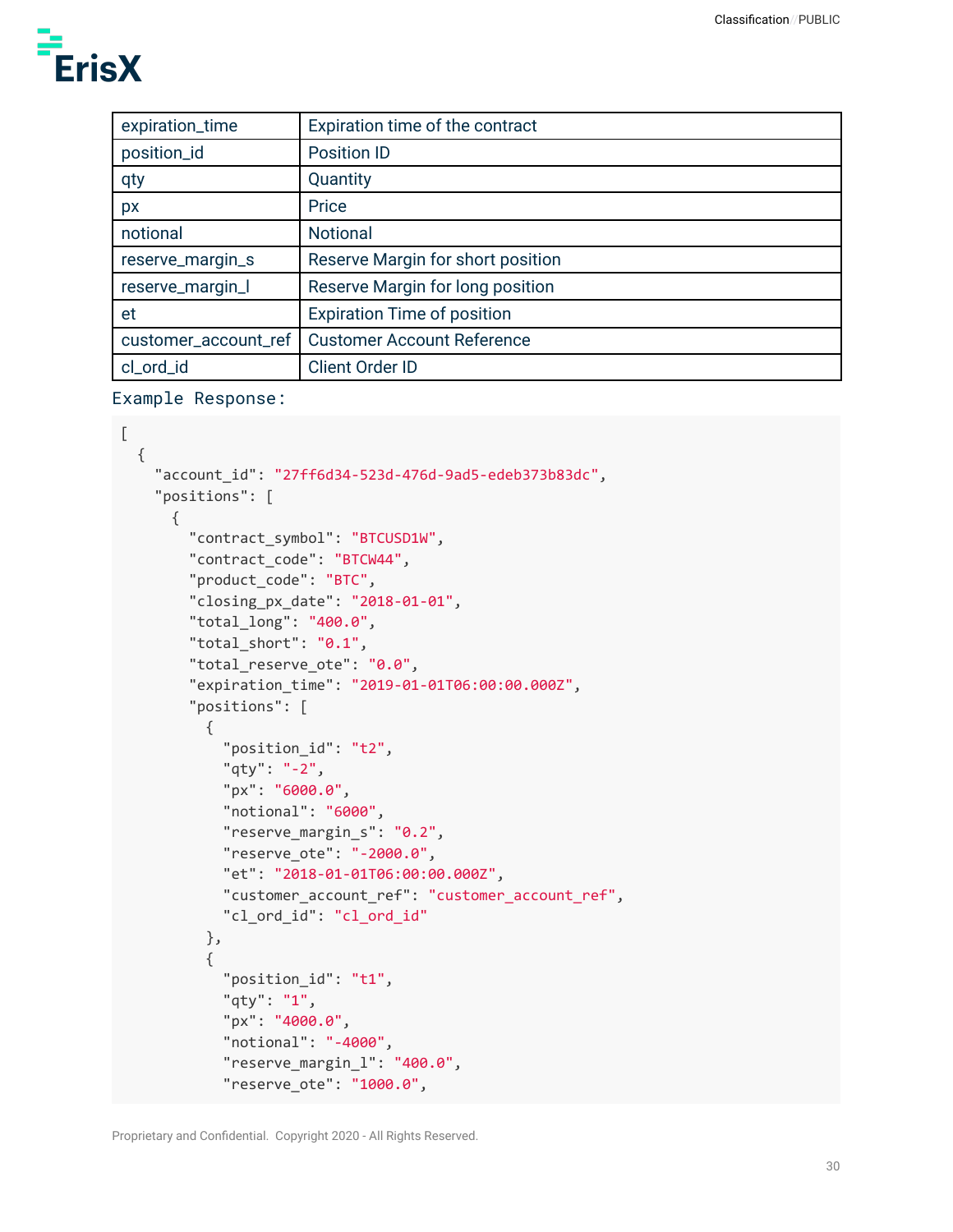

```
"et": "2018-01-01T06:00:00.000Z",
            "customer_account_ref": "customer_account_ref",
            "cl_ord_id": "cl_ord_id"
          }
        ]
      }
   ]
 }
]
```
## <span id="page-30-0"></span>3.11 Closeouts Endpoint

This endpoint will return the list of closeouts for each account.

- **HTTP Request Type:** POST
- **Endpoint:** /closeouts
- **API security:** This API endpoint requires an authentication token with Clearing API read permission.

#### Inputs

| <b>Field</b>       | <b>Value</b>                                                                             |                                             |  |
|--------------------|------------------------------------------------------------------------------------------|---------------------------------------------|--|
| filters (optional) | Default: "filter": [{ "attr": "account_id", "op": "eq", "value":<br>member_account_id }] |                                             |  |
|                    | account_id                                                                               | <b>Account ID</b>                           |  |
|                    | closeout_id                                                                              | <b>Closeout ID</b>                          |  |
|                    | product_symbol                                                                           | <b>Product Symbol</b>                       |  |
|                    | contract_symbol                                                                          | Contract symbol                             |  |
|                    | time                                                                                     | Closeout Time. Format(yyyy-mm-ddThh:mm:ssZ) |  |
| closeout_id        | Closeout unique identifier                                                               |                                             |  |
| report_date        | <b>Trade Date for closeout</b>                                                           |                                             |  |
| time               | Timestamp of closeout                                                                    |                                             |  |
| description        | Summary of closeout                                                                      |                                             |  |
| account_id         | <b>Account ID</b>                                                                        |                                             |  |
| account_label      | <b>Account Label</b>                                                                     |                                             |  |
| product_symbol     | Product                                                                                  |                                             |  |
| contract_symbol    | Contract                                                                                 |                                             |  |
| contract_code      | Clearing contract code                                                                   |                                             |  |
| qty                | Quantity of closeout                                                                     |                                             |  |
| expiration_time    | Contract expiration time                                                                 |                                             |  |
| realized           | <b>Realized PnL in closeout</b>                                                          |                                             |  |
| closeout_items     | List of positions involved in the closeout                                               |                                             |  |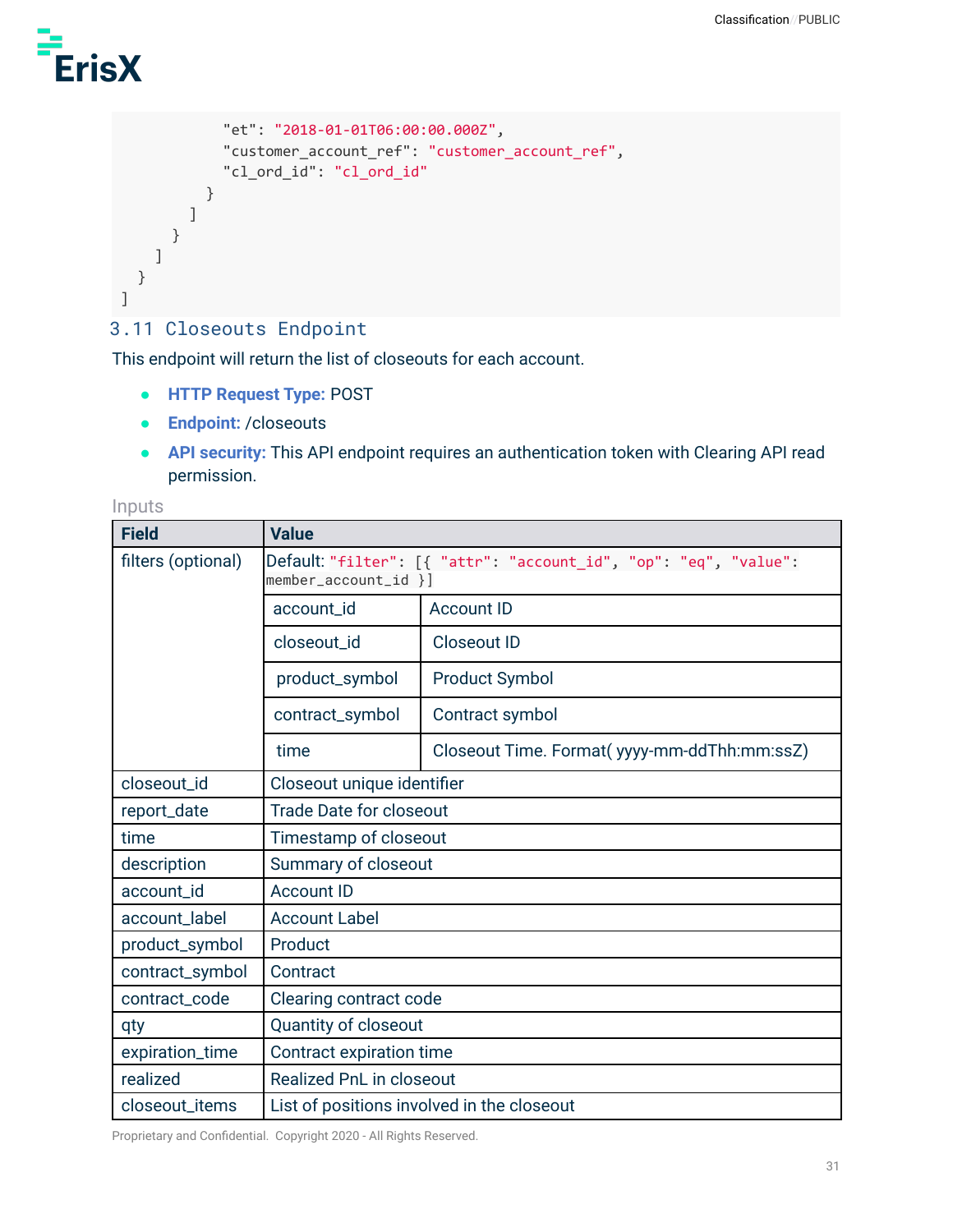| position_id              | <b>Position ID</b>                                                     |
|--------------------------|------------------------------------------------------------------------|
| qty                      | Quantity                                                               |
| px                       | Price                                                                  |
| notional                 | <b>Notional</b>                                                        |
| trade_date               | Trade date when position was opened                                    |
| qty_type                 | <b>Quantity type</b>                                                   |
| px_type                  | Price type                                                             |
| trd_type                 | <b>Trade Type</b>                                                      |
| trade_report_id          | <b>Trade Report ID</b>                                                 |
| trade_id                 | <b>Trade ID</b>                                                        |
| customer_accoun<br>t_ref | <b>Customer Account Reference</b>                                      |
| cl_ord_id                | <b>Client Order ID</b>                                                 |
| offset (optional)        | Number of elements to be offset in the request for pagination purposes |
| limit (optional)         | Limit of elements returned in the request                              |
| Sort (optional)          | Default "sort": [{ "attr": "time", "value": "desc"}]                   |

Example Request:

```
requests.post(
   url="https://clearing.erisx.com/api/v1/closeouts",
   headers={"Authorization": "Bearer " + token},
   json={
        "filter": [
            {
                "attr": "account_id",
                "op": "eq",
                "value": "27ff6d34-523d-476d-9ad5-edeb373b83dc"
            },
            {
                "attr": "closeout_id",
                "op": "eq",
                "value": "asdvsevsvd"
            },
            {
                "attr": "product_symbol",
                "op": "eq",
                "value": "BTC"
           },
            {
                "attr": "contract_symbol",
                "op": "eq",
                "value": "BTCZ0"
            },
```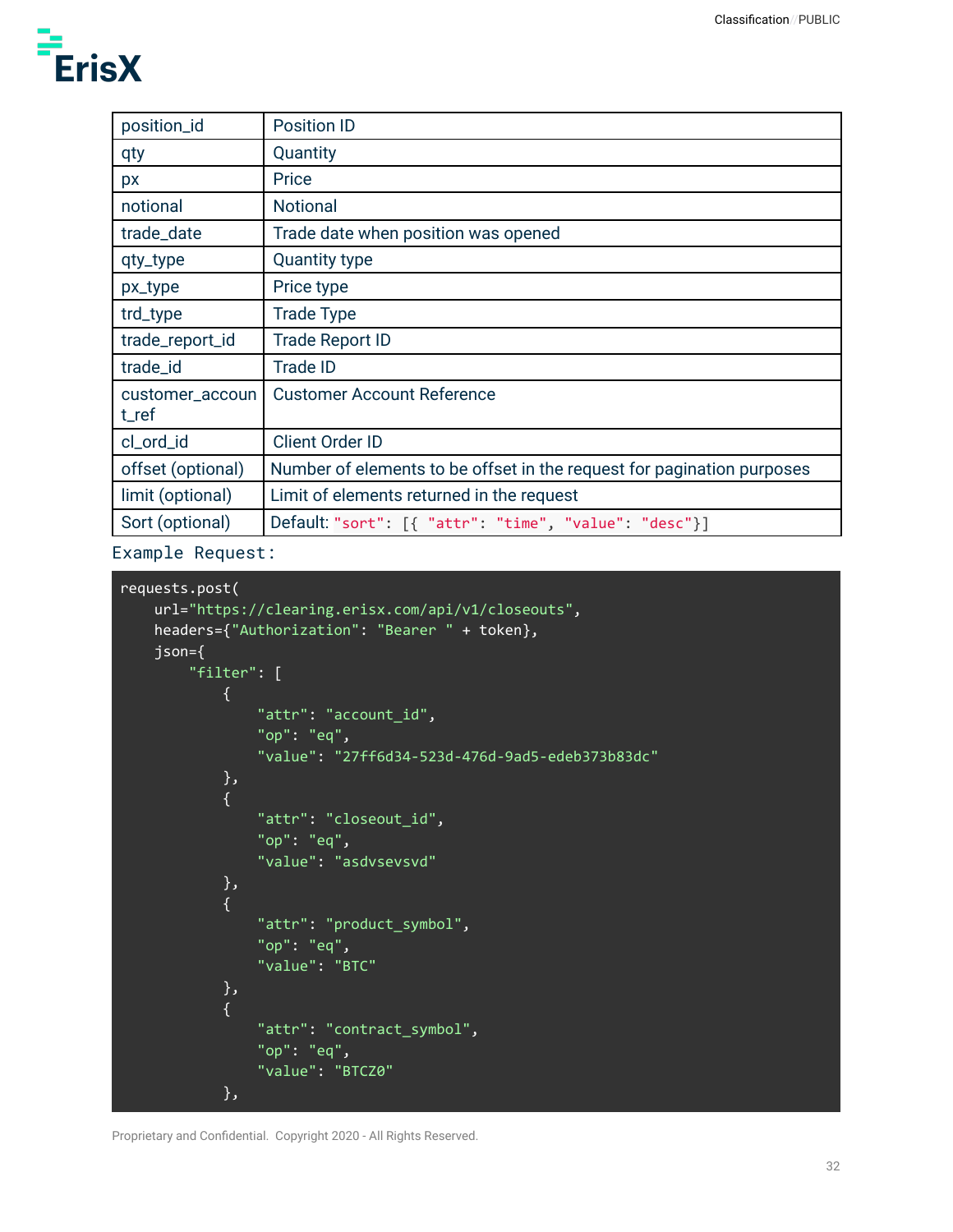```
{
                "attr": "time",
                "op": "ne",
                "value": "2018-01-01T06:00:00.000Z"
           },
       ],
       "sort": [{
           "attr": "time",
           "value": "asc"
       }],
       "offset": 0,
       "limit": 10
   }
)
```
#### **Outputs**

| <b>Field</b>    | <b>Value</b>                                                                        |  |
|-----------------|-------------------------------------------------------------------------------------|--|
| uuid            | Unique Closeout identifier                                                          |  |
| c               | Closeout identifier                                                                 |  |
| date            | Date when closeout was performed                                                    |  |
| time            | Date and time at which closeout was performed                                       |  |
| description     | Text description of closeout operation                                              |  |
| state           | <b>Closeout state</b>                                                               |  |
| account_id      | <b>Account ID</b>                                                                   |  |
| product_symbol  | Product symbol                                                                      |  |
| contract_symbol | Contract symbol                                                                     |  |
| fd              | <b>Funds Designation</b>                                                            |  |
| source          | Source of closeout                                                                  |  |
| is_delivery     | Boolean, indicates whether the closeout is a result of a delivery<br>process or not |  |
| realized        | Realized P&L as a consequence of the closeout                                       |  |
| qty             | Amount of contracts that are closed out                                             |  |
| contract_code   | <b>Clearing Contract Code</b>                                                       |  |
| expiration_time | Expiration date of the contract                                                     |  |
| closeout_id     | Unique Closeout identifier                                                          |  |
| account_label   | <b>Account label</b>                                                                |  |
| closeout_items  | Array of individual positions that are involved in the closeout                     |  |
| position_id     | <b>Unique Positions identifier</b>                                                  |  |
| qty             | Number of contracts from the position that are being closed out                     |  |
| notional        | <b>Notional Amount</b>                                                              |  |
| px              | Price                                                                               |  |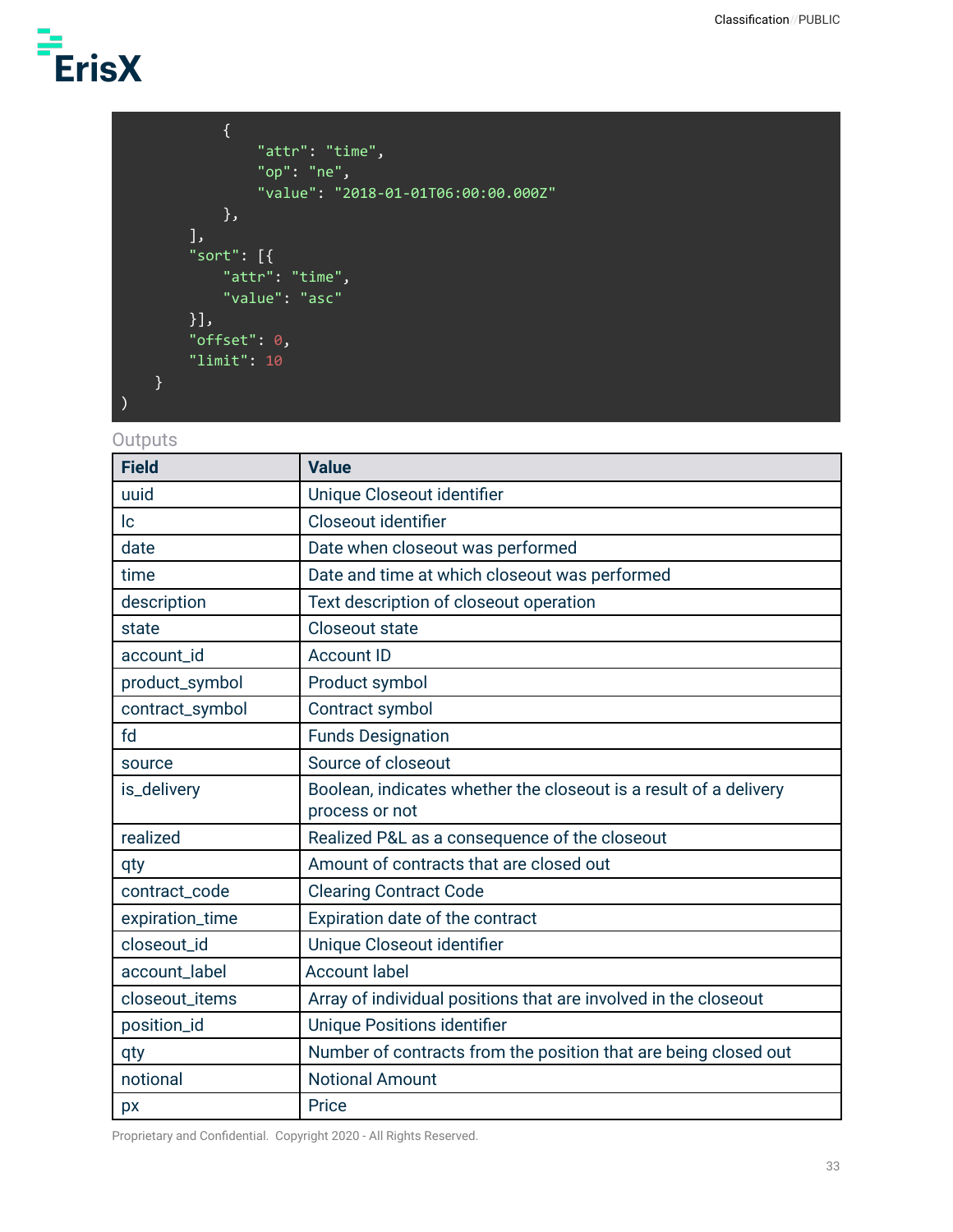| side                 | Side (Long/Short)                 |
|----------------------|-----------------------------------|
| trade_date           | Trade date                        |
| qty_type             | Base asset                        |
| px_type              | Quote asset                       |
| trd_type             | <b>Trade Type</b>                 |
| trade_report_id      | <b>Trade Report ID</b>            |
| trade_id             | <b>Trade ID</b>                   |
| cl_ord_id            | <b>Client Order ID</b>            |
| customer_account_ref | <b>Customer Account Reference</b> |

```
Example Response:
```

```
{
  "count": 1427,
  "closeouts": [
    {
      "uuid": "fPwVEefQHx3LJt8LQUoRr9sZnFFjiFFUAy9Jb8x4e6s",
      "lc": 6208532,
      "date": "2020-10-04",
      "time": "2020-10-04T23:55:28.000Z",
      "description": "CLOSEOUT OF 2 BBTest1 RESULTING IN P&L 0.4 USD",
      "state": 20,
      "account_id": "7edc1585-0f49-4eba-a942-83a9561f08a1",
      "product_symbol": "BTC",
      "contract_symbol": "BTCZ0",
      "closeout_items": [
        {
          "position_id": "2_281474983551730",
          "qty": "2.0",
          "notional": "-2126.0",
          "px": "10630.0",
          "p_and_l": "0.4",
          "side": "Short",
          "trade_date": "2020-10-04",
          "qty_type": "TBTC",
          "px_type": "USD",
          "trd_type": "REGULAR",
          "trade_report_id": "1125899934206918",
          "trade_id": "2_281474983551730",
          "cl_ord_id": "fixid1-160183934805814401",
          "customer_account_ref": null
        },
        {
          "position_id": "1_281474983563783",
          "qty": "2.0",
          "notional": "2125.6",
```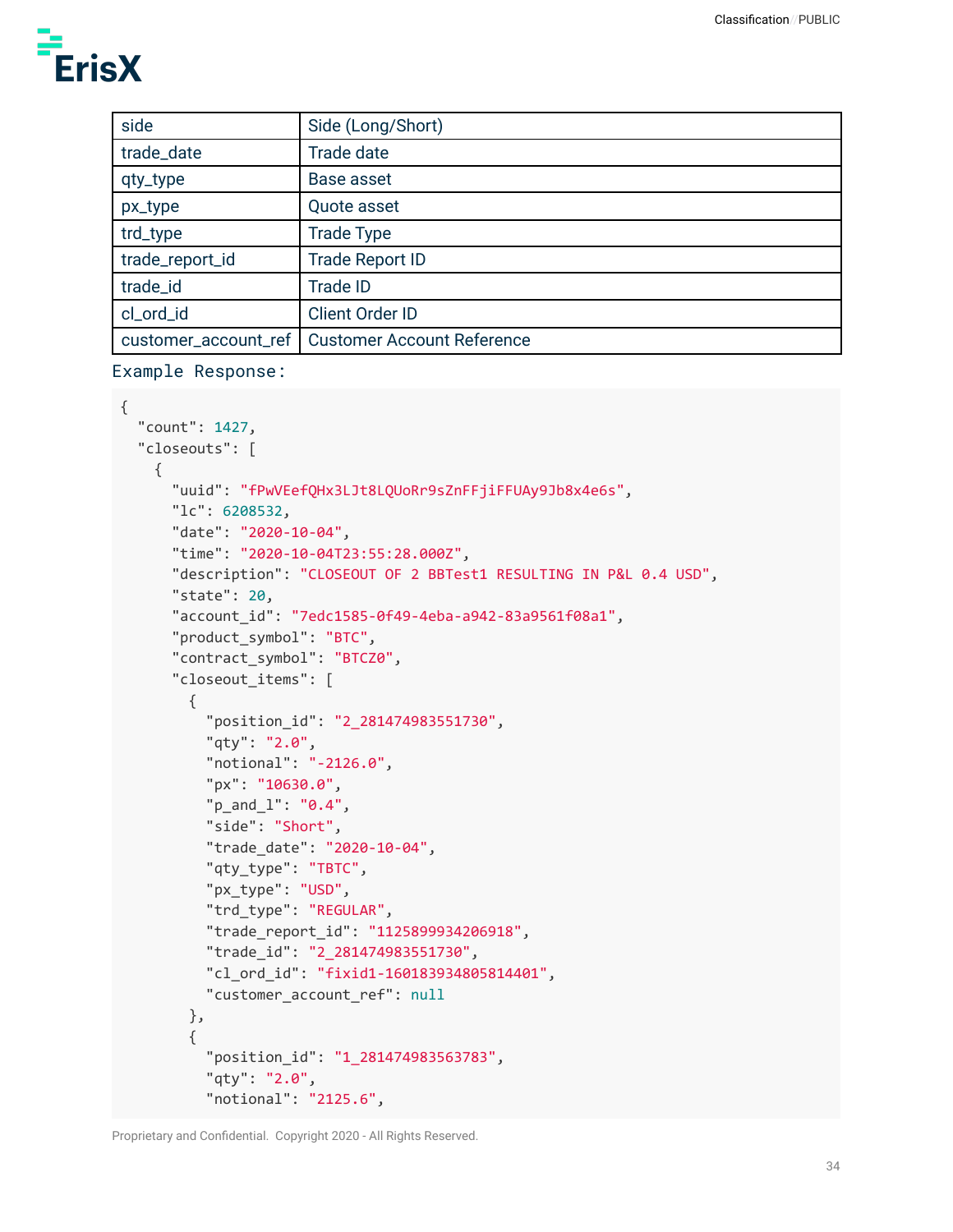```
"px": "10628.0",
          "side": "Long",
          "trade_date": "2020-10-05",
          "qty_type": "TBTC",
          "px_type": "USD",
          "trd_type": "REGULAR",
          "trade_report_id": "1125899934255129",
          "trade_id": "1_281474983563783",
          "cl_ord_id": "fixid1-160185561253929780",
          "customer account ref": null
        }
      ],
      "fd": "P",
      "source": "tme",
      "is_delivery": false,
      "realized": "0.4",
      "qty": "2.0",
      "contract_code": "BTCZ0",
      "expiration_time": "2020-10-05",
      "closeout id": "fPwVEefQHx3LJt8LQUoRr9sZnFFjiFFUAy9Jb8x4e6s",
      "account_label": "acc1"
   }
 ]
}
```
### <span id="page-34-0"></span>3.12 Deposit Address Endpoint

This endpoint will return the address to which a client can deposit funds for a specified digital asset.

- **HTTP Request Type:** POST
- **Endpoint:** /deposit\_address
- **API security:** This API endpoint requires an authentication token with Clearing API read permission.

#### Inputs

| Field      | <b>Value</b>                                                                             |
|------------|------------------------------------------------------------------------------------------|
| account_id | Account ID                                                                               |
| asset_type | Asset Type                                                                               |
|            | funds_designation   Types: N, P, S. (See <b>Funds Designation</b> section for reference) |

#### Example Request:

requests.post(url="https://clearing.erisx.com/api/v1/deposit\_address", headers={"Authorization": "Bearer " + token}, json={"account\_id": "27ff6d34-523d-476d-9ad5-edeb373b83dc",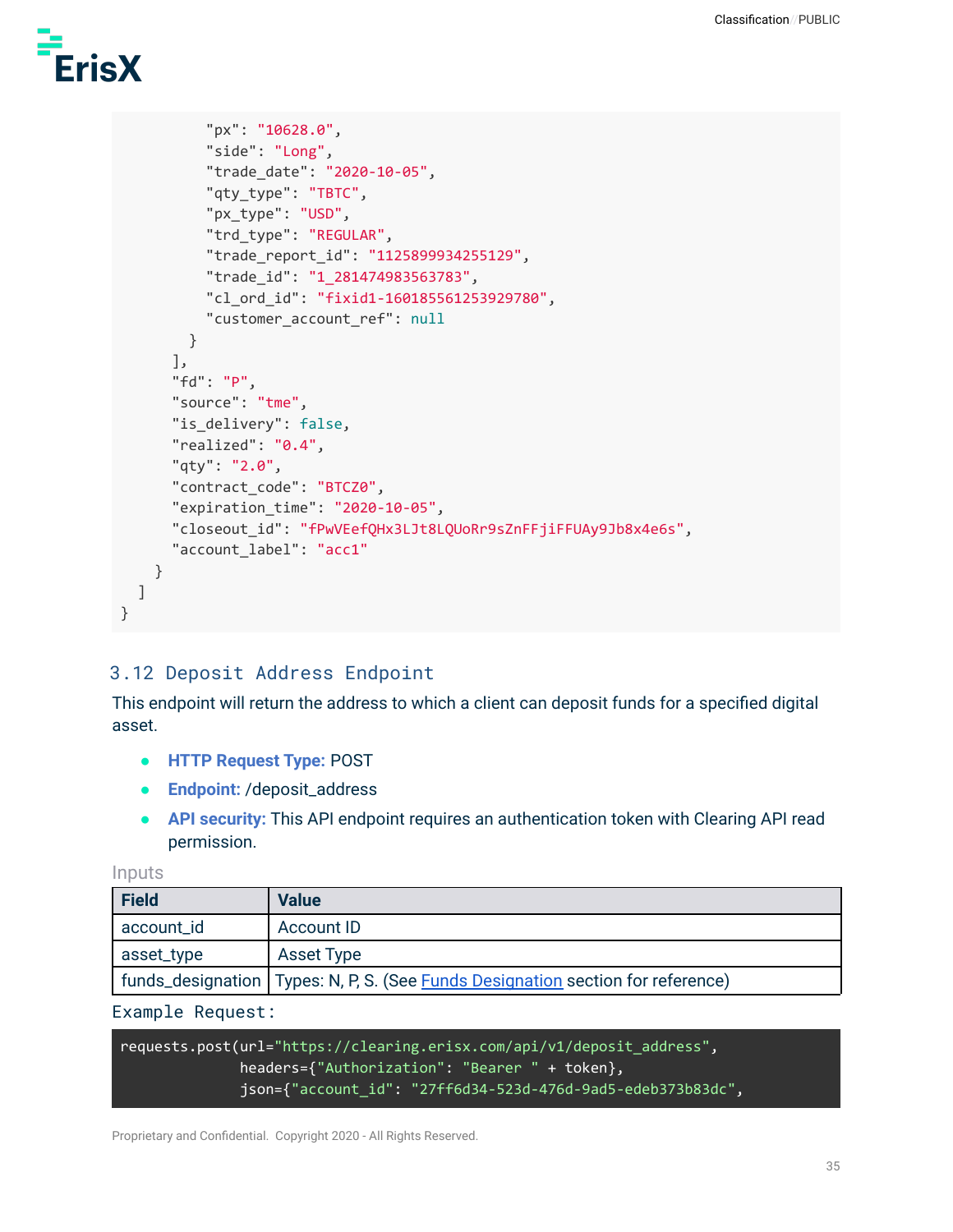

#### "asset\_type": "BTC", "funds\_designation": "N"})

#### **Outputs**

| Field             | <b>Value</b>                                                         |  |
|-------------------|----------------------------------------------------------------------|--|
| address           | Address hash                                                         |  |
| asset_type        | Digital Asset type                                                   |  |
| account_id        | <b>Account ID</b>                                                    |  |
| state             | Status of the request                                                |  |
| funds_designation | Types: N, P, S. (See <b>Funds Designation</b> section for reference) |  |

#### Example Response:

```
{
  "address": "2NFVP4gnh4j6GtW8bz2wpXijnWEJ8EAySRq",
  "asset_type": "TBTC",
  "account_id": "ac171a7c-a0de-4e8a-9ce6-8a83d7e3ddd8",
  "state": "succeeded",
  "funds_designation": "N"
}
```
### <span id="page-35-0"></span>3.13 Linked Account Endpoints

This endpoint will return information regarding any digital asset or bank accounts linked to the appropriate clearing member.

- **HTTP Request Type:** POST
- **Endpoint:** /linked\_accounts
- **API security:** This API endpoint requires an authentication token with Clearing API read permission.

Inputs

| <b>Field</b>       | <b>Value</b>                                                                               |                                                                                                |  |
|--------------------|--------------------------------------------------------------------------------------------|------------------------------------------------------------------------------------------------|--|
| filters (optional) | Default: "filter": [{ "attr": "account_id", "op": "eq", "value":<br>$member_account_id)$ ] |                                                                                                |  |
|                    | id                                                                                         | ID identifying a particular digital asset address or bank account.                             |  |
|                    | member_id                                                                                  | <b>Clearing Member ID</b>                                                                      |  |
|                    | asset_type                                                                                 | Symbol corresponding to the appropriate asset                                                  |  |
|                    | label                                                                                      | Label given to the linked account when it was input into the<br>system                         |  |
|                    | state                                                                                      | State of the request to add a new linked account. Valid values:<br>pending, approved, rejected |  |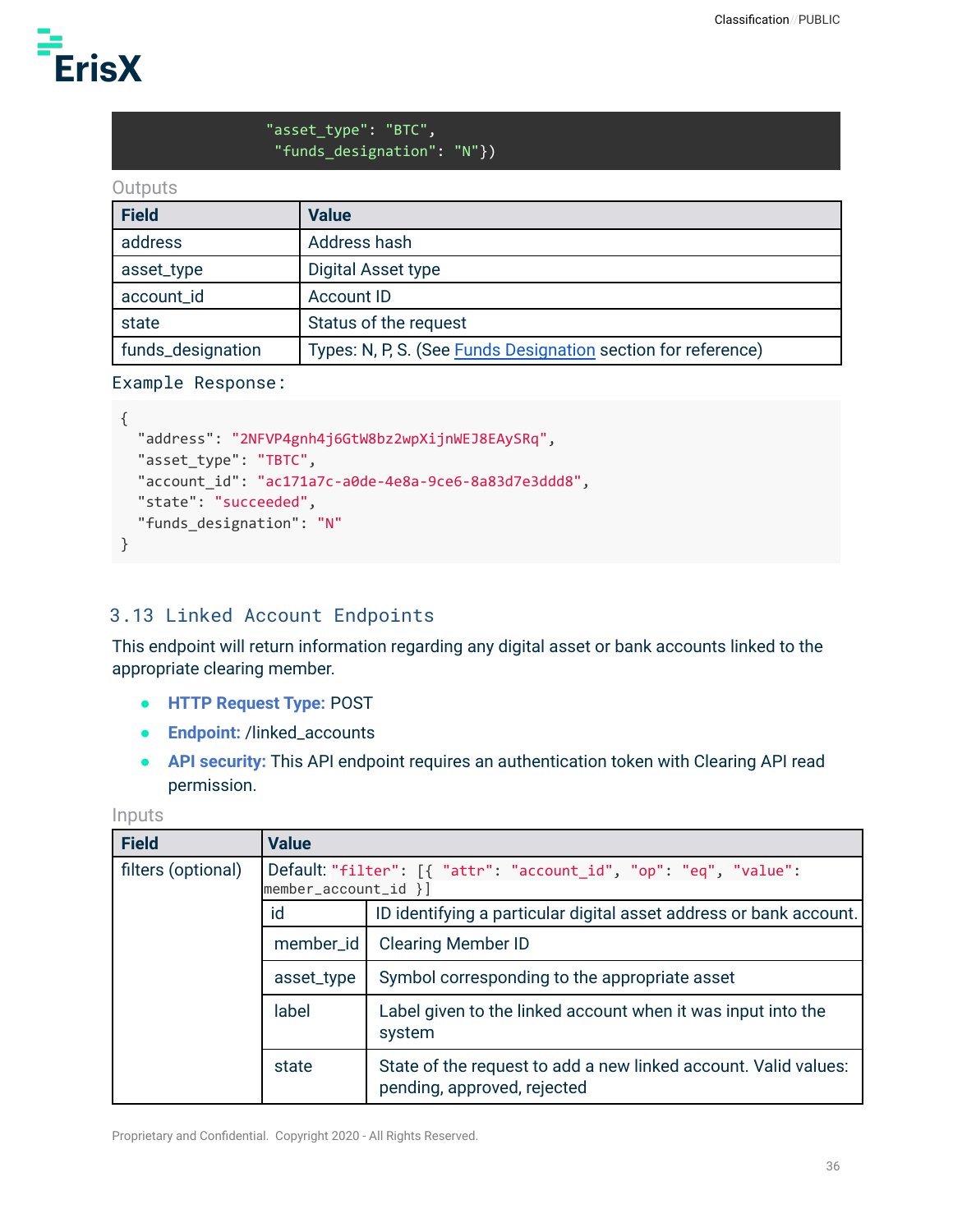

|                   | usable_at                                                              | Time at which the linked account is ready for the user to use |
|-------------------|------------------------------------------------------------------------|---------------------------------------------------------------|
|                   | type                                                                   | Type of account. Valid values: bank, crypto, collateral       |
| offset (optional) | Number of elements to be offset in the request for pagination purposes |                                                               |
| limit (optional)  | Limit of elements returned in the request                              |                                                               |

Example Request:

```
requests.post(
   url="https://clearing.erisx.com/api/v1/linked_accounts",
   headers={"Authorization": "Bearer " + token},
    json={
        "filter": [{
            "attr": "id",
            "op": "eq",
            "value": ["5e4bef801ef35c09af0b42ce", "5e4bef911ef35c2fbf0b42d0"]
       }],
    })
```
**Outputs** 

| <b>Field</b>   | <b>Value</b>                                                                                                                                    |
|----------------|-------------------------------------------------------------------------------------------------------------------------------------------------|
| count          | Count of linked accounts returned in the response                                                                                               |
| accounts       | List of linked accounts                                                                                                                         |
| label          | Label of the linked account as input in the system by the user                                                                                  |
| asset_type     | Asset type of the linked account                                                                                                                |
| usable_at      | Time from which the linked account is usable to use                                                                                             |
| member_id      | ID of the clearing member to which the linked account belongs                                                                                   |
| state          | Status of the request (pending, approved, rejected)                                                                                             |
| id             | ID of the linked account. This id will be the one used in the withdrawal<br>endpoint to specify to which linked accounts the funds be withdrawn |
| created_at     | Time at which the linked account was added to the system                                                                                        |
| type           | Type of the linked account (crypto, bank or collateral)                                                                                         |
| address        | For digital asset's linked accounts, address hash of the wallet                                                                                 |
| account_number | For bank accounts, last 4 digits of account number                                                                                              |
| routing_number | For bank accounts, routing number                                                                                                               |
| bank_name      | For bank accounts, bank name                                                                                                                    |
| is_sen_account | Boolean flag to indicate whether the account is part of the Silvergate<br><b>Enterprise Network (SEN)</b>                                       |

Example Response:

```
{ "count": 2, "accounts": [ {
      "label": "External ETH Wallet",
```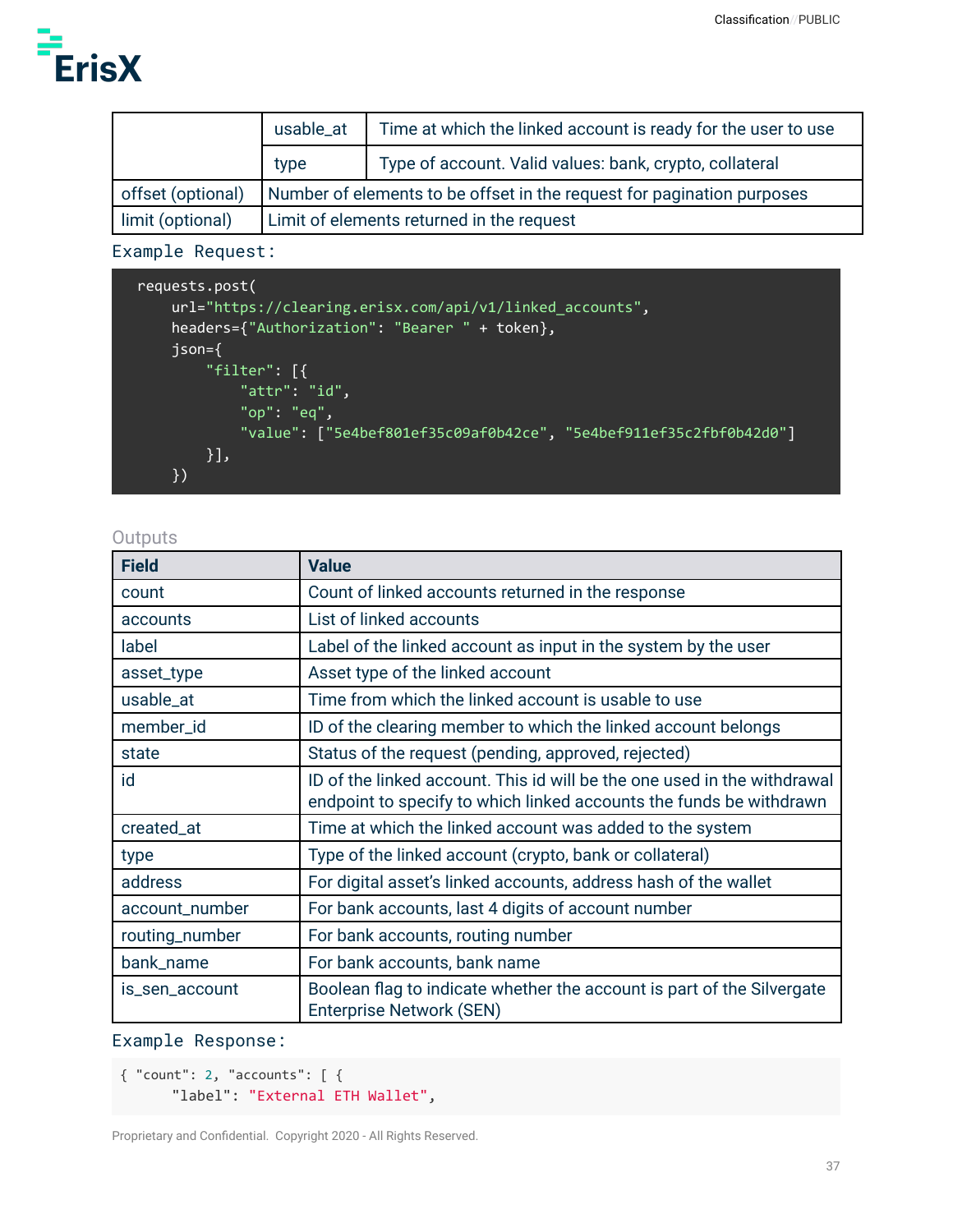```
"asset_type": "ETH",
  "usable_at": "2020-02-21T14:07:14.855Z",
  "member_id": "5e2b07559228bfd8841fd0ad",
  "state": "pending",
  "address": "bbbbbbb",
  "id": "5e4bef911ef35c2fbf0b42d0",
  "created_at": "2020-02-18T14:07:14.859Z",
  "type": "crypto"
},{
  "label": "External Checking 0000",
  "asset_type": "USD",
  "usable_at": "2020-02-21T14:07:00.363Z",
  "member_id": "5e2b07559228bfd8841fd0ad",
  "state": "pending",
  "account_number": "0000",
  "routing_number": "011401533",
  "bank_name": "Chase",
  "id": "5e4bef801ef35c09af0b42ce",
  "created_at": "2020-02-18T14:07:00.365Z",
  "type": "bank"
}]}
```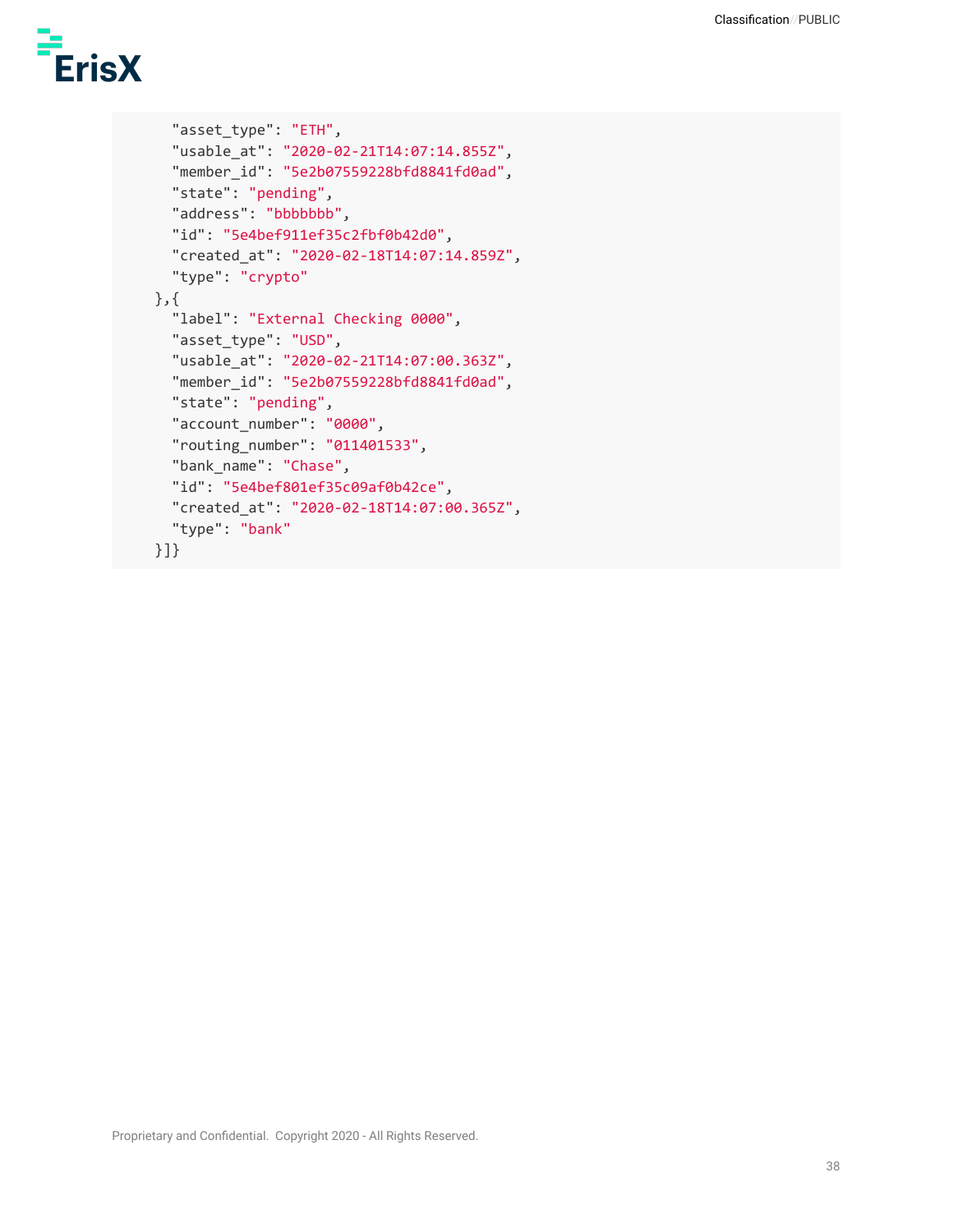

# 3.14 Withdrawal Request Endpoints

This section describes the procedure for a clearing member to request a withdrawal via the Clearing API. It is composed of two endpoints. First a request to an endpoint will be required where the clearing member specifies the details of the transaction, this request will return a response including all the necessary information that composes a valid transaction. A second request to the second endpoint is then required, where the user will specify the transaction message, which is the response from the first requests, signed by a secure hash of the funding password following the procedure indicated in the Funding Password Signature section.

#### 3.14.1 Build Withdrawal Request

This endpoint will enable users to retrieve all necessary information in order to submit a withdrawal request via the Clearing API.

- **HTTP Request Type:** POST
- **Endpoint:** /build\_withdrawal\_request
- **API security:** This API endpoint requires an authentication token with Clearing API Funding permissions.
- **● Notes:**
	- $\circ$  This request will not initialize a withdrawal request. It will only provide the data required to initialize a withdrawal.
	- $\circ$  The asset of the withdrawal will be inferred based on the Linked Account ID provided. I.e. if the clearing member specified a Linked Account ID that corresponds to a BTC linked account, the endpoint will infer that the clearing member wants to withdraw BTC.

#### **Inputs**

| <b>Field</b>      | <b>Value</b>                                                                                                                                     |
|-------------------|--------------------------------------------------------------------------------------------------------------------------------------------------|
| account_id        | Account ID from which the withdrawal will be made                                                                                                |
| linked_account_id | Linked Account ID to which the withdrawal will be sent. This value can be<br>found in the field 'id' from the linked_accounts endpoint response. |
| funds_designation | Types: N, P, S. (See <b>Funds Designation</b> section for reference)                                                                             |
| amount            | Amount that will be withdrawn                                                                                                                    |

#### Example Request:

```
requests.post(
    url="https://clearing.erisx.com/api/v1/build_withdrawal_request",
    headers={"Authorization": "Bearer " + token},
    json={'account_id': '48b7d9c5-55c5-4693-b5ec-10a97f7b2333',
          'linked_account_id': '5e4bef4b1ef35c96160b42cb',
          'funds_designation': 'S',
          'amount': '0.001'})
```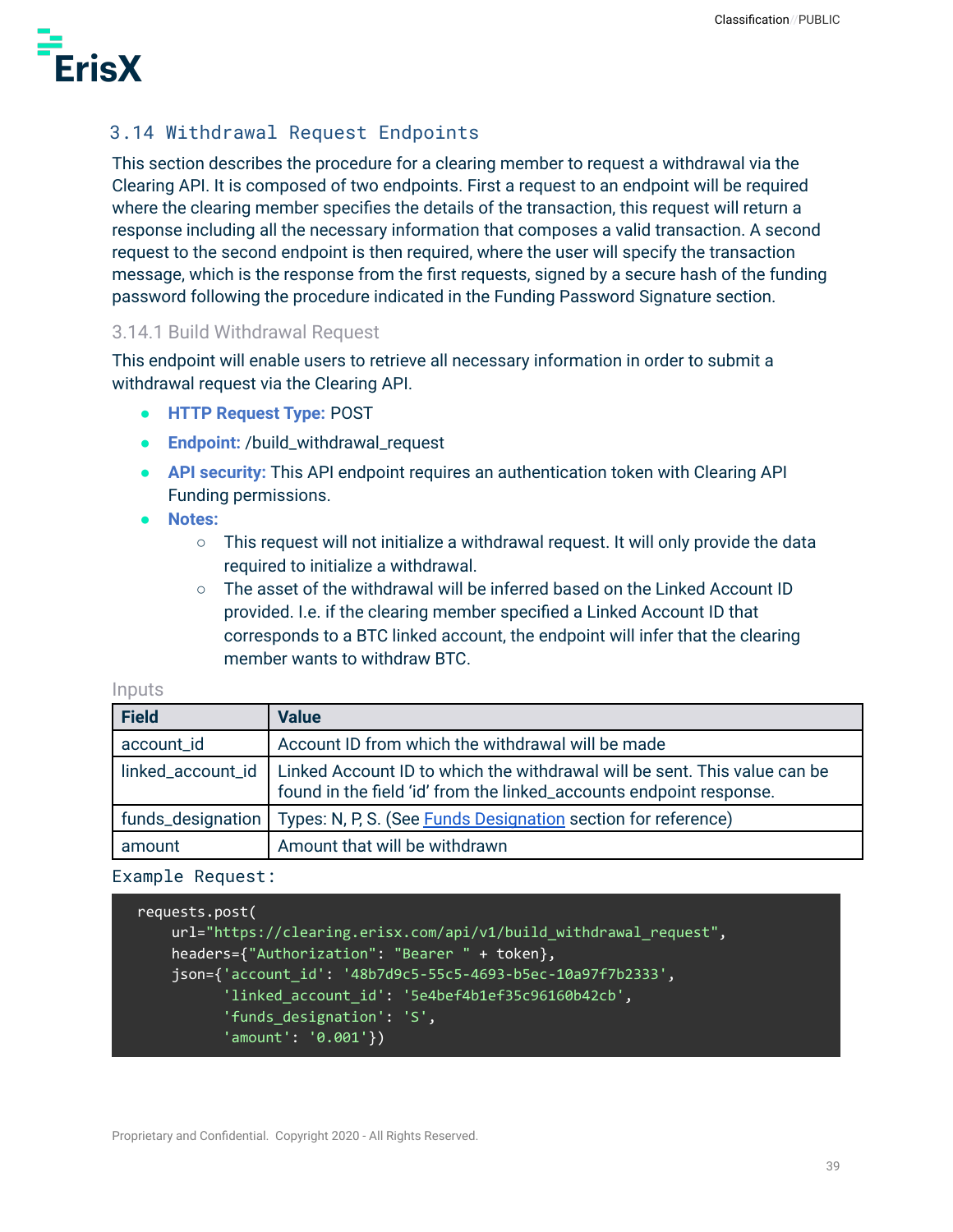### **Outputs**

| <b>Field</b>      | <b>Value</b>                                                                                           |
|-------------------|--------------------------------------------------------------------------------------------------------|
| account_id        | Account ID from which account the withdrawal will be made                                              |
| auth_id           | Authentication ID needed to generate the signature in the Submit<br><b>Withdrawal Request endpoint</b> |
| linked_account_id | Linked Account ID to which the withdrawal will be sent.                                                |
| asset_type        | Asset Type of the withdrawal. Inferred based on the linked_account_id<br>provided                      |
| funds_designation | Types: N, P, S. (See <b>Funds Designation</b> section for reference)                                   |
| amount            | Amount of the withdrawal request                                                                       |
| request_data      | Base64-encoded withdrawal transaction as specified with the<br>parameters above.                       |

#### Example Response:

```
{
  "auth_id": "auth0|5e2b2eaeb9f8b40eaf22ec20",
  "account_id": "48b7d9c5-55c5-4693-b5ec-10a97f7b2333",
  "linked_account_id": "5e4bef4b1ef35c96160b42cb",
  "asset_type": "TBTC",
  "amount": "0.001",
  "funds_designation": "N",
  "request_data":
"WyI1ZTJiMDc1NTkyMjhiZmQ4ODQxZmQwYWQiLCJhdXRoMHw1ZTJiMmVhZWI5ZjhiNDBlYWYyMmVjMjAiLC
JhYWFhYWFhYSIsIlRCVEMiLCIwLjAwMSIsIjE1ODMxODk2NTk0OTYiLCI0OGI3ZDljNS01NWM1LTQ2OTMtY
jVlYy0xMGE5N2Y3YjIzMzMiLCI1ZTRiZWY0YjFlZjM1Yzk2MTYwYjQyY2IiLCJTIl0="
}
```
### 3.14.2 Submit Withdrawal Request

This endpoint enables users to submit a withdrawal request.

- **HTTP Request Type:** POST
- **Endpoint:** /submit\_withdrawal\_request
- **API security:** This API endpoint requires an authentication token with Clearing API Funding permissions as well as Funding Password signature security.

#### Inputs

| <b>Field</b> | <b>Value</b>                                                                                                                                                                                             |
|--------------|----------------------------------------------------------------------------------------------------------------------------------------------------------------------------------------------------------|
| request_data | Base64-encoded transaction data for the withdrawal that will be submitted.<br>This value can be obtained from the response of the endpoint<br>'build_withdrawal_request' in the field 'transaction_data' |
| signature    | Signature created using the member user's funding password as described<br>in the section Funding Password Signing                                                                                       |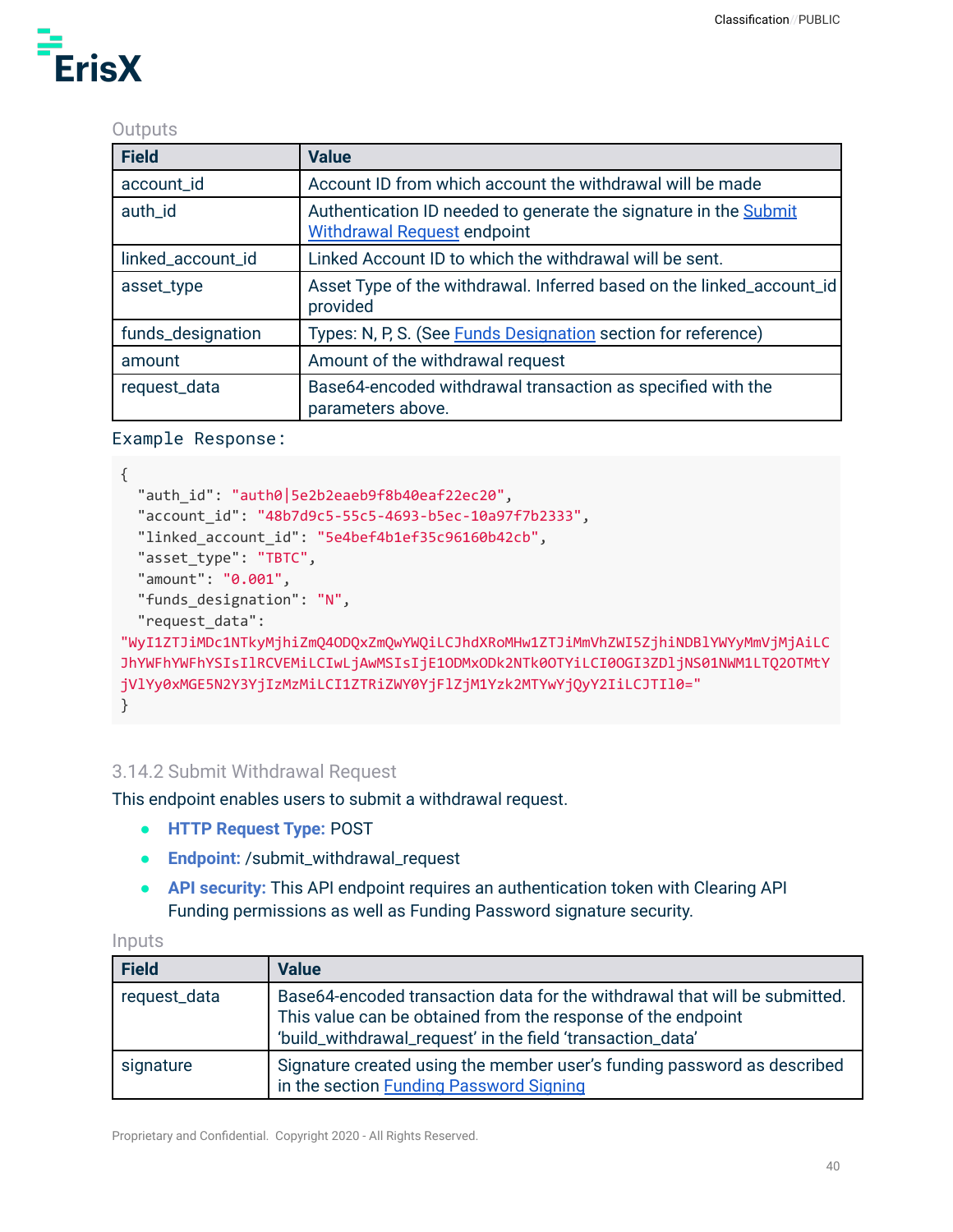

# Example Request:

| requests.post(                                                                                                 |
|----------------------------------------------------------------------------------------------------------------|
| url="https://clearing.erisx.com/api/v1/submit_withdrawal_request",                                             |
| headers={"Authorization": "Bearer " + token},                                                                  |
| json={"request data":                                                                                          |
| انة http://www.murk.com/windited/windited/windited/windited/windited/windited/windited/windited/windited/windi |

'WyI1ZTJiMDc1NTkyMjhiZmQ4ODQxZmQwYWQiLCJhdXRoMHw1ZTJiMmVhZWI5ZjhiNDBlYWYyMmVjMjAiLC JhYWFhYWFhYSIsIlRCVEMiLCIwLjAwMSIsIjE1ODMxODk2NTk0OTYiLCI0OGI3ZDljNS01NWM1LTQ2OTMtY jVlYy0xMGE5N2Y3YjIzMzMiLCI1ZTRiZWY0YjFlZjM1Yzk2MTYwYjQyY2IiLCJTIl0=',

"signature":

'AN1rKvtNrCF7mWSMbQ3hc4gUtY57C8CREkRNVU3cDdE8QibHgcrvTRmnmjU1SZpX7hDcWr9r8E6Q4Z7HWF U3JGnTuMDdHPyG4'})

#### **Output**

| <b>Field</b> | Value                                         |
|--------------|-----------------------------------------------|
| request_data | Transaction data for the submitted withdrawal |

Example Response:

```
{
  "request_data":
```

```
"WyI1ZTJiMDc1NTkyMjhiZmQ4ODQxZmQwYWQiLCJhdXRoMHw1ZTJiMmVhZWI5ZjhiNDBlYWYyMmVjMjAiLC
JhYWFhYWFhYSIsIlRCVEMiLCIwLjAwMSIsIjE1ODMxODk2NTk0OTYiLCI0OGI3ZDljNS01NWM1LTQ2OTMtY
jVlYy0xMGE5N2Y3YjIzMzMiLCI1ZTRiZWY0YjFlZjM1Yzk2MTYwYjQyY2IiLCJTIl0="
}
```
# 3.15 Member User Permissions

This endpoint will return the list of all enabled permissions for the member user.

- **HTTP Request Type:** GET
- **Endpoint:** /user
- **API security:** This API endpoint requires an authentication token with any permission.

Inputs

No inputs required

Example Request:

requests.get(url="https://clearing.erisx.com/api/v1/user", headers={"Authorization": "Bearer " + token})

#### **Outputs**

| <b>Field</b> | <b>Value</b>            |
|--------------|-------------------------|
| email        | User email address      |
| user_id      | User ID                 |
| permissions  | User action permissions |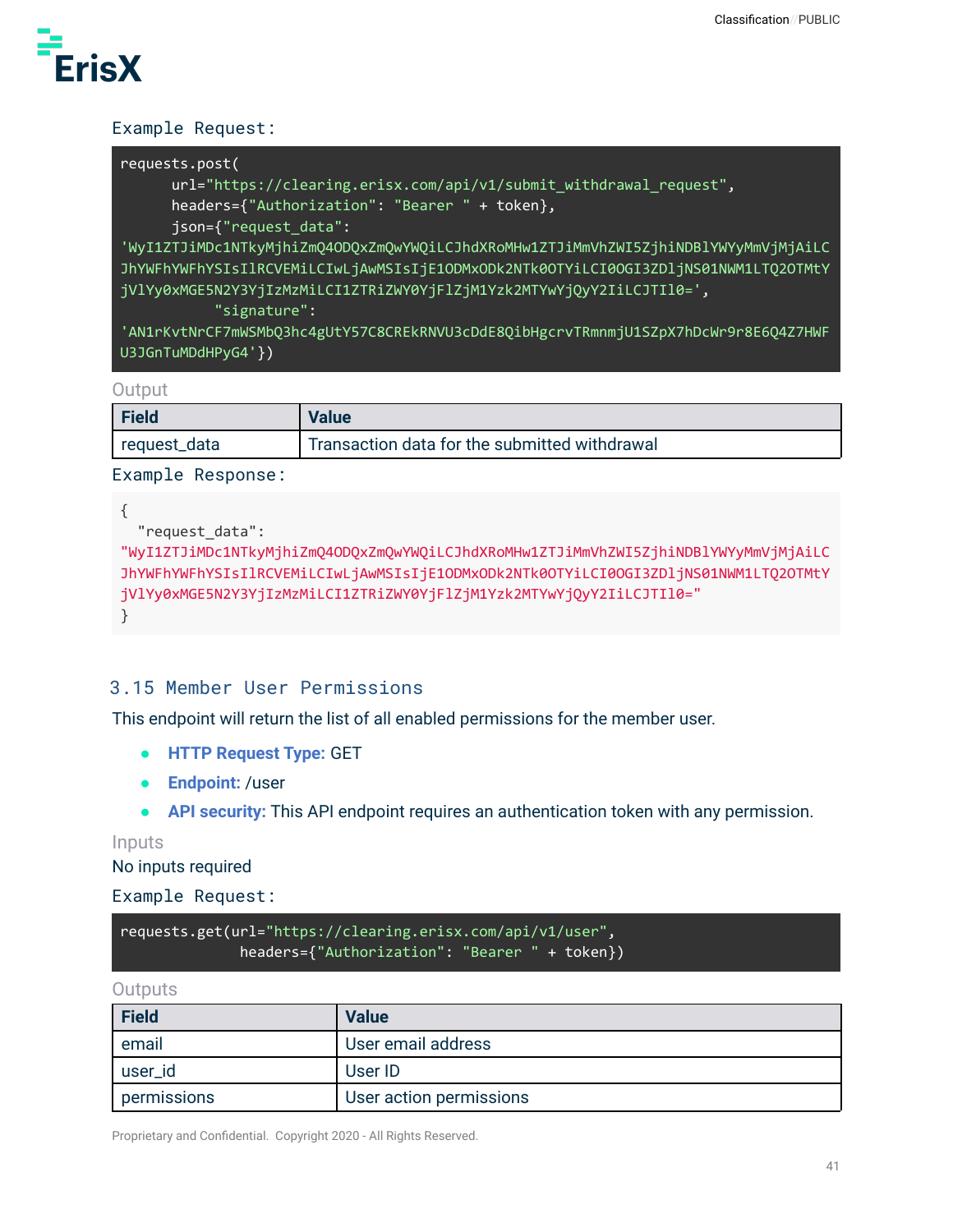

| api_key_permissions | Available API Credentials creation permissions                                                     |
|---------------------|----------------------------------------------------------------------------------------------------|
| trading_permissions | Spot and/or Futures. Each section contains the accounts<br>permissioned to trade that asset class. |

```
Example Response:
```

```
{
  "user": {
    "user_id": "1234",
    "permissions": [
      "request_withdrawals",
      "read_movements",
      "read_daily_statements",
      "close_positions",
      "read_transactions",
      "destroy_linked_asset_account",
      "read_linked_asset_account",
      "read_trading_application_data",
      "create_linked_asset_account",
      "send_deposits",
      "read_collateral_positions",
      "read_futures_positions",
      "read_balances",
      "read_trades"
    ],
    "api_key_permissions": [
      "view_market_data",
      "read_clearing_api",
      "submit_order",
      "write_clearing_api",
      "submit_block_trade"
    ],
    "trading_permissions": {
      "spot": [
        "DM-ACC1"
      ],
      "futures": [
        "DM-ACC2"
      ]
    },
    "email": "user.test@gmail.com"
  }
}
```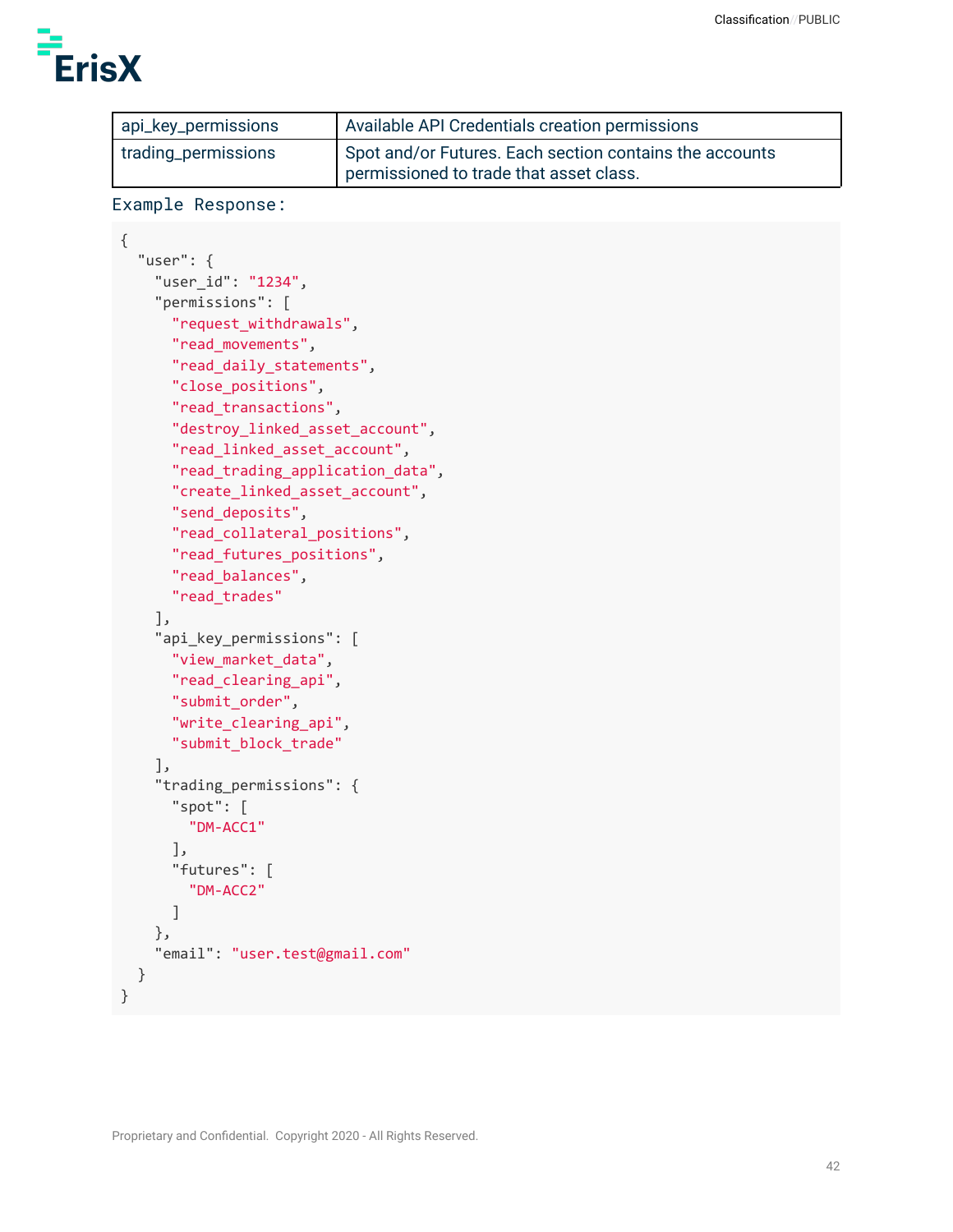

# 4 Block Trade API Service

This API service enables members to submit for processing negotiated Spot and Futures Block Trades in a programmatic way. All requests and responses are application/json content type.

All Block Trade API endpoints are private and every request needs to be signed using the authentication endpoint described in the [Authentication](#page-6-0).

# 4.1 REST API Endpoint URL

- **● Production: [https://clearing.erisx.com/api/v1](https://clearing.newrelease.erisx.com/api/v1)**
- **● New Release (test): <https://clearing.newrelease.erisx.com/api/v1>**

# 4.2 Block Trade States

A Block Trade submission can have different states during its processing life:

- **Accepted:** Block Trade has been accepted and processed in The Match Engine.
- **Cleared:** Block Trade has been cleared by The Clearing House.
- **Rejected:** Block Trade has been rejected.

### <span id="page-42-0"></span>4.3 Error Codes

Upon submission of a Block Trade through the Submit Block Trade Endpoint, the Block Trade can be rejected for different reasons. In that case, the system will respond with a HTTP error, the response will contain **"state"** equal to **"rejected"** and it will reflect an **"error\_code"** specifying the cause of the rejection. The table below explains what each error code represents for easier interpretation:

| <b>Error Code</b> | <b>Rejection Type</b>                        |
|-------------------|----------------------------------------------|
|                   | Unknown Symbol                               |
| 2                 | <b>Invalid Quantity</b>                      |
| 3                 | <b>Invalid Price</b>                         |
| 4                 | <b>Invalid Negotiated Block Trade Time</b>   |
| 5                 | Instrument Closed                            |
| 6                 | <b>Trading is Halted</b>                     |
| 7                 | <b>Invalid Buyer Account ID</b>              |
| 8                 | <b>Invalid Seller Account ID</b>             |
| 9                 | <b>Buyer Account Not Enabled for Futures</b> |
| 10                | Seller Account Not Enabled for Futures       |
| 11                | <b>Buyer Account Not Enabled for Spot</b>    |
| 12                | Seller Account Not Enabled for Spot          |
| 13                | <b>Duplicate Request</b>                     |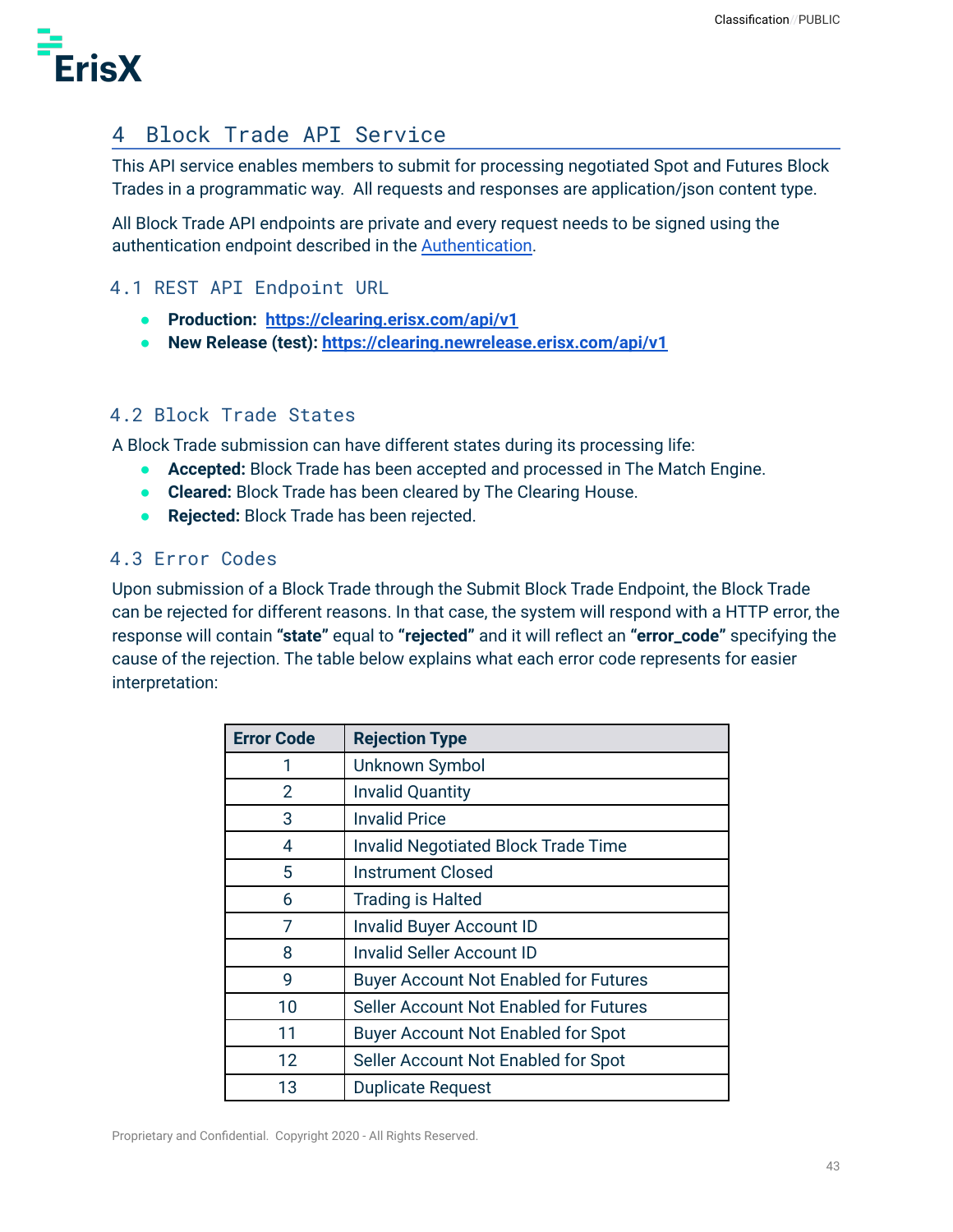

| 14 | <b>Buyer Missing Regulatory Field</b>      |
|----|--------------------------------------------|
| 15 | <b>Seller Missing Regulatory Field</b>     |
| 16 | <b>Buyer Insufficient Purchasing Power</b> |
| 17 | Seller Insufficient Purchasing Power       |
| 18 | Rejected                                   |

# 4.4 Duplicate Requests

The Match Engine will identify a request as a duplicate if all values specified in the request are identical to a previously sent request. If any of the values specified in the request change, it will not be considered as a duplicate anymore.

**Note:** If a user sends a request, which gets rejected with any error code and then the user attempts to send the exact same request again, the second request will always be rejected due to a duplicate request.

To avoid generating duplicate requests, it is recommended that the users generate new Client Order Ids on every new request, even if the request is a resubmission due to the original request being rejected.

# <span id="page-43-0"></span>4.5 Submit Block Trade Endpoint

This endpoint enables users to submit a Block Trade.

- **HTTP Request Type:** POST
- **Endpoint:** /submit\_block\_trade
- **API security:** This API endpoint requires an authentication token with Block Trade API permissions.

| <b>Field</b>                          | <b>Value</b>                                                                                                         |
|---------------------------------------|----------------------------------------------------------------------------------------------------------------------|
| contract_symbol                       | <b>Contract Symbol</b>                                                                                               |
| price                                 | Price                                                                                                                |
| quantity                              | Quantity                                                                                                             |
| negotiated_time                       | Time at which the Block Trade was negotiated between the Buyer and<br>Seller. Format: unix timestamp in milliseconds |
| sell_side                             | Details regarding the Seller Account                                                                                 |
| buy_side                              | Details regarding the Buyer Account                                                                                  |
| account_label                         | <b>Account Label</b>                                                                                                 |
| cl_ord_id                             | <b>Client Order ID</b>                                                                                               |
| Customer_account_ref<br>(conditional) | <b>Customer Account Reference</b>                                                                                    |

#### Inputs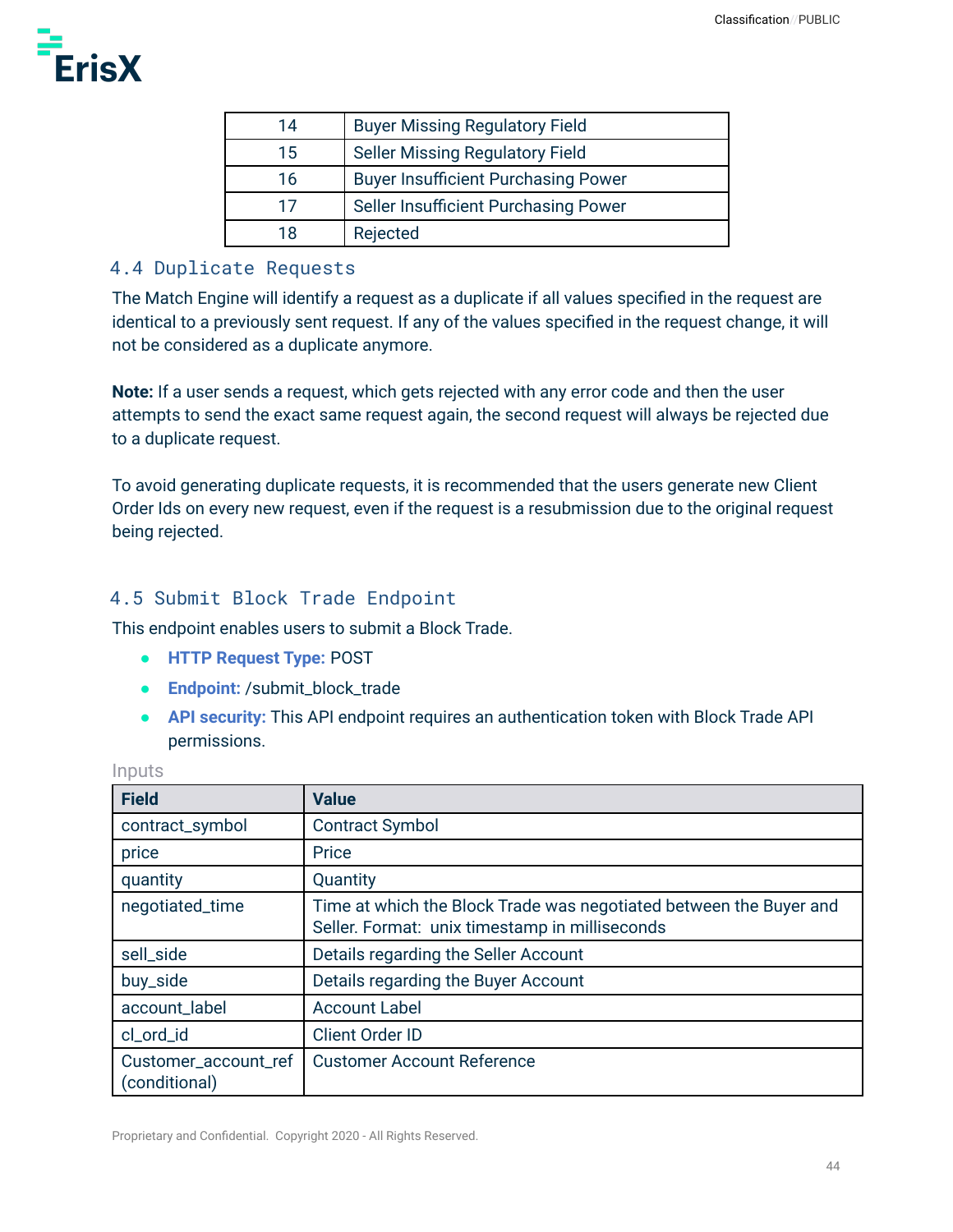

| sender_sub_id   | Sender Sub ID that identifies the Trader that negotiated the Block Trade                      |
|-----------------|-----------------------------------------------------------------------------------------------|
| sender_location | Sender Location that identifies the location of the Trader that negotiated<br>the Block Trade |

# Example Request:

| requests.post(                                              |
|-------------------------------------------------------------|
| url="https://clearing.erisx.com/api/v1/submit_block_trade", |
| headers={"Authorization": "Bearer " + token},               |
| $json = {$                                                  |
| "contract_symbol": "BTC/USD",                               |
| "price": "1000.0",                                          |
| "quantity": " $3.0$ ",                                      |
| "negotiated_time": 1600717386961,                           |
| "sell side": {                                              |
| "account_label": "DM-122221",                               |
| "cl_ord_id": "sell_side_order",                             |
| "customer_account_ref": "sell_side",                        |
| "sender_sub_id": "sell_fix",                                |
| "sender_location": "US, IL"                                 |
| },                                                          |
| "buy_side": $\{$                                            |
| "account_label": "DM-77661",                                |
| "cl_ord_id": "buy_side_order",                              |
| "customer_account_ref": "buy_side",                         |
| "sender_sub_id": "buy_fix",                                 |
| "sender_location": "US, IL"                                 |
| }.                                                          |
| )                                                           |

#### **Output**

| Field      | <b>Value</b>                                                                      |
|------------|-----------------------------------------------------------------------------------|
| request_id | Request ID of the Block Trade                                                     |
| state      | State of the Block Trade submission                                               |
| error_code | Rejection Error Code. See Error Codes for reference. Only on rejected<br>requests |
| email      | Submitter's member user email address. Only on rejected requests                  |

# Example Responses:

```
{
  "request_id": "AmZuyvUdJvoa3HshZuhyCosBSvnrxVbZfJr5RtA92EQT",
  "state": "accepted"
}
{
  "error": {
```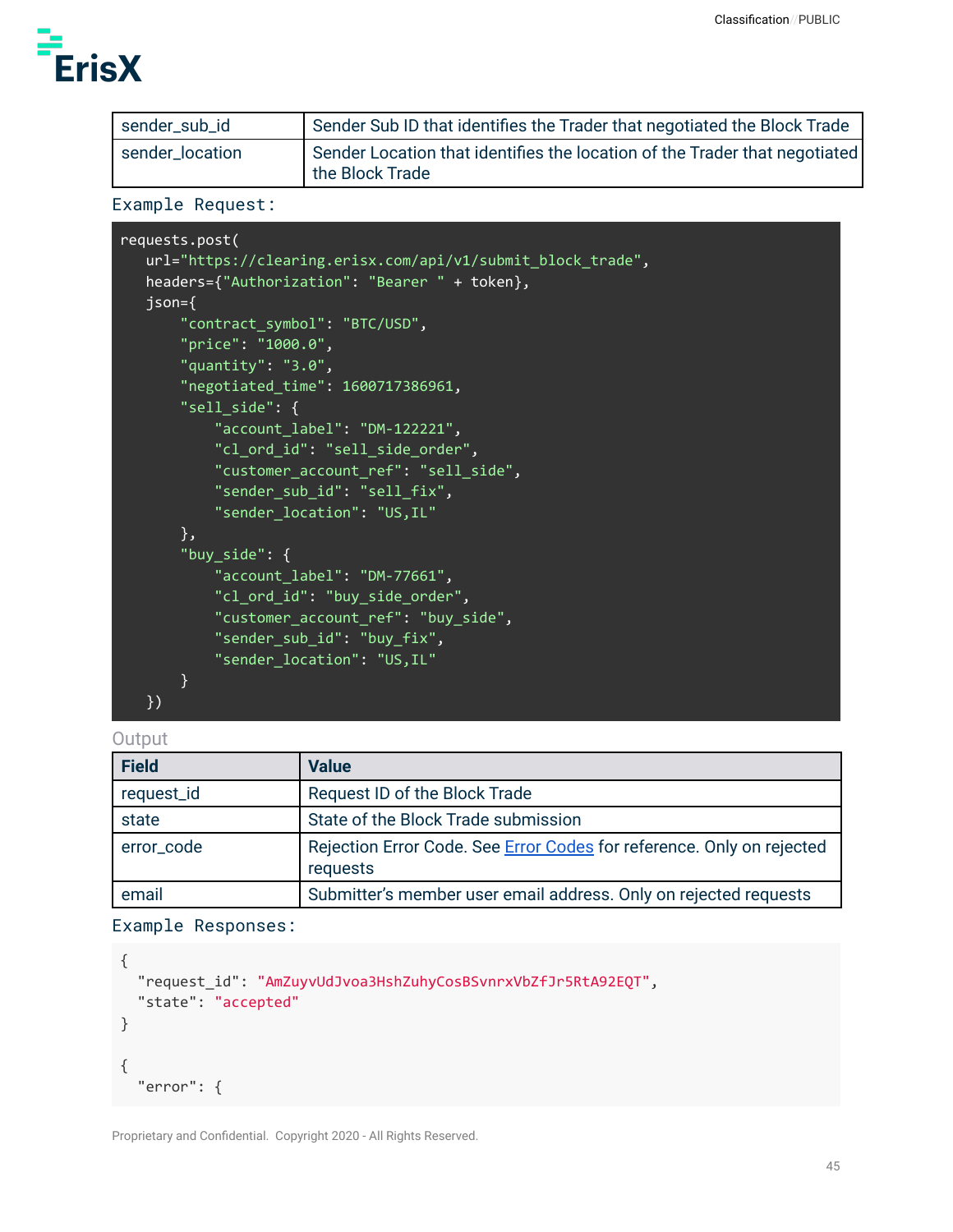```
"request_id": "AmZuyvUdJvoa3HshZuhyCosBSvnrxVbZfJr5RtA92EQT",
    "state": "rejected",
    "error_code": 1,
    "email": "user@email.com"
 }
}
```
Request Block Trade Information Endpoint

This endpoint enables users to request information regarding a previously submitted Block Trade.

- **HTTP Request Type:** POST
- **Endpoint:** /block\_trade\_requests
- **API security:** This API endpoint requires an authentication token with Submit Block Trade API permissions.

Inputs

| <b>Field</b>       | <b>Value</b>                                                                                  |                                                                                                          |  |  |
|--------------------|-----------------------------------------------------------------------------------------------|----------------------------------------------------------------------------------------------------------|--|--|
| filters (optional) | Default: "filter": [{ "attr": "account_id", "op": "eq", "value":<br>$ $ member_account_id $ $ |                                                                                                          |  |  |
|                    | request_id                                                                                    | Block Trade submission request ID. Value provided<br>in the response of the Submit Block Trade Endpoint. |  |  |
|                    | contract_symbol                                                                               | <b>Contract Symbol</b>                                                                                   |  |  |
|                    | trade_date                                                                                    | Trade Date                                                                                               |  |  |
|                    | state                                                                                         | State of the Block Trade. Values:<br>accepted, cleared, rejected.                                        |  |  |
|                    | account_labels                                                                                | Account Label(s)                                                                                         |  |  |
| offset (optional)  | Number of elements to be offset in the request for pagination purposes                        |                                                                                                          |  |  |
| limit (optional)   | Limit of elements returned in the request                                                     |                                                                                                          |  |  |
| sort (optional)    | Default "sort": [{ "attr": "time", "value": "desc"}]                                          |                                                                                                          |  |  |

Example Request:

```
requests.post(
   url="https://clearing.erisx.com/api/v1/block_trade_requests",
   headers={"Authorization": "Bearer " + token},
   json={
       "filter": [{
           "attr": "request_id",
           "op": "eq",
           "value": "5c267f0ee4b0974b5367fd35"
       }, {
           "attr": "contract_symbol",
           "op": "eq",
```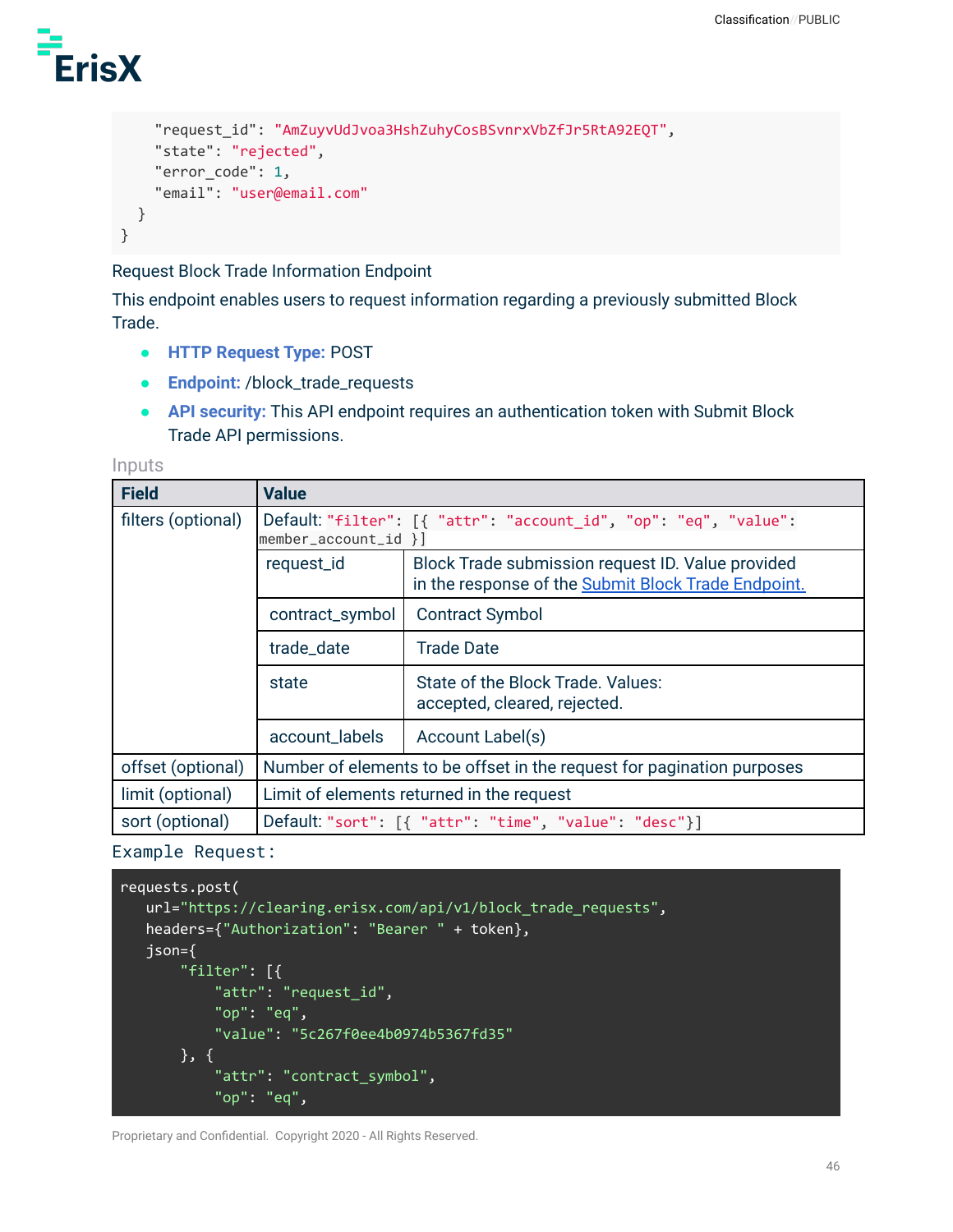```
"value": "BTC/USD"
    }, {
        "attr": "trade_date",
        "op": "eq",
        "value": "2020-01-01"
    }, {
        "attr": "state",
        "op": "eq",
        "value": "pending"
    }, {
        "attr": "account_labels",
        "op": "eq",
        "value": "27ff6d34-523d-476d-9ad5-edeb373b83dc"
    }]
})
```
#### **Output**

| <b>Field</b>         | <b>Value</b>                                                                                  |
|----------------------|-----------------------------------------------------------------------------------------------|
| count                | Count of Block Trades that meet the query filter                                              |
| block_trade_requests | <b>List of Block Trades Requests</b>                                                          |
| request_id           | <b>Block Trade submission request ID</b>                                                      |
| contract_symbol      | <b>Contract Symbol</b>                                                                        |
| qty                  | Quantity                                                                                      |
| px                   | Price                                                                                         |
| trade_date           | <b>Trade Date</b>                                                                             |
| negotiated_time      | Time at which the Block Trade was negotiated between the Buyer and<br><b>Seller</b>           |
| submitted_time       | Time at which the Block Trade has submitted                                                   |
| created_by           | User who submitted the Block Trade                                                            |
| state                | <b>State of the Block Trade</b>                                                               |
| buy_side             | Details regarding the Seller Account                                                          |
| sell_side            | Details regarding the Buyer Account                                                           |
| account_id           | <b>Account ID</b>                                                                             |
| account_label        | <b>Account Label</b>                                                                          |
| side                 | Side                                                                                          |
| customer_account_ref | <b>Customer Account Reference</b>                                                             |
| cl_ord_id            | <b>Client Order ID</b>                                                                        |
| sender_sub_id        | Sender Sub ID that identifies the Trader that negotiated the Block<br>Trade                   |
| sender_location      | Sender Location that identifies the location of the Trader that<br>negotiated the Block Trade |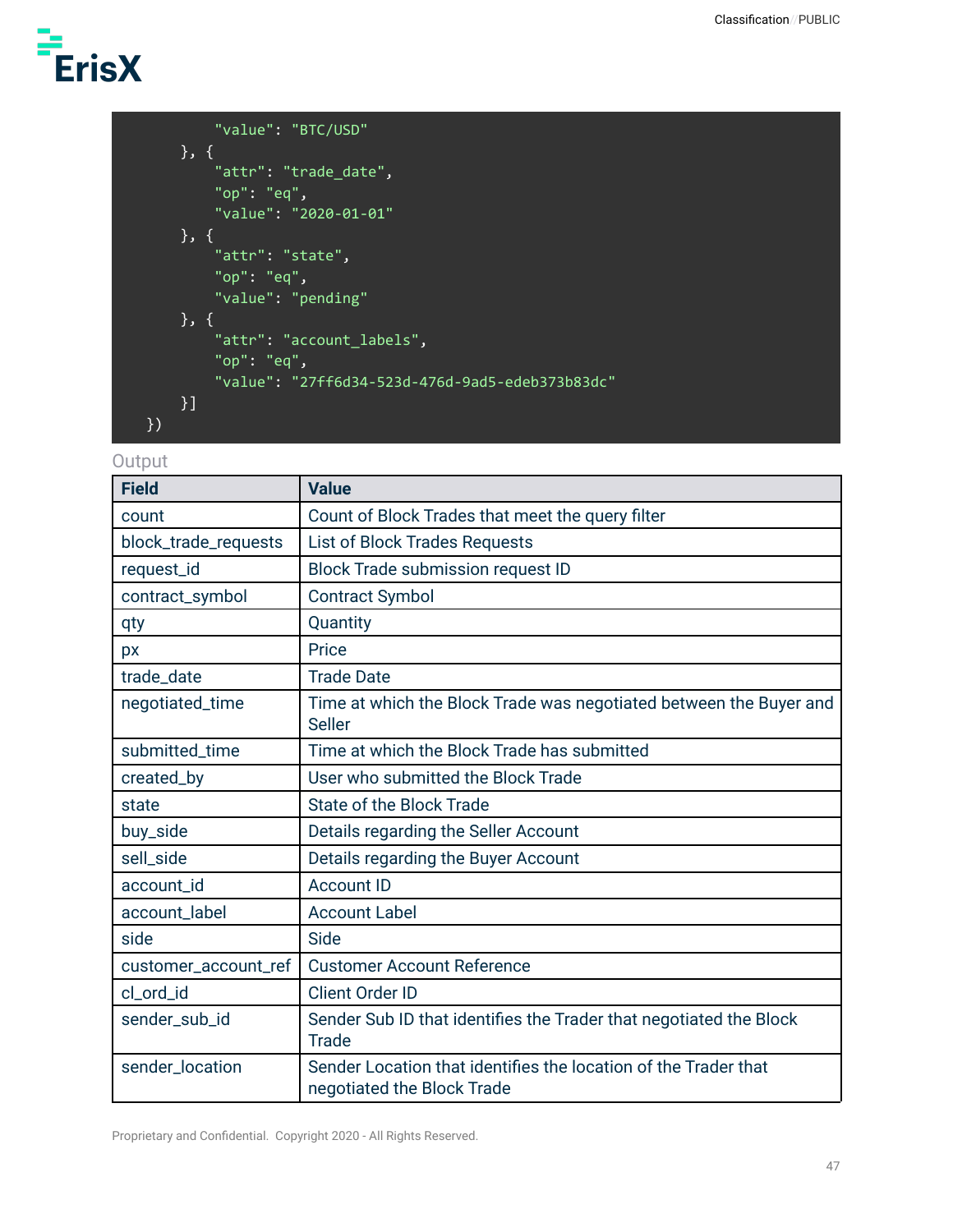

error\_code Rejection Error Code. Only in rejected Block Trades.

#### Example Response:

```
{
 "count": 1,
 "block trade requests": [
   {
      "request_id": "AmZuyvUdJvoa3HshZuhyCosBSvnrxVbZfJr5RtA92EQT",
      "contract_symbol": "BTC/USD",
      "qty": "5.0",
      "px": "8900.0",
      "trade_date": "2020-01-01",
      "negotiated_time": "2020-01-01T06:00:00.000Z",
      "submitted_time": "2020-01-01T06:00:00.000Z",
      "created_by": "carl.doe@email.com",
      "state": "pending",
      "buy side": {
        "account_id": "27ff6d34-523d-476d-9ad5-edeb373b83dc",
        "side": "BUY",
        "customer_account_ref": "buy_side",
        "cl ord id": "buy side",
        "sender sub id": "buy side fix",
        "sender_location": "IL,US"
      },
      "sell_side": {
        "account_id": "73e36d47-0fe6-4bba-84d7-d981d9f9459d",
        "side": "SELL",
        "customer_account_ref": "sell_side",
        "cl_ord_id": "sell_side",
        "sender_sub_id": "buy_side_fix",
        "sender_location": "IL,US"
      }
   }
 ]
}
```
### 4.6 Block Trade Volume Endpoint

This endpoint enables users to obtain information regarding the total volume that the different products have traded via Block Trades in the ErisX market for the current trade date.

- **HTTP Request Type:** POST
- **Endpoint:** /block\_trade\_volume
- **API security:** This API endpoint requires an authentication token with Market Data API permissions.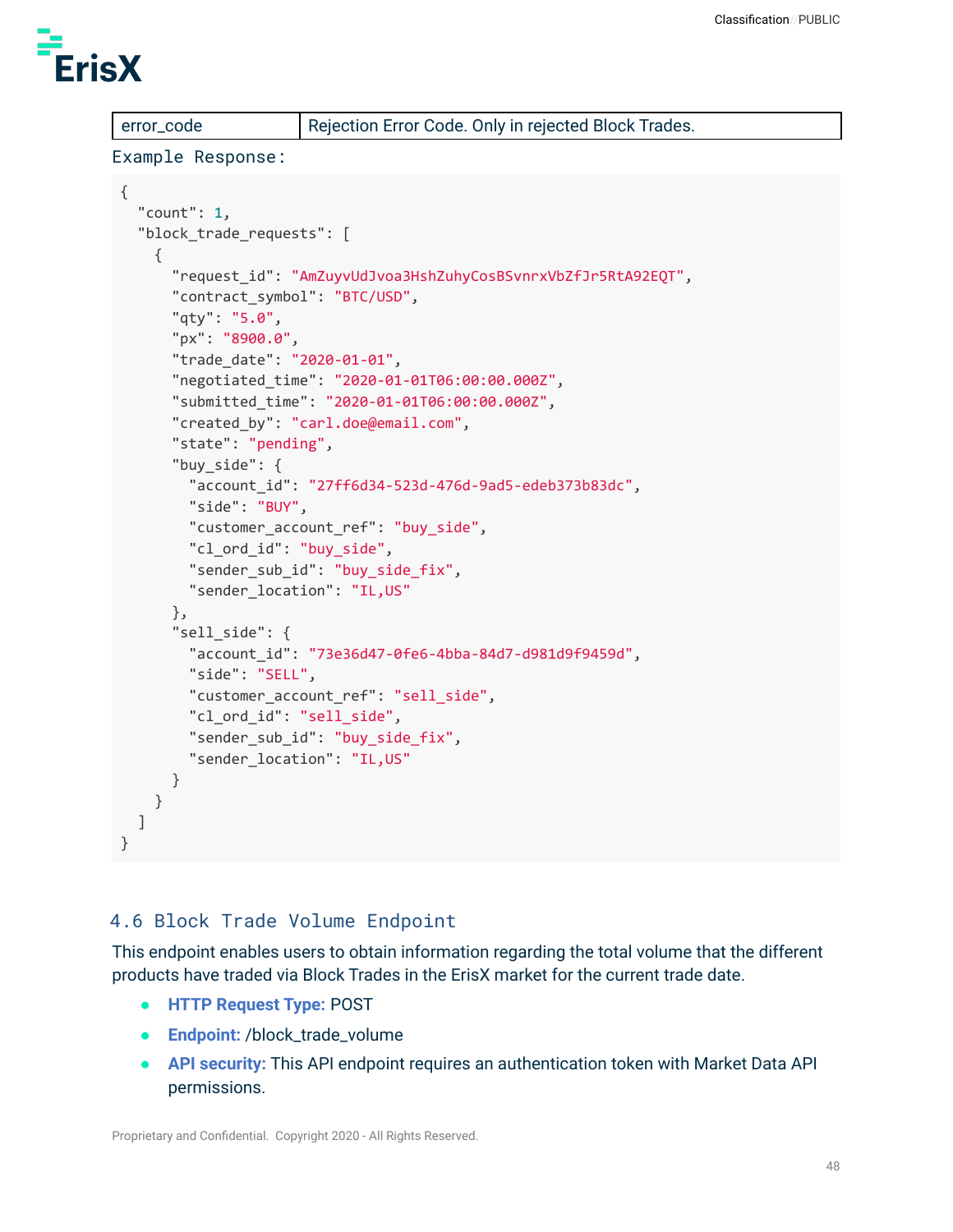

# Inputs

No inputs are required.

# Example Request:

```
requests.post(
  url="https://clearing.erisx.com/api/v1/block_trade_volume",
  headers={"Authorization": "Bearer " + token},
   json={})
```
**Output** 

| <b>Field</b> | <b>Value</b>            |
|--------------|-------------------------|
| result       | <b>List of Products</b> |
| contract     | <b>Contract Symbol</b>  |
| volume       | <b>Total Volume</b>     |
| trade_date   | <b>Trade Date</b>       |

Example Response:

```
\lbrack{
      "contract": "BTC/USD",
      "volume": "20.0",
      "trade_date": "2020-01-01"
    }
]
```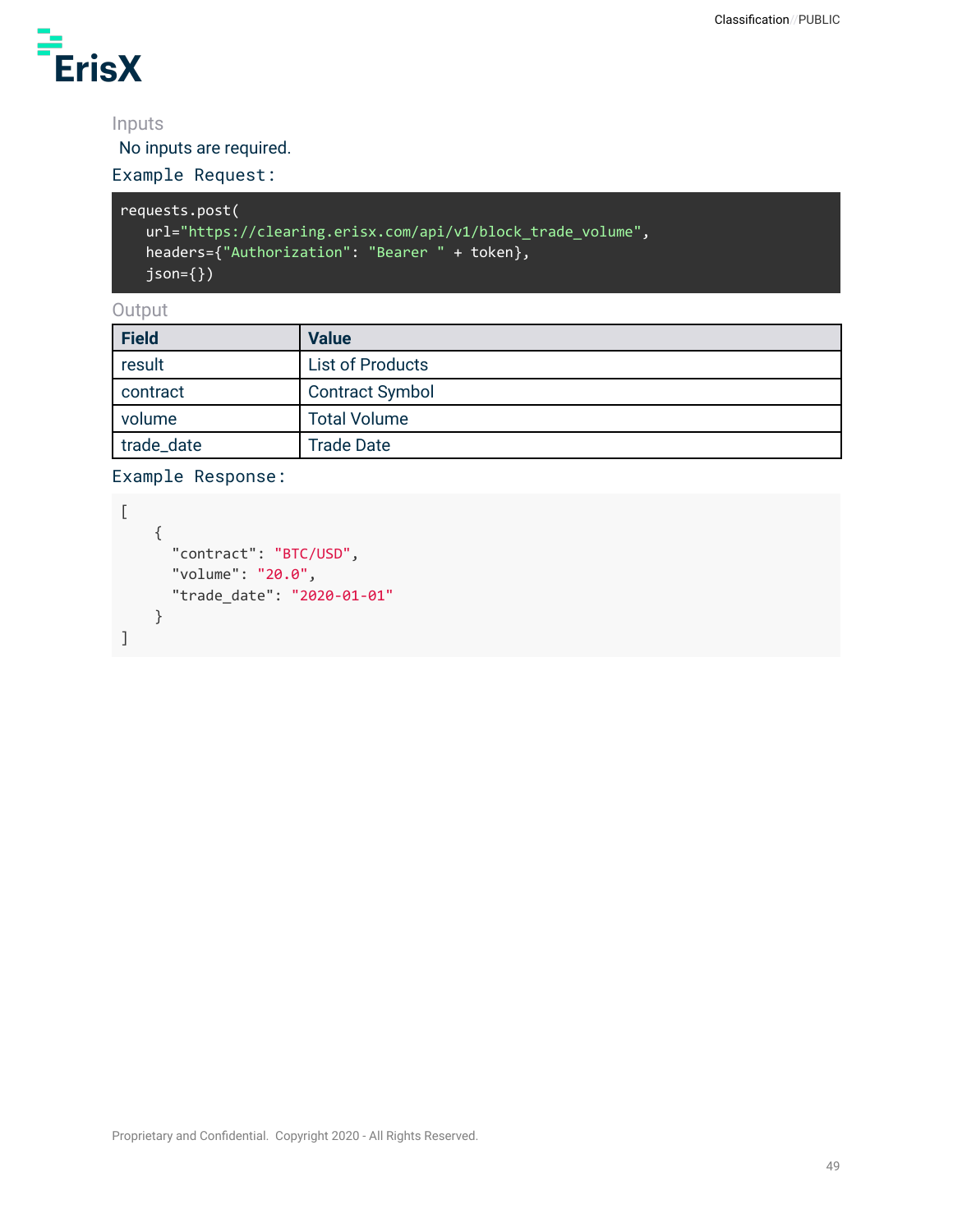

# 5 Order Management API Service

This API service allows for order management via RESTful API endpoints. Users can submit, modify, cancel, and query for the status of their orders. This API was designed to conform to the same data model for our FIX and Websocket endpoints.

### 5.1 REST API Base Endpoint URL

- **● Production: <https://trade-api.erisx.com/rest-api>**
- **● New Release (test): <https://trade-api.newrelease.erisx.com/rest-api>**

#### 5.2 PartyID

A partyID is a unique identifier that identifies a user and it's tied to a particular account, it is used to identify the account that is performing an order management action.

A partyID is required for all order related messages. An ErisX member may have multiple partyIDs depending on their account setup.

Users should use the Party IDs List endpoint to get a list of partIDs that they are enabled for.

#### 5.3 ClOrderID

ClOrderID is a unique identifier which must be submitted with each new order related API call. The ClOrderID must be prepended with the intended user's PartyID. The format of the Client Order ID (**clOrderID)** must follow the convention below and be unique for the trading session.

```
clOrdID = PartyID-[user specified value]
```
The length of the clOrdID should not be more than 40 characters.

#### 5.4 Supported Order Types

ErisX supports the following order types:

- **Limit** An order to buy or sell at a specific price or better.
- **Stop-Limit** An order that combines the features of a stop order and a limit order. The stop price acts as a trigger to enter a limit order into the market.
- **● Market** An order to buy or sell a stated amount at the current best price.
- **Post-Only** An order type that provides a user with a way to enter a passive order and guarantee it won't cross the bid-ask spread. This order type has become popular in markets where there is a benefit to being a maker rather than a taker of liquidity.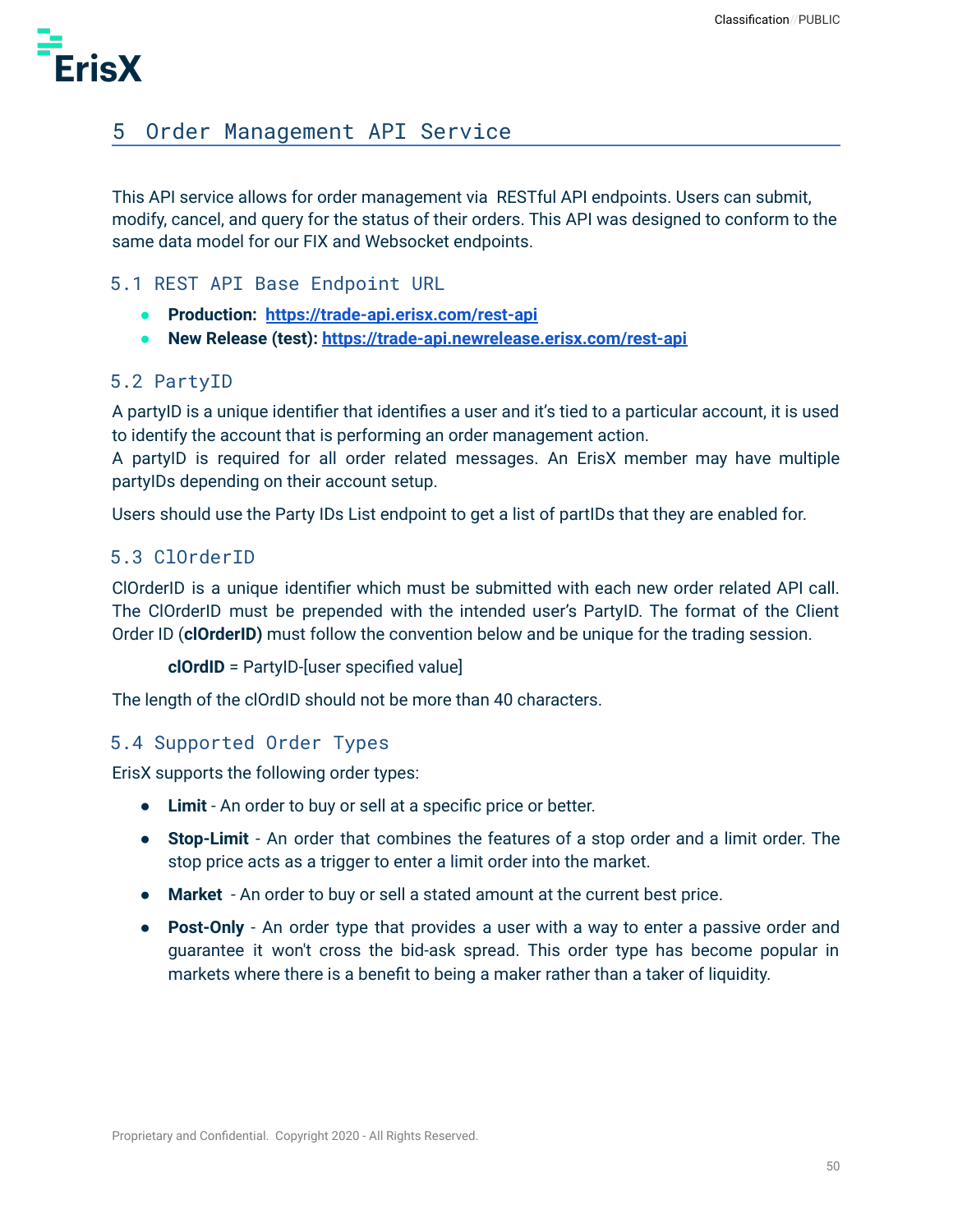

### 5.5 Time in Force

The supported time in force values are described in the following table.

| <b>Expiry Condition</b>   | <b>Description</b>                                                                                                                                                                                        |
|---------------------------|-----------------------------------------------------------------------------------------------------------------------------------------------------------------------------------------------------------|
| Day                       | Orders submitted with this expiry condition that have not been<br>executed will be expired by the system at the end of the ErisX<br>trading session in which they were entered.                           |
| Good Till Cancel (GTC)    | Orders with this expiry condition remain open and active until<br>either executed or explicitly canceled by the client.                                                                                   |
| Good Till Date (GTD)      | With this time in force, the submitting client specifies the date<br>at which an order is to be expired if not already executed.                                                                          |
| Fill or Kill (FOK)        | Unless the full quantity of the order can be executed<br>immediately at the specified price or better, an order with this<br>expiry condition will be canceled.                                           |
| Immediate or Cancel (IOC) | Orders with the expiry condition will be canceled unless a<br>specified minimum quantity can be executed immediately at<br>the specified price or better. Any remaining unfilled quantity is<br>canceled. |

# 5.6 Minimum Permitted Order Entry Size

There is a minimum permitted order entry size maintained on ErisX platform. Orders sent for amounts less than the permitted minimum order entry size will be rejected.

### 5.7 Timestamping / TransactTime

Messages sent by client applications will need to include TransactTime. The system will validate the value sent down to one second precision and accuracy.

Responses from the match engine will include TransactTime and will be sent with nanosecond precision. The format is YYYYMMDD-HH:MM:ss.SSSSSSSSS.

The timestamp on outgoing messages will represent the time the corresponding message was received by the FIX gateway that resulted in the update.

| Req | <b>Explanation</b>                                                       |
|-----|--------------------------------------------------------------------------|
| v   | Field is always required.                                                |
| N   | Field is not required.                                                   |
| O   | Field is optional.                                                       |
| C   | Field is conditional upon the message type and/or other<br>field values. |
|     | Field is required only for Futures.                                      |

### 5.8 Table's Legend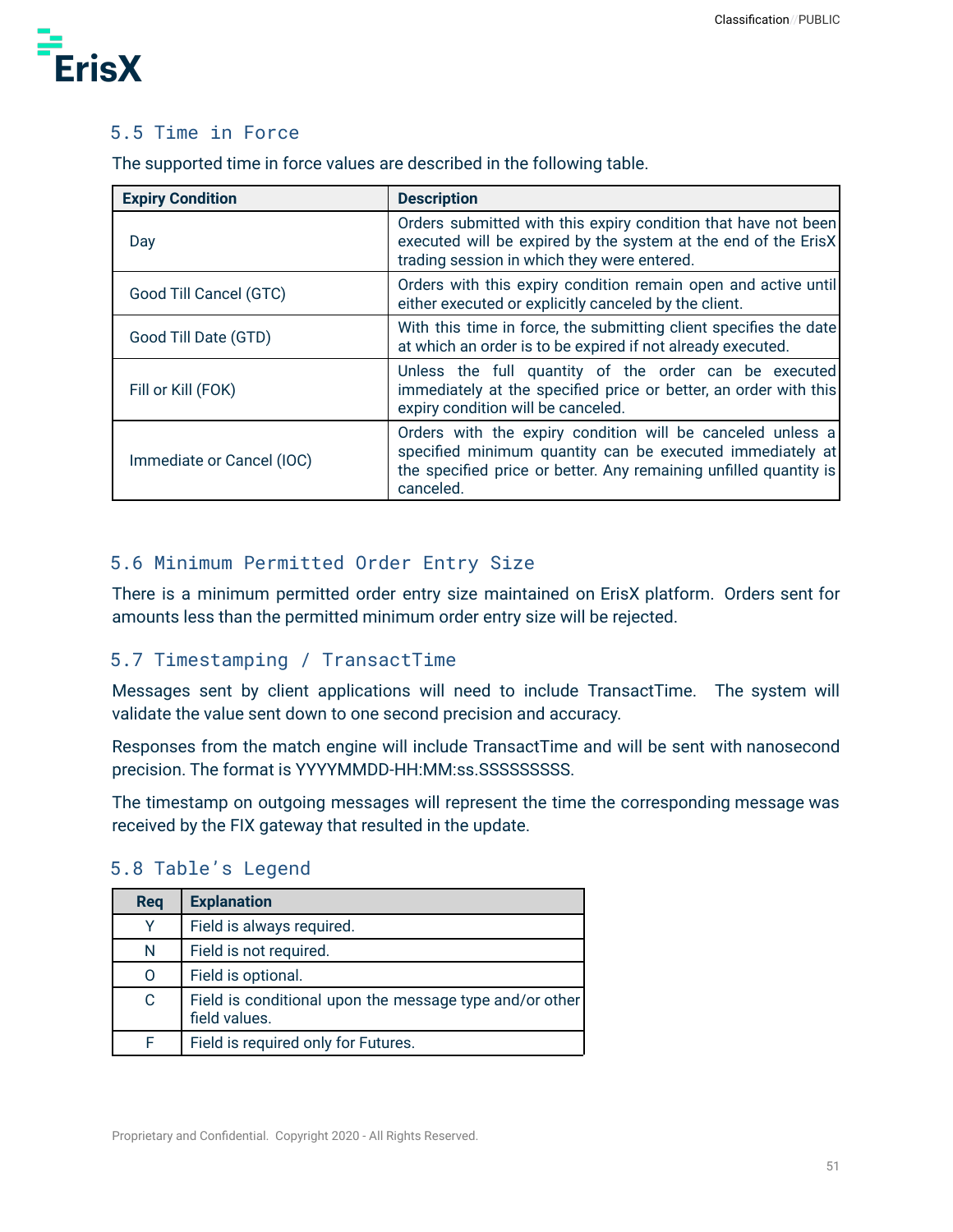

### 5.9 Execution Reports

ErisX sends Execution Report messages to:

- Confirm the receipt of an order
- Confirm changes to an existing order
- Reply to order status messages
- Relay order fill information on active orders

In a normal workflow, ErisX responds with an Execution Report message to indicate that a request has been accepted for the following requests:

- *● new-order-single*
- *● replace-order-single*
- *● cancel-order-single*
- *● cancel-all*

ErisX will respond with an Execution Report indicating the status of an order for the following requests:

- *● order*
- *● order-mass-status*

For a multiple filled order, the ExecType (150) field reports information on the individual fill and the OrdStatus (39) field reports information on the overall order status.

| <b>Field</b> | Re          | <b>Value</b>                                                                                                                                                                                                                                                                                               |
|--------------|-------------|------------------------------------------------------------------------------------------------------------------------------------------------------------------------------------------------------------------------------------------------------------------------------------------------------------|
|              | q           |                                                                                                                                                                                                                                                                                                            |
| correlation  | N           | Alphanumeric string submitted by users or generated by ErisX if user does<br>not submit a correlation value in the request. *THIS FIELD IS<br><b>SUPPORTED</b><br><b>DEPRECATED</b><br><b>STOP</b><br><b>BEING</b><br><b>AND</b><br>WILL.<br><b>FUTURE</b><br><b>VERSIONS. PLEASE USE clOrdID INSTEAD.</b> |
| type         | Y           | <b>ExecutionReport</b>                                                                                                                                                                                                                                                                                     |
| orderID      | Y           | Unique order identifier assigned by ErisX                                                                                                                                                                                                                                                                  |
| clOrdID      | Y           | *USE THIS FIELD INSTEAD OF correlation. Client assigned order id                                                                                                                                                                                                                                           |
| origClOrdID  | Y           | Original client assigned order id submitted on the order.                                                                                                                                                                                                                                                  |
| execID       | Y           | Completed trade identifying number.                                                                                                                                                                                                                                                                        |
| execType     | Y           | The execution report's type. New, Canceled, Replace, Rejected, Expired, Fill<br><b>Status, Order Status</b>                                                                                                                                                                                                |
| ordStatus    | Y           | The current state of chain of orders. NEW, PARTIAL FILLED, FILLED,<br><b>CANCELED, REPLACED, REJECTED, EXPIRED</b>                                                                                                                                                                                         |
| OrdRejReason | $\Omega$    | Optional when Rejected.                                                                                                                                                                                                                                                                                    |
| account      | 0           | The clearing account name as agreed to by ErisX and the client or else<br>defaulted by the system.                                                                                                                                                                                                         |
| symbol       | Y           | The order currency pair.                                                                                                                                                                                                                                                                                   |
| side         | Y           | Order side: BUY or SELL                                                                                                                                                                                                                                                                                    |
| orderQty     | $\mathbf C$ | Order Quantity in base currency units. Present for LIMIT, STOP_LIMIT and<br><b>SELL MARKET orders</b>                                                                                                                                                                                                      |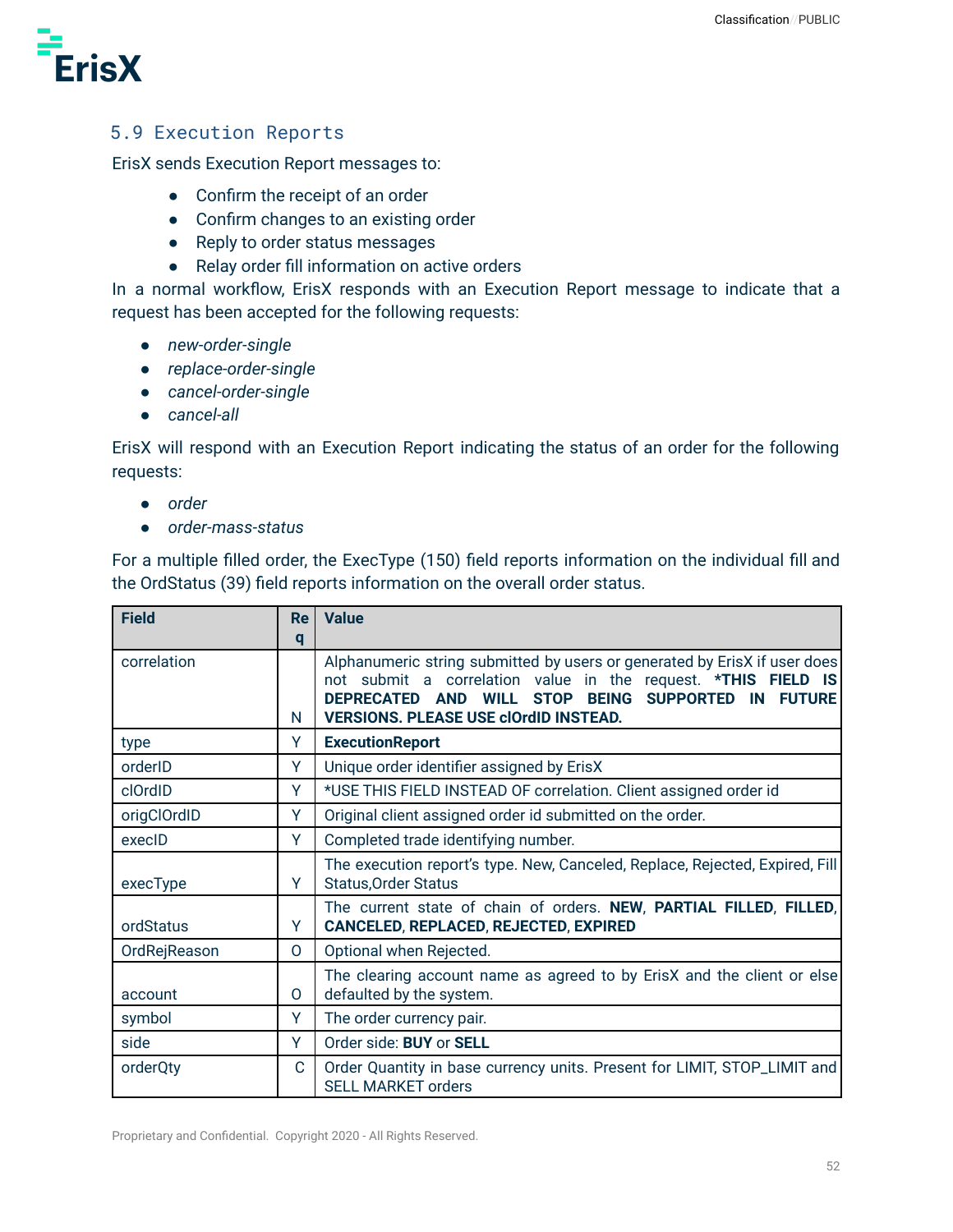| cashOrderQty       | $\mathsf{C}$ | Order quantity in quote currency units. Present for BUY MARKET orders                                                                                                                 |
|--------------------|--------------|---------------------------------------------------------------------------------------------------------------------------------------------------------------------------------------|
| ordType            | $\Omega$     | Supported values are: Limit order or Stop-Limit order                                                                                                                                 |
| price              | Ÿ            | Required for Limit orders                                                                                                                                                             |
| stopPrice          | C            | The price at which a stop order becomes effective.                                                                                                                                    |
| currency           | $\Omega$     | The currency for the amount specified in OrderQty field.                                                                                                                              |
| lastQty            | O            | Quantity bought/sold for this fill. Present when ExecType = F.                                                                                                                        |
| <b>lastPrice</b>   | O            | Price at which the current or last fill was made.                                                                                                                                     |
| lastSpotRate       | $\mathsf{O}$ | Price for the last fill. Not sent for status requests                                                                                                                                 |
| leavesQty          | Y            | Amount of order open for further execution. Expressed in the same units<br>as the orderQty or cashOrderQty that was sent in the request by the user.                                  |
| cumQty             | Y            | Total amount of an order currently executed in a chain of partial fills.                                                                                                              |
| avgPrice           | $\mathsf{O}$ | The average price at which the order was filled or partially filled.                                                                                                                  |
| tradeDate          | O            | Trades completed after 4 pm CT show the next business day.                                                                                                                            |
| transactTime       | $\Omega$     | Execution<br>will<br>be<br>sent<br>Reports<br>with nanosecond<br>precision<br>YYYYMMDD-HH:MM:SS.sssssssss                                                                             |
| commission         | O            | Actual Commission (Only for Fills and Partial Fills)                                                                                                                                  |
| commCalculated     | Y            | <b>Calculated Commission</b>                                                                                                                                                          |
| commType           | Ÿ            | 3 = Absolute (Total monetary amount)                                                                                                                                                  |
| commCurrency       | Υ            | <b>Currency Commission (USD, BTC)</b>                                                                                                                                                 |
| minQty             | O            | Minimum Quantity to be filed for IOC orders.                                                                                                                                          |
| text               | O            | Descriptive text message                                                                                                                                                              |
| matchingType       | O            | Indicates whether or not the maker's price was resting in the book at the<br>time of the match                                                                                        |
| lastRptRequested   | 0            | In response to the Mass Order Status request. Y on the last execution<br>report to report                                                                                             |
| massStatusReqID    | C            | Mass status unique request ID                                                                                                                                                         |
| timeInForce        | Υ            | How long an order remains in effect: Day, Good Till Cancel, Good Till Date,<br><b>FillOrKill, ImmediateOrCancel</b>                                                                   |
| expireDate         | Υ            | Expiry date in YYYYMMDD format.                                                                                                                                                       |
| partylDs           | 0            | Party ID of the account                                                                                                                                                               |
| sendingTime        | O            | Time at which the request was sent by the user.                                                                                                                                       |
| accountType        | F            | 1=Customer, 2=House                                                                                                                                                                   |
| custOrderCapacity  | F            | CTICode (customer type indicator)<br>1 = Member Trading for own account<br>2 = Clearing firm trading for its Prop Account<br>3 = Member trading for another member<br>$4 = All other$ |
| targetLocationId   | F            | Used to identify the geographical location of the user that entered the<br>order: [Country], [State if in US] eg; US, IL or UK                                                        |
| customerAccountRef | 0            | Customer Account Reference (FCM Back office Account)                                                                                                                                  |
| targetSubld        | F            | Value used to identify the user that entered the order                                                                                                                                |
| postOnly           | O            | Indicate if the newOrderSingle is Post-Only or not.<br>$N = No$ Post-Only type.                                                                                                       |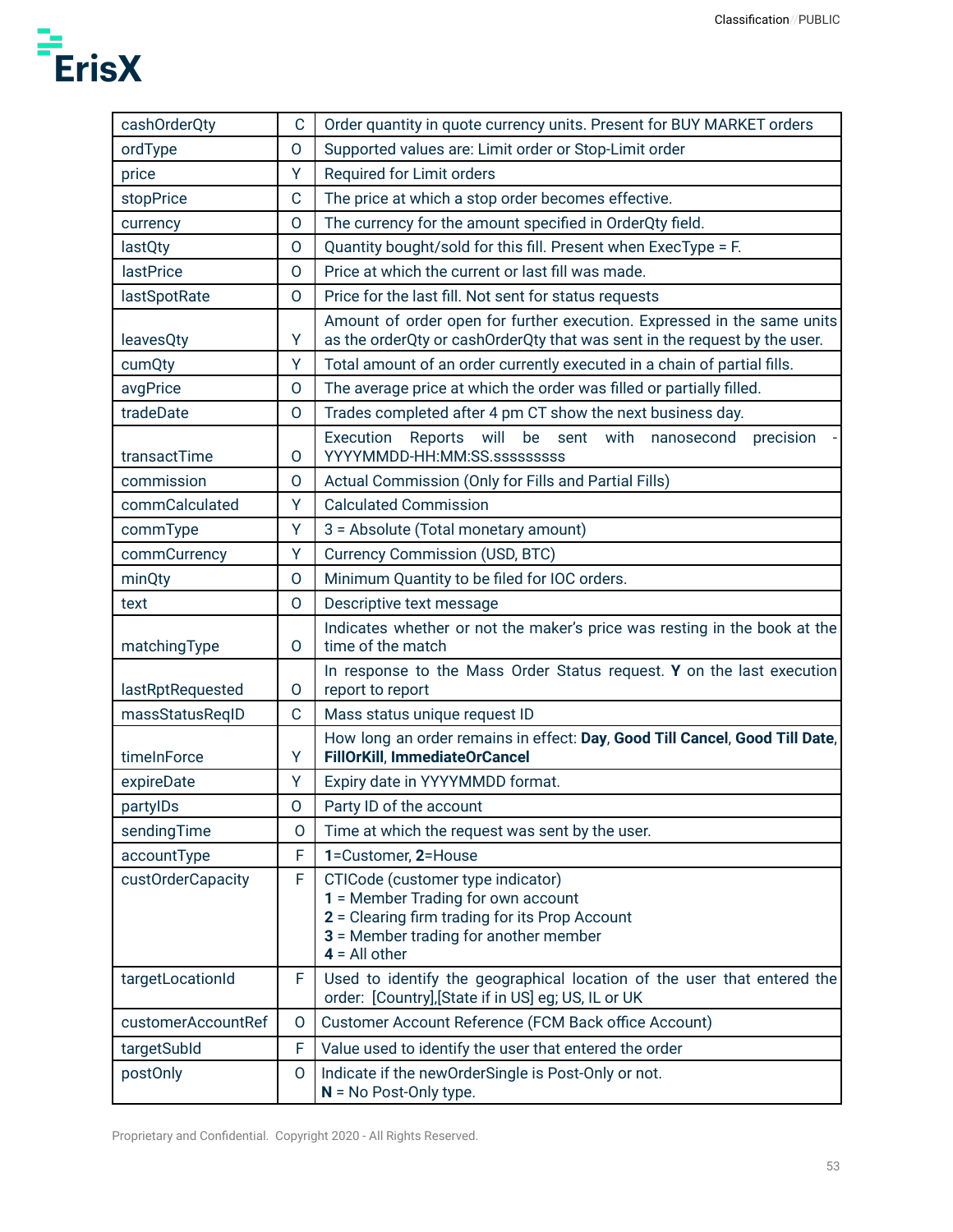

|                              |         | $Y = Post-Only type.$                                                                   |
|------------------------------|---------|-----------------------------------------------------------------------------------------|
| unsolicitedCancel            | O       | Flag to identify if the cancel was unsolicited                                          |
| availableBalanceData         |         | Provide the member with information regarding their collateral available for<br>trading |
| availableBalance             | 0       | Collateral available for trading                                                        |
| availableBalanceCurre<br>ncy | $\circ$ | Asset type of the collateral available for trading                                      |

# 5.10 Request Rejected

In case a request is rejected, ErisX will respond with an rejection type message, indicating that the request was rejected and specifying reject reason.

| <b>Field</b>     | Reg            | <b>Value</b>                                                                                                                                                                                                                                                                                          |
|------------------|----------------|-------------------------------------------------------------------------------------------------------------------------------------------------------------------------------------------------------------------------------------------------------------------------------------------------------|
| correlation      | 0              | Alphanumeric string submitted by users or generated by ErisX if user does<br>not submit a correlation value in the request. *THIS FIELD IS<br><b>STOP BEING</b><br><b>SUPPORTED</b><br>DEPRECATED AND<br>IN <b>IN</b><br><b>FUTURE</b><br><b>WILL</b><br><b>VERSIONS. PLEASE USE clOrdID INSTEAD.</b> |
| type             | Υ              | <b>Rejection Type</b>                                                                                                                                                                                                                                                                                 |
| clOrdID          | Y              | *USE THIS FIELD INSTEAD OF correlation. Client assigned order id                                                                                                                                                                                                                                      |
| message          | O              | Message indicating Reject Reason                                                                                                                                                                                                                                                                      |
| requestType      | O              | Type of Response that was rejected                                                                                                                                                                                                                                                                    |
| rejectTime       | $\overline{O}$ | Time at which the rejection took place                                                                                                                                                                                                                                                                |
| orderID          | $\overline{O}$ | Unique order identifier assigned by ErisX                                                                                                                                                                                                                                                             |
| origClOrdID      | $\Omega$       | Original client assigned order id submitted on the order.                                                                                                                                                                                                                                             |
| ordStatus        | $\mathsf{O}$   | The current state of chain of orders. REJECTED                                                                                                                                                                                                                                                        |
| account          | 0              | The clearing account name as agreed to by ErisX and the client or else<br>defaulted by the system.                                                                                                                                                                                                    |
| transactTime     | 0              | Execution<br>with<br>Reports<br>will<br>be<br>nanosecond<br>precision<br>sent<br>YYYYMMDD-HH:MM:SS.sssssssss                                                                                                                                                                                          |
| cxlRejResponseTo | $\overline{O}$ | Message type of rejected request                                                                                                                                                                                                                                                                      |
| cxlRejReason     | O              | <b>Rejection Reason</b>                                                                                                                                                                                                                                                                               |
| text             | $\overline{O}$ | Text with description of rejection reason                                                                                                                                                                                                                                                             |
| targetSubld      | $\mathsf{O}$   | Value used to identify the user that entered the order                                                                                                                                                                                                                                                |
| targetLocationID | $\Omega$       | Used to identify the geographical location of the user that entered the<br>order: [Country],[State if in US] eg; US, IL or UK                                                                                                                                                                         |
| error            | O              | Error type                                                                                                                                                                                                                                                                                            |
| details          | $\mathsf{O}$   | Details of the rejected order                                                                                                                                                                                                                                                                         |

# Example

{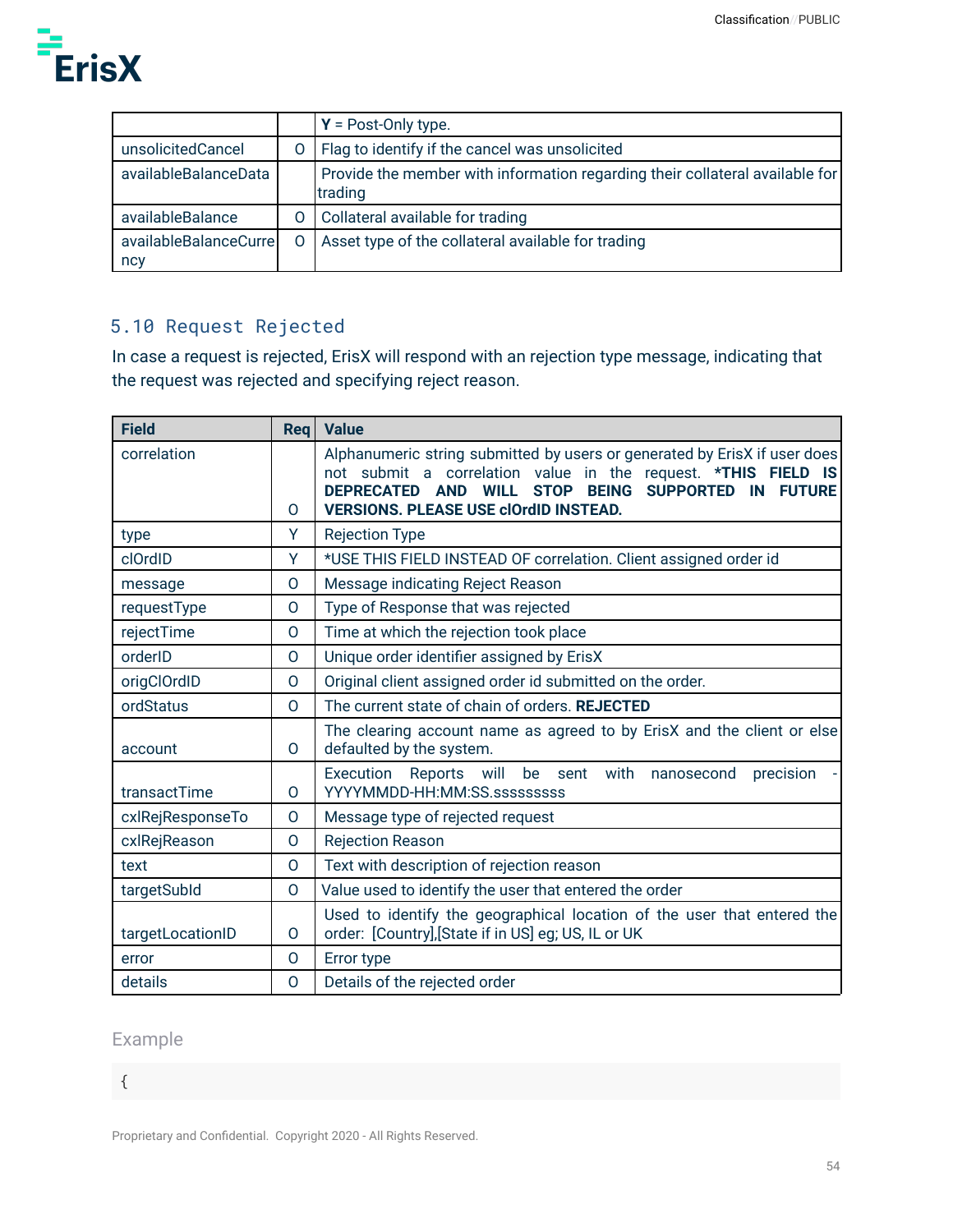```
"type": "OrderReject",
  "ordStatus": "REJECTED",
  "clOrdID": "Trader_A_OM-15891446998782",
  "message": "INSTRUMENT CLOSED",
  "requestType": "ExecutionReport",
  "rejectTime": "20200510-21:04:59.956"
}
Or
{
  "type": "OrderCancelReject",
  "orderID": "281474976751461",
  "clOrdID": "Trader_A-158915190894326",
  "origClOrdID": "Trader_A-15891453855913",
  "ordStatus": "REJECTED",
  "account": null,
  "transactTime": "20200510-23:05:08.969609029",
  "cxlRejResponseTo": "ORDER_CANCEL_REPLACE_REQUEST",
  "cxlRejReason": "BROKER_EXCHANGE_OPTION",
  "text": "INVALID/MISSING FIELD - TAG 21",
  "senderSubId": null,
  "senderLocationId": null
}
Or
{
  "type": "ERROR_MESSAGE",
 "error": "Invalid symbol",
 "details": "clOrdID = Trader_A_OM-1592898202181"
}
Or
{
 "requestId": "1234",
  "type": "AuthenticationError",
 "message": "authentication failed"
}
```
### 5.11 New Order Single

This endpoint enables users to submit a new order into the CLOB.

- **HTTP Request Type:** POST
- **Endpoint:** /new-order-single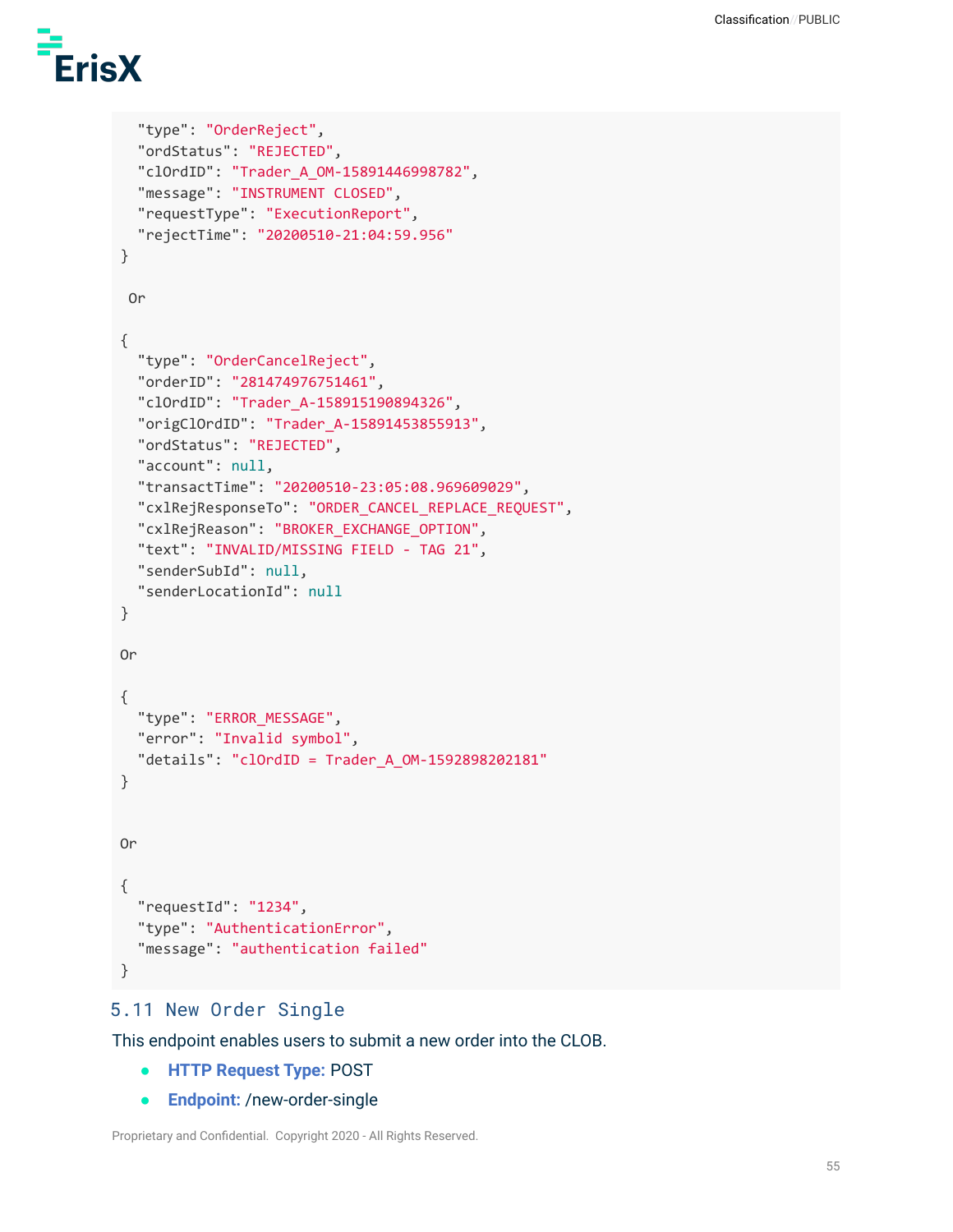

# ● **API security:** This API endpoint requires an authentication token with Trading API permissions.

# Inputs

| <b>Field</b>       | Req            | <b>Value</b>                                                                                                                                                                                                                                            |
|--------------------|----------------|---------------------------------------------------------------------------------------------------------------------------------------------------------------------------------------------------------------------------------------------------------|
| correlation        | $\Omega$       | Alphanumeric string. *THIS FIELD IS DEPRECATED AND WILL STOP<br>BEING SUPPORTED IN FUTURE VERSIONS. PLEASE USE clOrdID<br><b>INSTEAD.</b>                                                                                                               |
| clOrdID            | Y              | *USE THIS FIELD INSTEAD OF correlation. Must start with partyID-. The<br>partyld should be a real party ID.<br>Maximum length = 40 characters                                                                                                           |
| currency           | Υ              | The currency for the amount specified in the OrderQty.                                                                                                                                                                                                  |
| side               | Y              | <b>BUY or SELL</b>                                                                                                                                                                                                                                      |
| symbol             | Y              | Unique instrument identifier                                                                                                                                                                                                                            |
| partylD            | Υ              | Party ID of the account                                                                                                                                                                                                                                 |
| transactionTime    | Y              | See TransactTime description below. Time at which the order was<br>submitted.                                                                                                                                                                           |
| orderQty           | C              | Order Quantity in base currency units. Required for LIMIT, STOP_LIMIT<br>and SELL MARKET orders                                                                                                                                                         |
| cashOrderQty       | $\mathsf{C}$   | Order quantity in quote currency units. Required for BUY MARKET orders                                                                                                                                                                                  |
| ordType            | Y              | <b>LIMIT or STOP_LIMIT or MARKET</b>                                                                                                                                                                                                                    |
| price              | C              | Order price. Required for LIMIT and STOP_LIMIT orders                                                                                                                                                                                                   |
| stopPrice          | C              | Required if ordType = STOP_LIMIT<br>Stop price of the Stop Limit Order. For a buy order, the stop price must be<br>set at least one tick below the limit price. For a sell order the stop price<br>must be set at least one tick above the limit price. |
| timeInForce        | O              | GoodTillCancel, GoodTillDate, FillOrKill, ImmediateOrCancel.<br>Day,<br>MARKET orders only support ImmediateOrCancel time in force                                                                                                                      |
| expireDate         | C              | Only available for GoodTillCancel order. UTC format YYYYMMDD                                                                                                                                                                                            |
| accountType        | F              | 1=Customer, 2=House                                                                                                                                                                                                                                     |
| custOrderCapacity  | F              | CTICode (customer type indicator)<br>1 = Member Trading for own account<br>2 = Clearing firm trading for its Prop Account<br>3 = Member trading for another member<br>$4 = All other$                                                                   |
| senderLocationId   | F              | Used to identify the geographical location of the user that entered the<br>order: [Country], [State if in US] eg; US, IL or UK                                                                                                                          |
| customerAccountRef | $\overline{O}$ | Customer Account Reference (FCM Back office Account)                                                                                                                                                                                                    |
| senderSubId        | F              | Value used to identify the user that entered the order                                                                                                                                                                                                  |
| postOnly           | $\Omega$       | Indicate if the newOrderSingle is Post-Only or not. Not supported for<br>Market Orders.<br>$N = No$ Post-Only type (default).<br>$Y = Post-Only type.$                                                                                                  |

# Example Request:

requests.post(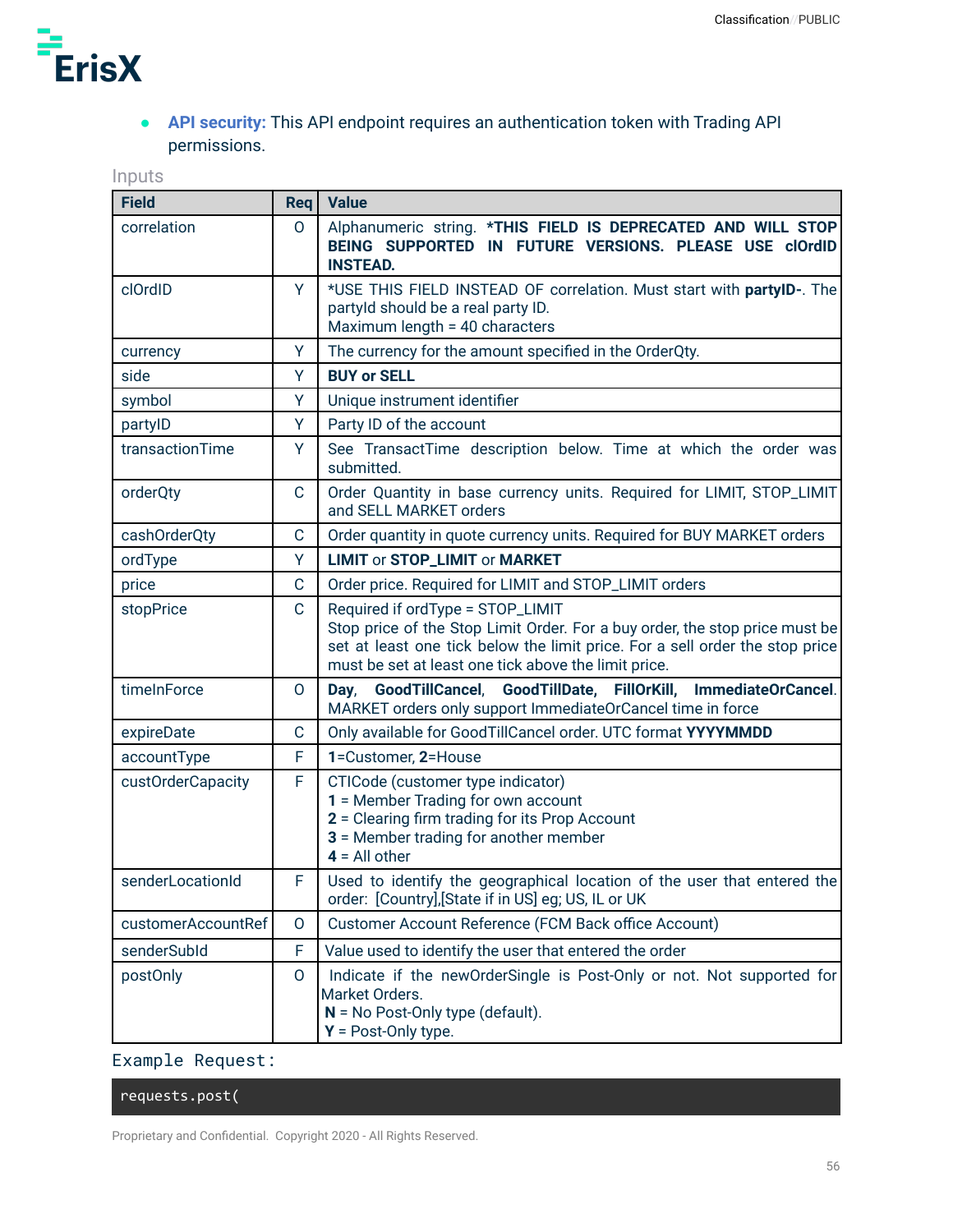```
url="https://trade-api.erisx.com/rest-api/new-order-single",
headers={"Authorization": "Bearer " + token},
json={
    "clOrdID": "Trader_A-15891446998782",
    "currency": "BTC",
    "side": "BUY",
    "symbol": "BTCM0",
    "partyID": "Trader_A",
    "transactionTime": "20200819-18:14:45.391",
    "orderQty": "2",
    "ordType": "LIMIT",
    "price": "8500",
    "timeInForce": "Day",
    "accountType": "2",
    "custOrderCapacity": "1",
    "senderLocationID": "US,IL",
    "senderSubID": "Trader1",
    "postOnly": "Y"
})
```
#### **Output**

#### Example Response:

```
{
  "type": "ExecutionReport",
  "orderID": "281474982380221",
  "clOrdID": "Trader_A-15978608853912",
  "origClOrdID": "Trader_A-15978608853912",
  "execID": "281475002437073",
  "execType": "NEW",
  "ordStatus": "NEW",
  "ordRejReason": null,
  "account": "acc2",
  "symbol": "BTCU0",
  "side": "BUY",
  "orderQty": 2.0,
  "ordType": "LIMIT",
  "price": 8500.0,
  "stopPrice": 0.0,
  "currency": "BTC",
  "lastPrice": 0.0,
  "lastSpotRate": 0.0,
  "leavesQty": 2.0,
  "cumQty": 0.0,
  "avgPrice": 0.0,
  "tradeDate": null,
  "transactTime": "20200819-18:14:46.149268894",
```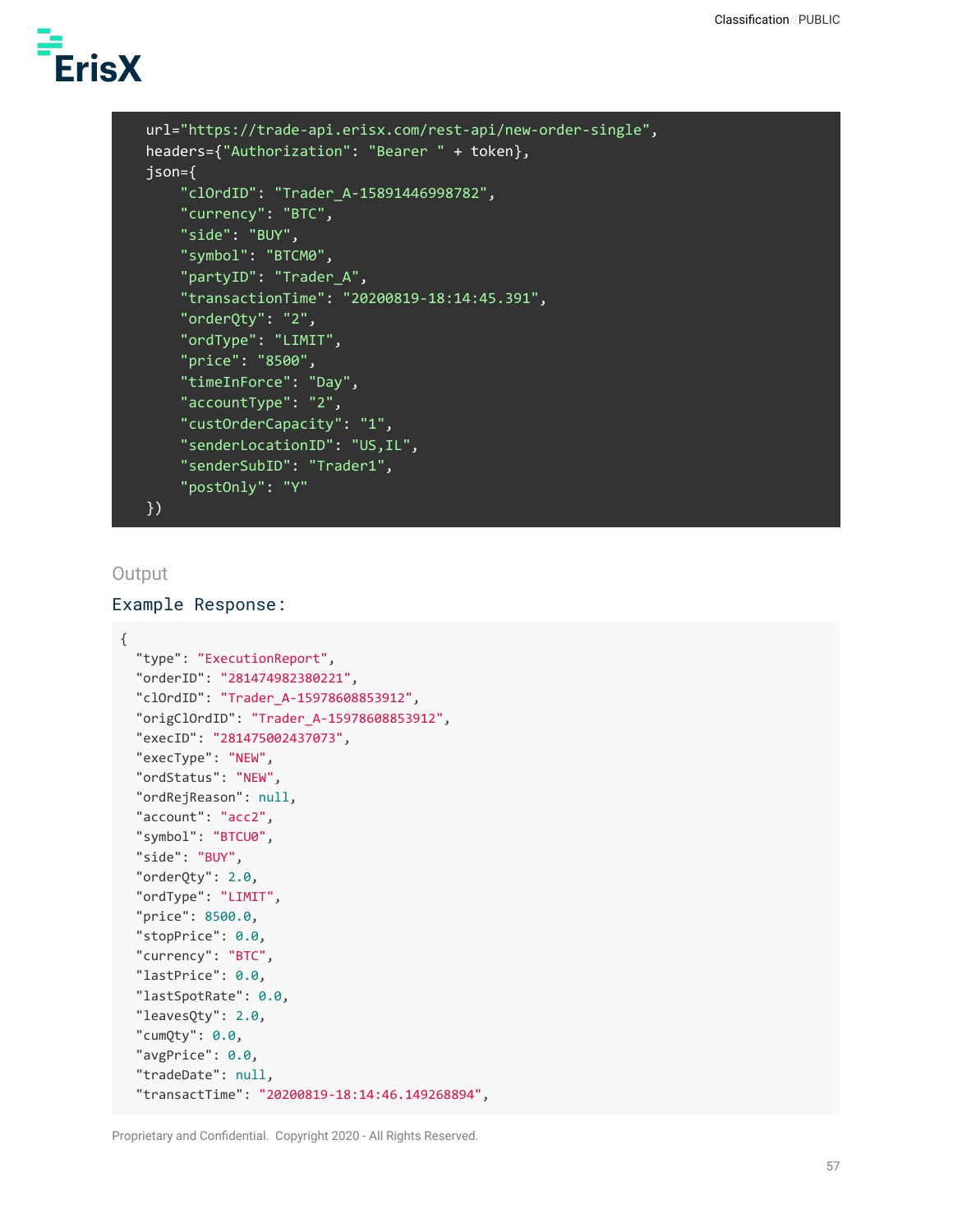

```
"sendingTime": "20200819-18:14:46.168",
 "commission": 0.0,
  "commCalculated": 0.2,
  "commType": "ABSOLUTE",
 "commCurrency": "USD",
  "minQty": 0.0,
 "text": null,
  "matchingType": null,
 "lastRptRequested": null,
 "timeInForce": "Day",
 "expireDate": "20200819",
 "lastQty": 0.0,
 "targetSubId": null,
  "targetLocationId": null,
  "custOrderCapacity": 1,
  "accountType": 2,
 "customerAccountRef": "tcr001",
  "postOnly": "N",
  "unsolicitedCancel": null,
  "availableBalanceData": [
   {
      "availableBalance": 92.34484,
      "availableBalanceCurrency": "BTC"
   },
   {
      "availableBalance": 1034806.1788,
      "availableBalanceCurrency": "USD"
   }
 ],
  "partyIDs": [
   "Trader_A"
 \mathbf{I}}
```
# 5.12 Replace Order Single

This endpoint enables users to replace orders in the CLOB.

- **HTTP Request Type:** POST
- **Endpoint:** /replace-order-single
- **API security:** This API endpoint requires an authentication token with Trading API permissions.

Order parameters such as price, quantity and expiry condition can be amended on an outstanding order without having to cancel and resubmit the order.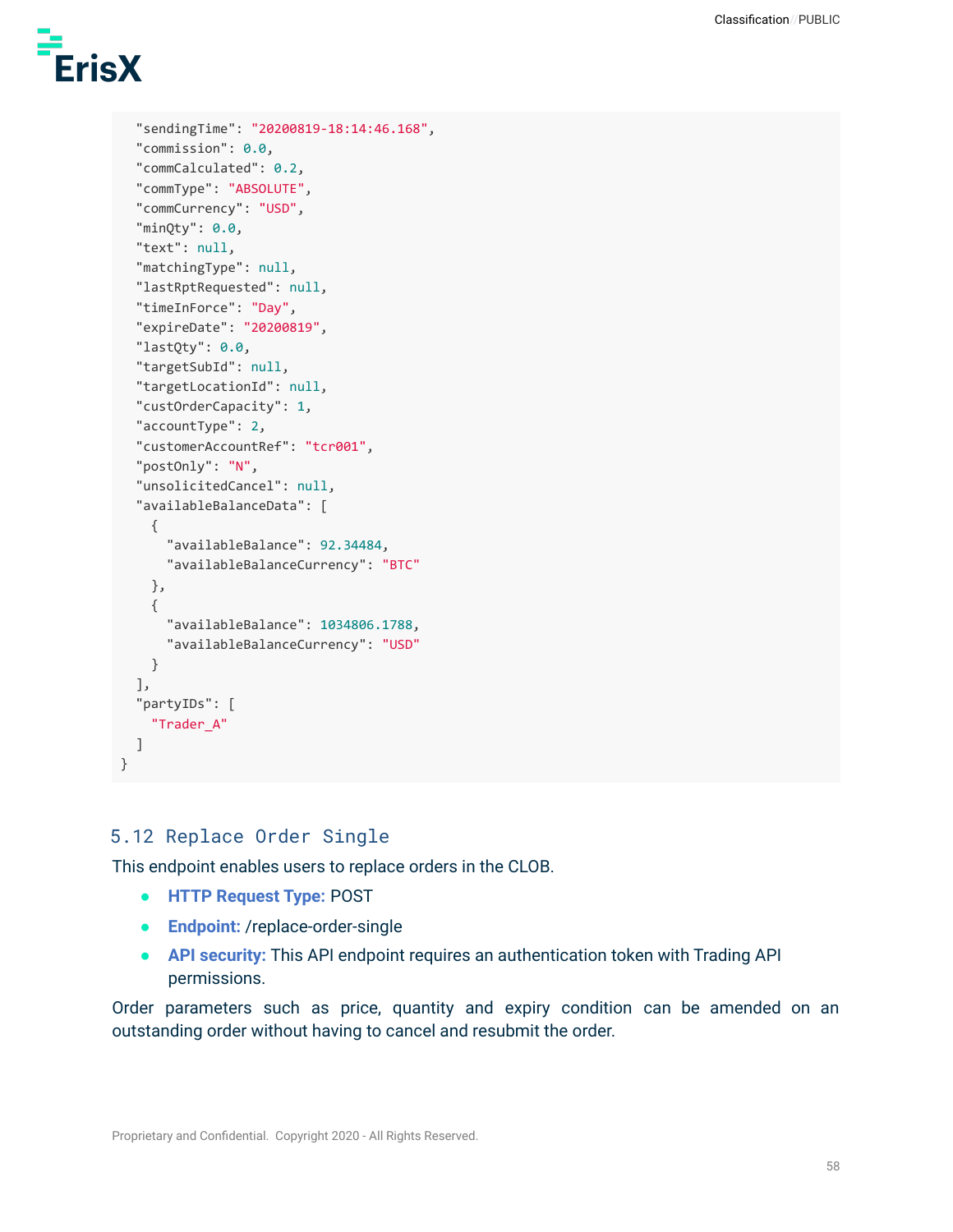

By default, orders that have been partially filled cannot be modified unless the overfill protection logic is used. See section Overfill protection. A reject message will be received if attempting to modify a partially filled order without the use of overfill protection.

When modifying an existing order the associated IDs (origClOrdID and OrderID) are required.

| <b>Field</b>       | Req         | <b>Value</b>                                                                                                                                                                                                                                                                                   |
|--------------------|-------------|------------------------------------------------------------------------------------------------------------------------------------------------------------------------------------------------------------------------------------------------------------------------------------------------|
| correlation        | $\Omega$    | Alphanumeric string. *THIS FIELD IS DEPRECATED AND WILL STOP<br>BEING SUPPORTED IN FUTURE VERSIONS. PLEASE USE clOrdID<br><b>INSTEAD.</b>                                                                                                                                                      |
| clOrdID            | Y           | *USE THIS FIELD INSTEAD OF correlation. Must start with partyID-. The<br>partyID should be a real party ID corresponding to the API credentials.<br>Maximum length = 40 characters                                                                                                             |
| origClOrdID        | Υ           | Must be the client ID of the original submitted order.                                                                                                                                                                                                                                         |
| orderID            | Y           | Must be an ErisX assigned ID of the original order.                                                                                                                                                                                                                                            |
| currency           | Υ           | Quote Currency of the product                                                                                                                                                                                                                                                                  |
| side               | Y           | <b>BUY or SELL</b>                                                                                                                                                                                                                                                                             |
| symbol             | Y           | Unique instrument identifier                                                                                                                                                                                                                                                                   |
| timeInForce        | 0           | Day(Default),<br>GoodTillDate,<br>FillOrKill,<br>GoodTillCancel,<br><b>ImmediateOrCancel</b>                                                                                                                                                                                                   |
| expireDate         | C           | Only available for GoodTillCancel order. UTC format YYYYMMDD                                                                                                                                                                                                                                   |
| partylD            | Y           | Must match the partylD- on the clOrdID                                                                                                                                                                                                                                                         |
| transactionTime    | Y           | See TransactTime description below. Time at which the order was<br>submitted.                                                                                                                                                                                                                  |
| orderQty           | O           | <b>Order Quantity</b>                                                                                                                                                                                                                                                                          |
| price              | O           | Order price                                                                                                                                                                                                                                                                                    |
| ordType            | Y           | <b>LIMIT or STOP_LIMIT</b>                                                                                                                                                                                                                                                                     |
| stopPrice          | $\mathsf C$ | Stop price of the Stop Limit Order. For a buy order, the stop price must be<br>set at least one tick below the limit price. For a sell order the stop price<br>must be set at least one tick above the limit price.                                                                            |
| overfillProtection | $\Omega$    | Required when trying to modify a partially filled order to specifically<br>request "Overfill Protection" otherwise the modification is rejected.<br>$Y =$ LeavesQty is set to requested quantity - CumQty<br>$N =$ LeavesQty is set to the quantity requested in the cancel replace<br>message |
| accountType        | F           | 1=Customer, 2=House                                                                                                                                                                                                                                                                            |
| custOrderCapacity  | F           | CTICode (customer type indicator)<br>1 = Member Trading for own account<br>2 = Clearing firm trading for its Prop Account<br><b>3</b> = Member trading for another member<br>$4 = All other$                                                                                                   |
| senderLocationId   | F           | Used to identify the geographical location of the user that entered the<br>order: [Country], [State if in US] eg; US, IL or UK                                                                                                                                                                 |
| customerAccountRef | O           | Customer Account Reference (FCM Back office Account)                                                                                                                                                                                                                                           |
| senderSubId        | F           | Value used to identify the user that entered the order                                                                                                                                                                                                                                         |

Inputs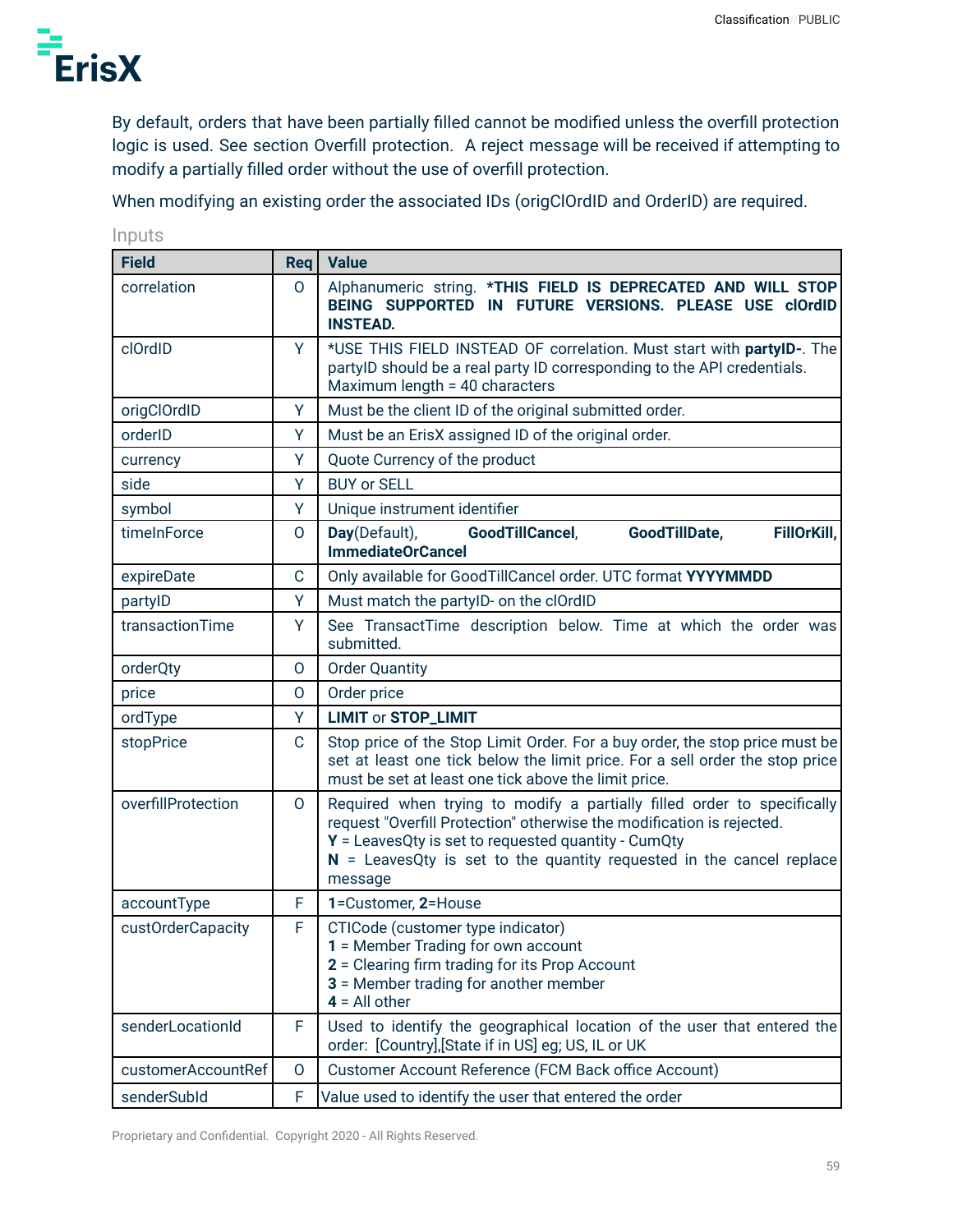

| postOnly  | O   Indicate if the newOrderSingle is Post-Only or not.<br>$N = No$ Post-Only type (default).<br>$\mathsf{I} \mathsf{Y}$ = Post-Only type. |
|-----------|--------------------------------------------------------------------------------------------------------------------------------------------|
| handlinst | Automated Execution Order Private (default)                                                                                                |

Example Request:

```
requests.post(
  url="https://trade-api.erisx.com/rest-api/replace-order-single",
  headers={"Authorization": "Bearer " + token},
  json={
       "clOrdID": "Trader_A-15891462613396",
       "origClOrdID": "Trader_A-15891453855913",
       "orderID": "281474976751461",
       "currency": "BTC",
       "side": "BUY",
       "symbol": "BTCM0",
       "partyID": "Trader_A",
       "transactionTime": "20200819-18:17:10.801",
       "ordType": "LIMIT",
       "handlInst": "AutomatedExecutionOrderPrivate",
       "orderQty": 3,
       "price": 8501,
       "timeInForce": "Day",
       "accountType": "2",
       "custOrderCapacity": "1",
       "senderLocationID": "US,IL",
       "senderSubID": "Trader1",
       "postOnly": "N"
  })
```
#### Output:

#### Example Response:

```
{
  "type": "ExecutionReport",
  "orderID": "281474982380221",
  "clOrdID": "Trader_A-15978610308013",
  "origClOrdID": "Trader_A-15978608853912",
  "execID": "281475002437075",
  "execType": "REPLACE",
  "ordStatus": "REPLACED",
  "ordRejReason": null,
  "account": "acc2",
  "symbol": "BTCU0",
  "side": "BUY",
```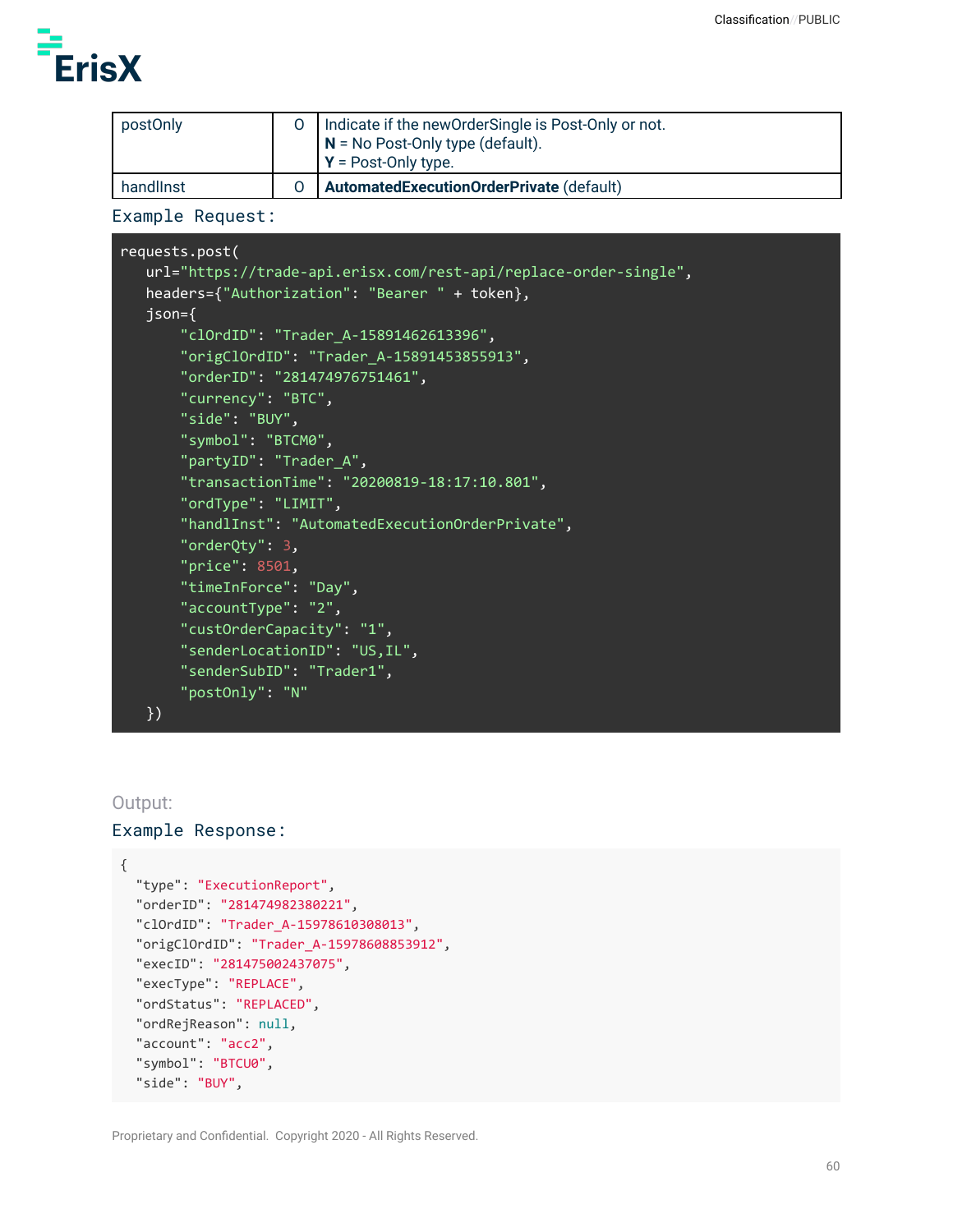```
"orderQty": 3.0,
"ordType": "LIMIT",
"price": 8501.0,
"stopPrice": 0.0,
"currency": "BTC",
"lastPrice": 0.0,
"lastSpotRate": 0.0,
"leavesQty": 3.0,
"cumQty": 0.0,
"avgPrice": 0.0,
"tradeDate": null,
"transactTime": "20200819-18:17:11.529873705",
"sendingTime": "20200819-18:17:11.560",
"commission": 0.0,
"commCalculated": 0.3,
"commType": "ABSOLUTE",
"commCurrency": "USD",
"minQty": 0.0,
"text": null,
"matchingType": null,
"lastRptRequested": null,
"timeInForce": "Day",
"expireDate": "20200819",
"lastQty": 0.0,
"targetSubId": null,
"targetLocationId": null,
"custOrderCapacity": 1,
"accountType": 2,
"customerAccountRef": "tcr001",
"postOnly": "N",
"unsolicitedCancel": null,
"availableBalanceData": [
  {
    "availableBalance": 92.34484,
    "availableBalanceCurrency": "BTC"
 },
  {
    "availableBalance": 1033955.7788,
    "availableBalanceCurrency": "USD"
  }
],
"partyIDs": [
  "Trader_A"
\mathbf{I}
```
# 5.13 Cancel Order Single

}

This endpoint enables users to cancel an order in the CLOB.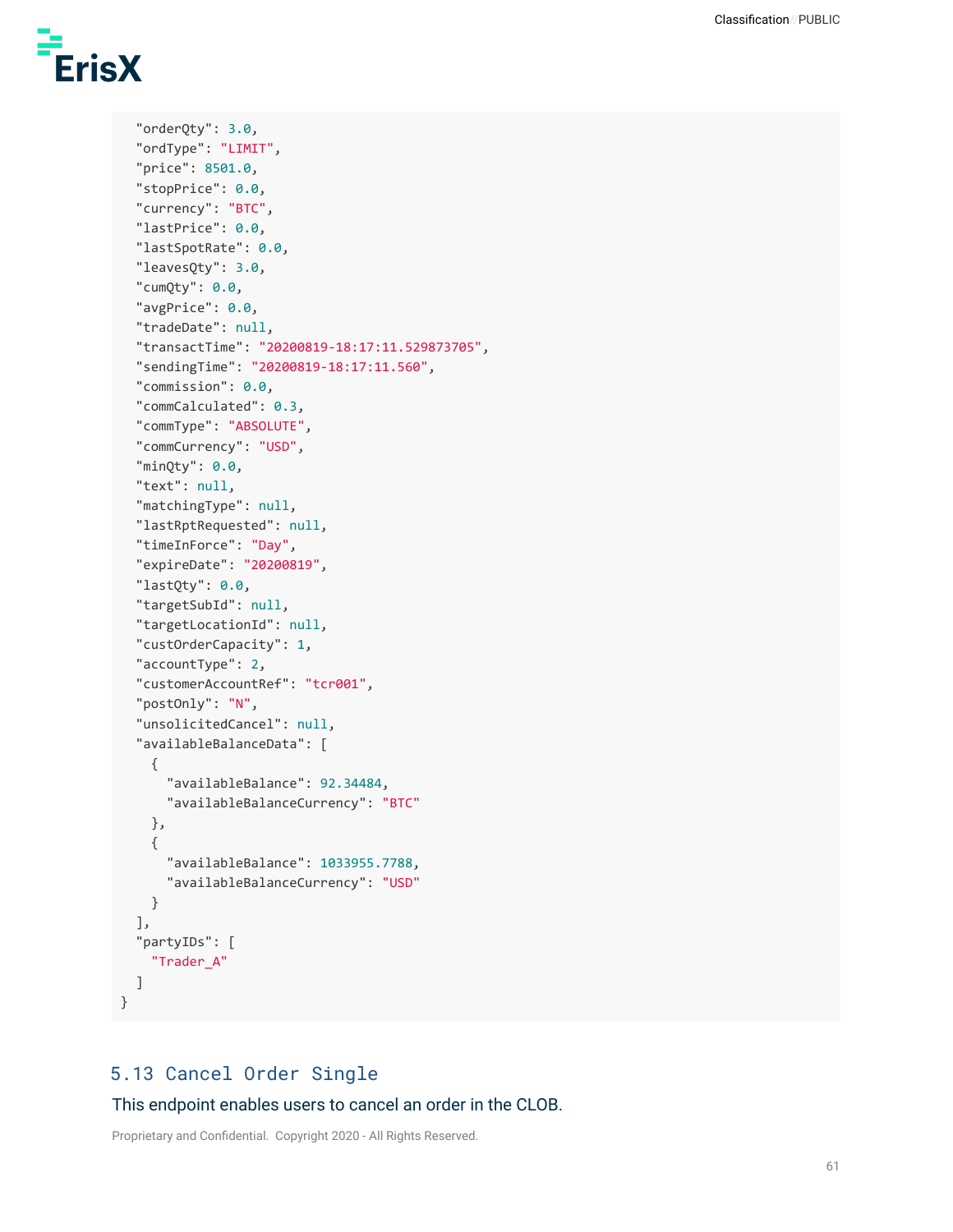

- **HTTP Request Type:** POST
- **Endpoint:** /cancel-order-single
- **API security:** This API endpoint requires an authentication token with Trading API permissions.

When cancelling an existing order the associated IDs (origClOrdID and OrderID) are required.

Inputs

| <b>Field</b>    | <b>Req</b> | <b>Value</b>                                                                                                                                                                       |
|-----------------|------------|------------------------------------------------------------------------------------------------------------------------------------------------------------------------------------|
| correlation     | 0          | Alphanumeric string. *THIS FIELD IS DEPRECATED AND WILL STOP<br>BEING SUPPORTED IN FUTURE VERSIONS. PLEASE USE clOrdID<br><b>INSTEAD.</b>                                          |
| clOrdID         | Y          | *USE THIS FIELD INSTEAD OF correlation. Must start with partyID-. The<br>partylD should be a real party ID corresponding to the API credentials.<br>Maximum length = 40 characters |
| origClOrdID     | Y          | Must be the client ID of the original submitted order.                                                                                                                             |
| orderID         | Υ          | Must be ErisX assigned ID of the original order.                                                                                                                                   |
| side            | Y          | <b>BUY or SELL</b>                                                                                                                                                                 |
| symbol          | Υ          | Unique instrument identifier                                                                                                                                                       |
| partylD         | Υ          | Must match the partylD- on the clOrdID                                                                                                                                             |
| transactionTime | Y          | See TransactTime description below. Time at which the order was<br>submitted.                                                                                                      |
| ordType         | Υ          | <b>LIMIT or STOP_LIMIT</b>                                                                                                                                                         |

Example Request:

```
requests.post(
   url="https://trade-api.erisx.com/rest-api/cancel-order-single",
   headers={"Authorization": "Bearer " + token},
   json={
        "clOrdID": "Trader_A-15891468713728",
       "origClOrdID": "Trader_A-15891462613396",
       "orderID": "281474976751461",
        "side": "BUY",
       "symbol": "BTCM0",
        "partyID": "Trader_A",
        "transactionTime": "20200819-18:18:58.528",
       "ordType": "LIMIT"
    })
```
**Outputs** 

Example Response:

```
{
  "type": "ExecutionReport",
  "orderID": "281474982380221",
```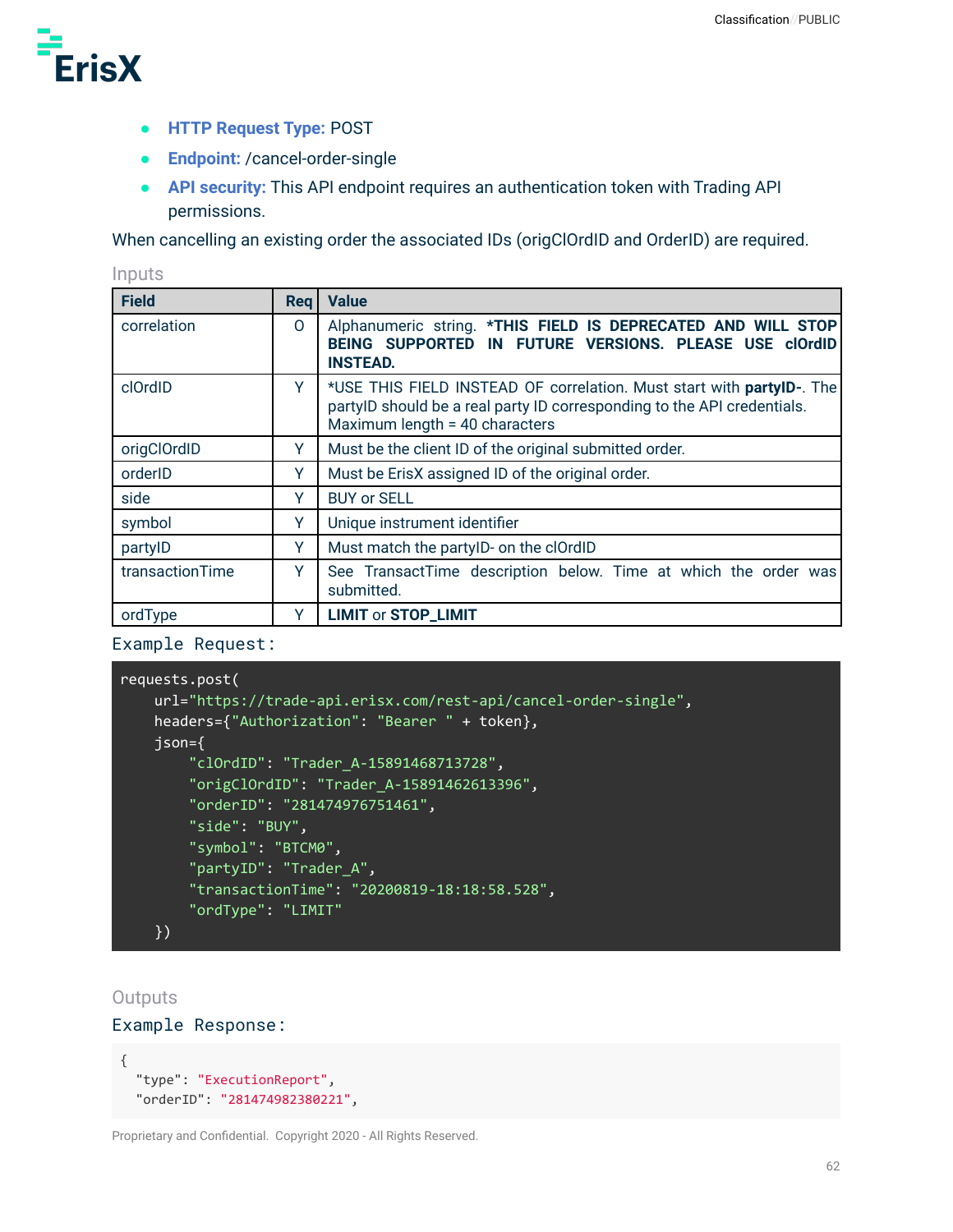```
"clOrdID": "Trader_A-15978611385294",
"origClOrdID": "Trader_A-15978610308013",
"execID": "281475002437077",
"execType": "CANCELED",
"ordStatus": "CANCELED",
"ordRejReason": null,
"account": "acc2",
"symbol": "BTCU0",
"side": "BUY",
"orderQty": 3.0,
"ordType": "LIMIT",
"price": 8501.0,
"stopPrice": 0.0,
"currency": "BTC",
"lastPrice": 0.0,
"lastSpotRate": 0.0,
"leavesQty": 0.0,
"cumQty": 0.0,
"avgPrice": 0.0,
"tradeDate": null,
"transactTime": "20200819-18:18:59.260000000",
"sendingTime": "20200819-18:18:59.279",
"commission": 0.0,
"commCalculated": 0.0,
"commType": "ABSOLUTE",
"commCurrency": "USD",
"minQty": 0.0,
"text": "USER INITIATED",
"matchingType": null,
"lastRptRequested": null,
"timeInForce": "Day",
"expireDate": "20200819",
"lastQty": 0.0,
"targetSubId": null,
"targetLocationId": null,
"custOrderCapacity": 1,
"accountType": 2,
"customerAccountRef": "tcr001",
"postOnly": "N",
"unsolicitedCancel": null,
"availableBalanceData": [
  {
    "availableBalance": 92.34484,
    "availableBalanceCurrency": "BTC"
  },
  {
    "availableBalance": 1036506.3788,
    "availableBalanceCurrency": "USD"
  }
],
```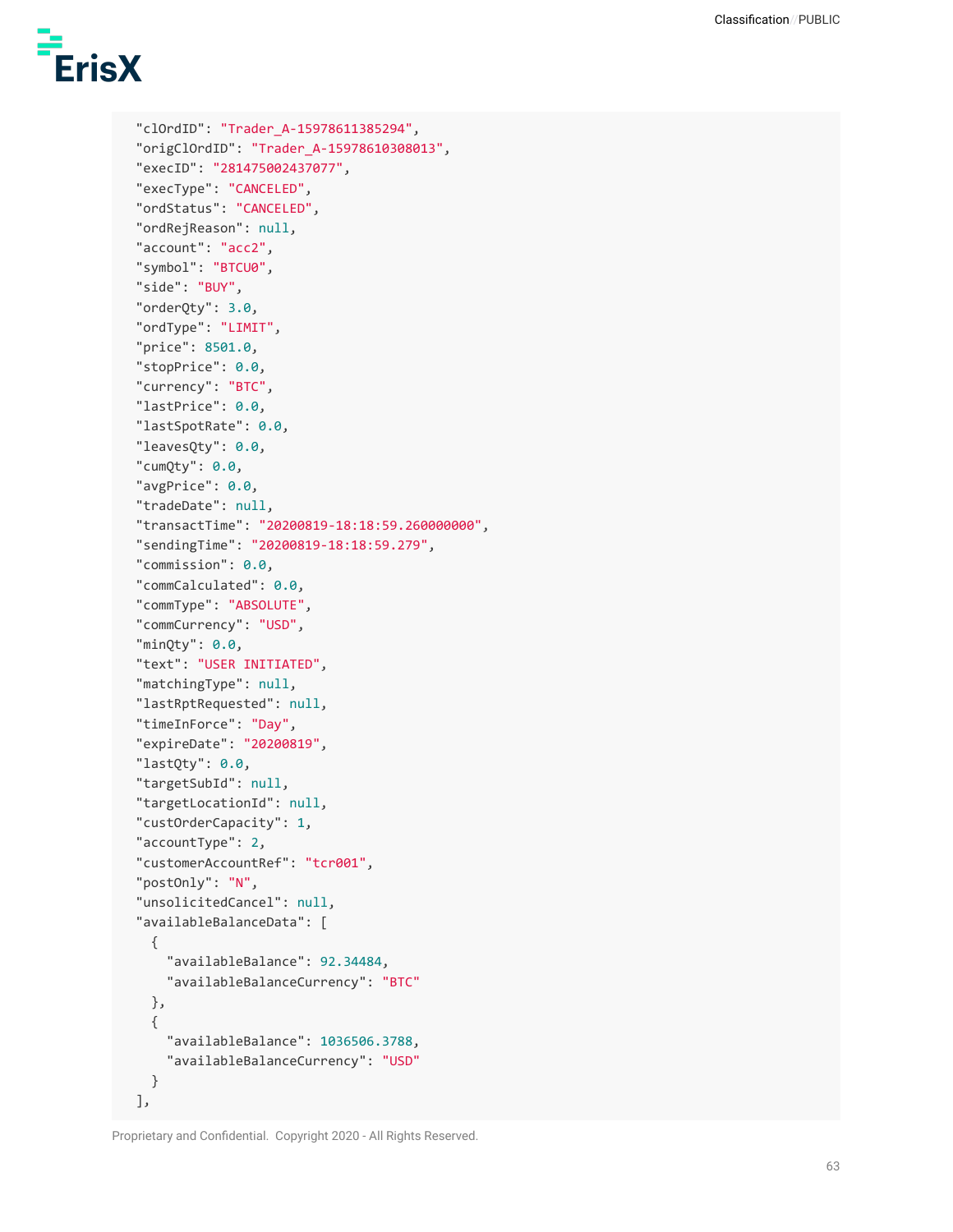```
"partyIDs": [
     "Trader_A"
  \mathbf{I}}
```
# 5.14 Cancel All Orders

This endpoint enables users to cancel all working orders in the CLOB with a single request.

- **HTTP Request Type:** POST
- **Endpoint:** /cancel-all
- **API security:** This API endpoint requires an authentication token with Trading API permissions.

When cancelling an existing order the associated IDs (origClOrdID and OrderID) are required.

#### Inputs

| <b>Field</b> | Rea | <b>Value</b>                                                                                                                                                                                                                                                                                    |
|--------------|-----|-------------------------------------------------------------------------------------------------------------------------------------------------------------------------------------------------------------------------------------------------------------------------------------------------|
| correlation  | O   | Alphanumeric string. *THIS FIELD IS DEPRECATED AND WILL STOP<br>BEING SUPPORTED IN FUTURE VERSIONS. PLEASE USE requestId<br><b>INSTEAD.</b>                                                                                                                                                     |
| requestId    | 0   | *USE THIS FIELD INSTEAD OF correlation. The provided request id string<br>will be returned on the response. Use this to map requests to responses.<br>The response type will be different from the submitted request type.<br>Only alphanumeric (az,AZ,09) values are allowed with a max of 40. |
| partylD      |     | Must match the partylD- on the clOrdID                                                                                                                                                                                                                                                          |

#### Example Request:

```
requests.post(
   url="https://trade-api.erisx.com/rest-api/cancel-all",
   headers={"Authorization": "Bearer " + token}, json={"partyID": "trader1"})
```
#### **Outputs**

| <b>Field</b> | Rea          | <b>Value</b>                                                                                                                                                                                                                                                                                    |
|--------------|--------------|-------------------------------------------------------------------------------------------------------------------------------------------------------------------------------------------------------------------------------------------------------------------------------------------------|
| correlation  | 0            | Alphanumeric string. *THIS FIELD IS DEPRECATED AND WILL STOP<br>BEING SUPPORTED IN FUTURE VERSIONS. PLEASE USE requestId<br><b>INSTEAD.</b>                                                                                                                                                     |
| requestid    | 0            | *USE THIS FIELD INSTEAD OF correlation. The provided request id string<br>will be returned on the response. Use this to map requests to responses.<br>The response type will be different from the submitted request type.<br>Only alphanumeric (az,AZ,09) values are allowed with a max of 40. |
| type         |              | <b>CancelAllOrdersResponse</b>                                                                                                                                                                                                                                                                  |
| partylD      | $\checkmark$ | Must match the partylD- on the clOrdID                                                                                                                                                                                                                                                          |
| message      | v            | Message indicating whether the cancel all has been accepted or not.<br><b>Accepted, Rejected</b>                                                                                                                                                                                                |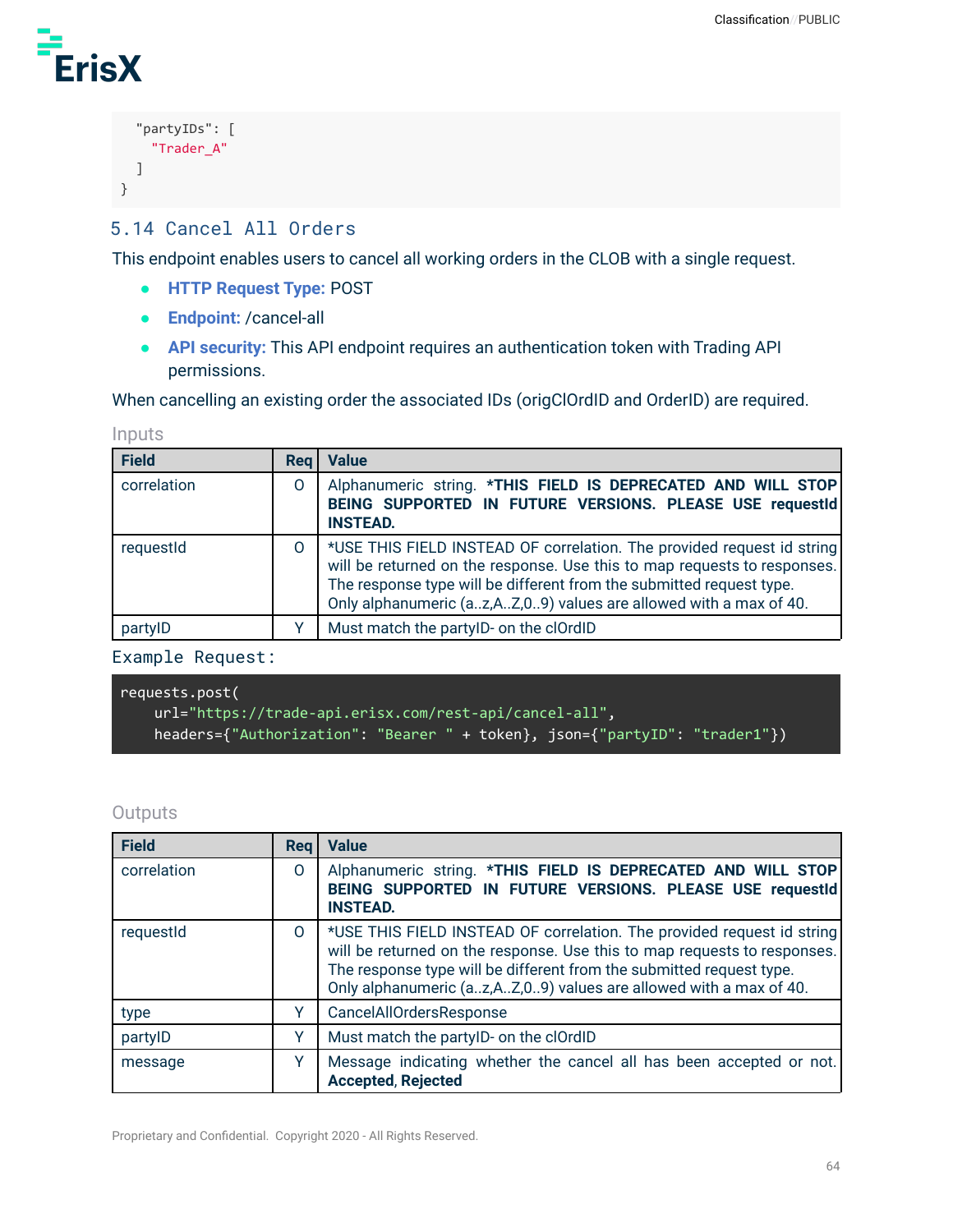

#### Example Response:

```
{
"requestId": "5535410536258384820",
"type": "CancelAllOrdersResponse",
"partyId": "trader1",
"message": "Accepted"
}
```
# 5.15 Order Status Single

**AVAILABLE BALANCES SENT ON THE ORDER STATUS SINGLE RESPONSE REFLECT BALANCES AS OF THE TIMESTAMP AVAILABLE IN THE TRANSACTTIME FIELD. THESE BALANCES MAY NOT REFLECT THE MOST UP-TO-DATE BALANCES IF BALANCES HAVE CHANGED DUE TO NON CENTRAL LIMIT ORDER BOOK TRADING ACTIVITY AFTER THE TRANSACTION TIME TIMESTAMP. EXAMPLES OF ACTIVITY THAT MAY CAUSE NOT UP-TO-DATE BALANCES INCLUDE BUT ARE NOT LIMITED TO:**

- **● DEPOSITS**
- **● WITHDRAWALS**
- **● DELIVERIES**
- **● BLOCK TRADES**

This endpoint enables users to request information by order ID. It will return the latest Execution Report known for the order ID.

**Note:** Non-working orders will be available for queries within the same trade date.

- **HTTP Request Type:** GET
- **Endpoint:** /order/{partyID}/{orderID}
- **API security:** This API endpoint requires an authentication token with Trading API permissions.

#### Inputs

No inputs required

```
Example Request:
```

```
requests.get(
    url="https://trade-api.erisx.com/rest-api/order/Trader_A/281475002437077",
    headers={"Authorization": "Bearer " + token})
```
#### **Outputs**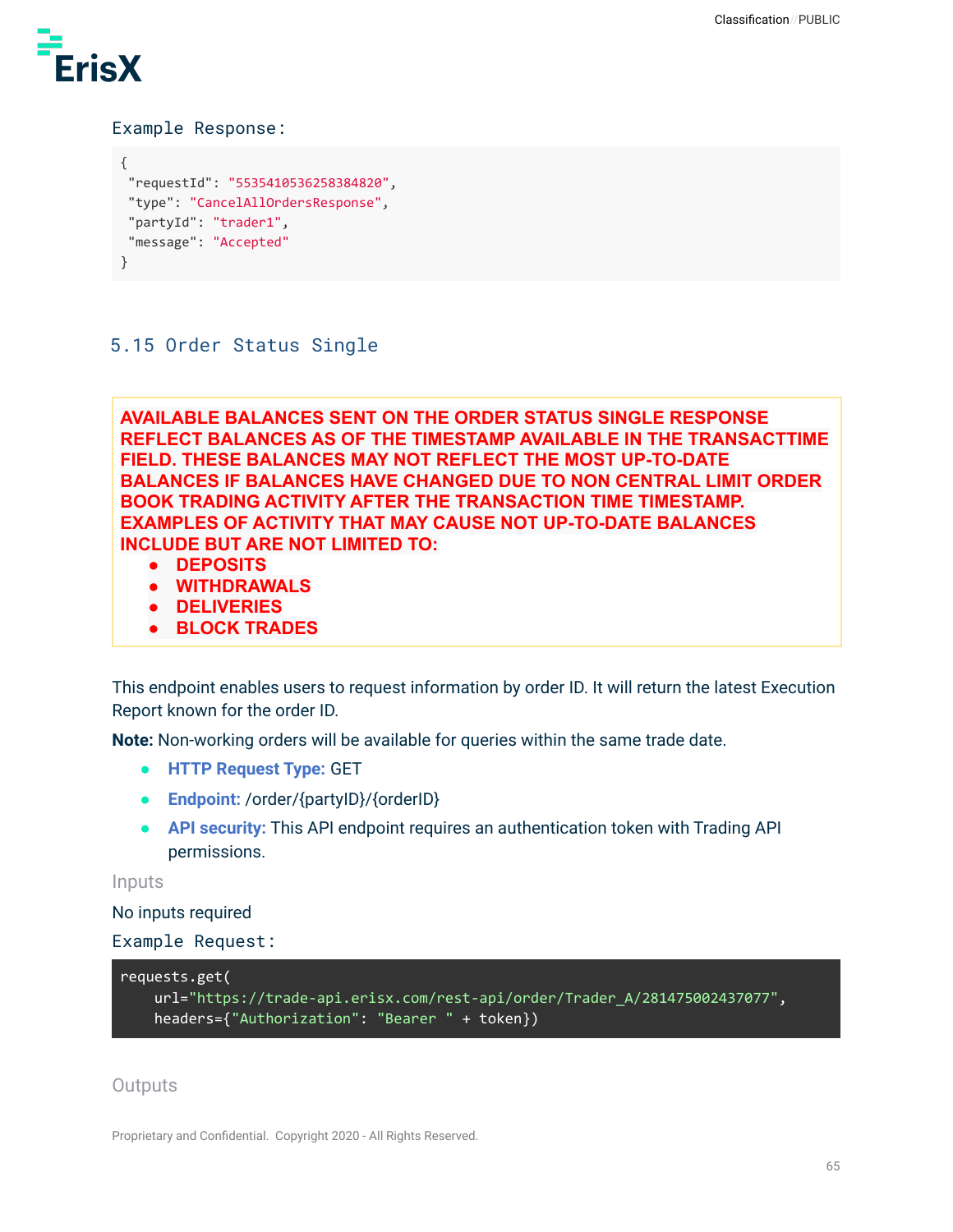

{

#### Example Response:

```
"type": "ExecutionReport",
"orderID": "281474982380221",
"clOrdID": "Trader_A-15978611385294",
"origClOrdID": "Trader_A-15978610308013",
"execID": "281475002437077",
"execType": "CANCELED",
"ordStatus": "CANCELED",
"ordRejReason": null,
"account": "acc2",
"symbol": "BTCU0",
"side": "BUY",
"orderQty": 3.0,
"ordType": "LIMIT",
"price": 8501.0,
"stopPrice": 0.0,
"currency": "BTC",
"lastPrice": 0.0,
"lastSpotRate": 0.0,
"leavesQty": 0.0,
"cumQty": 0.0,
"avgPrice": 0.0,
"tradeDate": null,
"transactTime": "20200819-18:18:59.260000000",
"sendingTime": "20200819-18:18:59.279",
"commission": 0.0,
"commCalculated": 0.0,
"commType": "ABSOLUTE",
"commCurrency": "USD",
"minQty": 0.0,
"text": "USER INITIATED",
"matchingType": null,
"lastRptRequested": null,
"timeInForce": "Day",
"expireDate": "20200819",
"lastQty": 0.0,
"targetSubId": null,
"targetLocationId": null,
"custOrderCapacity": 1,
"accountType": 2,
"customerAccountRef": "tcr001",
"postOnly": "N",
"unsolicitedCancel": null,
"availableBalanceData": [
  {
    "availableBalance": 92.34484,
    "availableBalanceCurrency": "BTC"
  },
```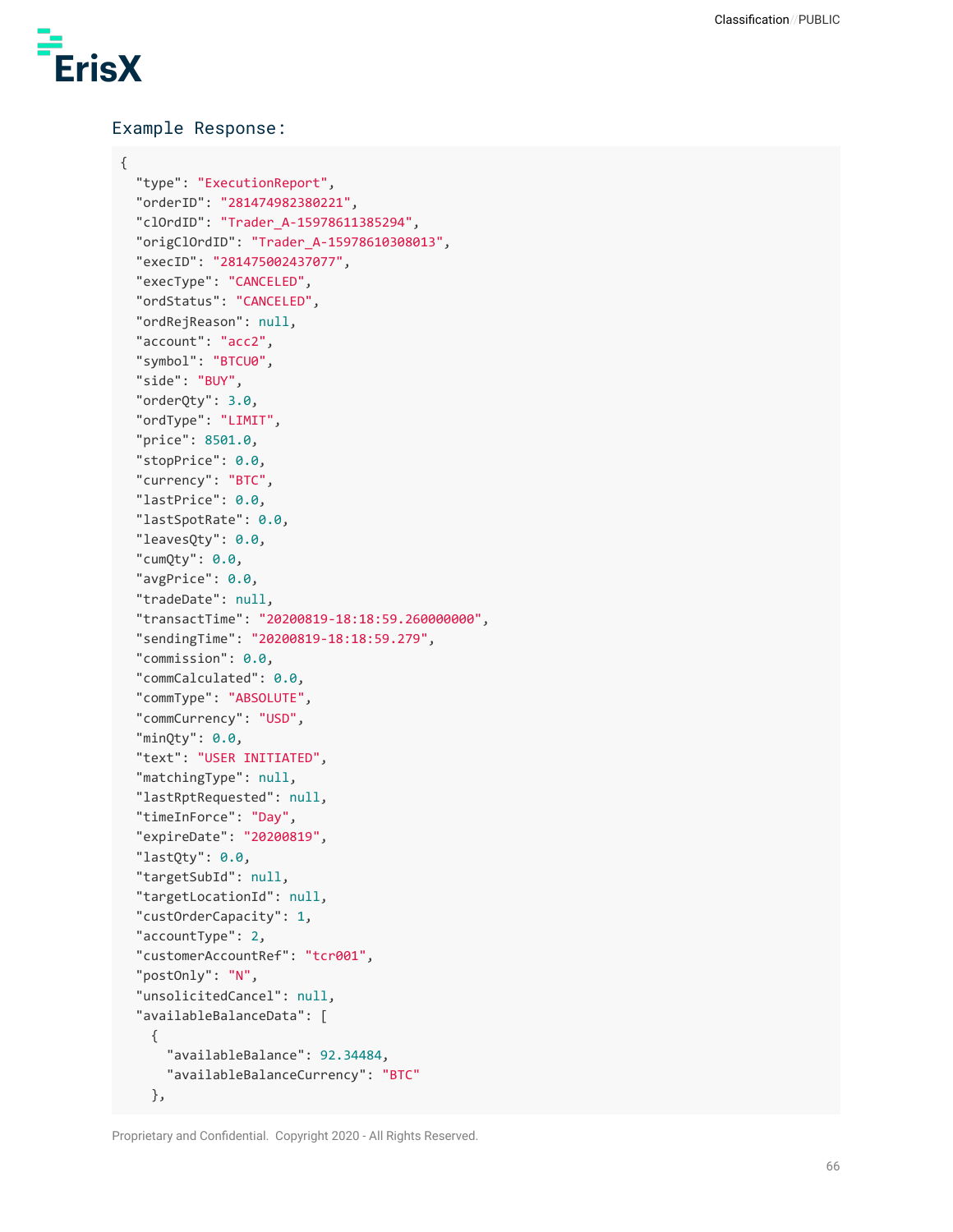

```
{
      "availableBalance": 1036506.3788,
      "availableBalanceCurrency": "USD"
    }
  ],
  "partyIDs": [
    "Trader_A"
  \mathbf{I}}
```
### 5.16 Order Mass Status

**AVAILABLE BALANCES SENT ON THE MASS ORDER STATUS RESPONSE REFLECT BALANCES AS OF THE TIMESTAMP AVAILABLE IN THE TRANSACTTIME FIELD. THESE BALANCES MAY NOT REFLECT THE MOST UP-TO-DATE BALANCES IF BALANCES HAVE CHANGED DUE TO NON CENTRAL LIMIT ORDER BOOK TRADING ACTIVITY AFTER THE TRANSACTION TIME TIMESTAMP. EXAMPLES OF ACTIVITY THAT MAY CAUSE NOT UP-TO-DATE BALANCES INCLUDE BUT ARE NOT LIMITED TO:**

- **● DEPOSITS**
- **● WITHDRAWALS**
- **● DELIVERIES**
- **● BLOCK TRADES**

This endpoint enables users to request information of all working orders.

- **HTTP Request Type:** POST
- **Endpoint:** /order-mass-status
- **API security:** This API endpoint requires an authentication token with Trading API permissions.

Inputs

| <b>Field</b> | Reg | <b>Value</b>                                                                                                                                                                                                                                                                                    |
|--------------|-----|-------------------------------------------------------------------------------------------------------------------------------------------------------------------------------------------------------------------------------------------------------------------------------------------------|
| correlation  | 0   | Alphanumeric string. *THIS FIELD IS DEPRECATED AND WILL STOP<br>BEING SUPPORTED IN FUTURE VERSIONS. PLEASE USE requestId<br><b>INSTEAD.</b>                                                                                                                                                     |
| requestId    | 0   | *USE THIS FIELD INSTEAD OF correlation. The provided request id string<br>will be returned on the response. Use this to map requests to responses.<br>The response type will be different from the submitted request type.<br>Only alphanumeric (az,AZ,09) values are allowed with a max of 40. |
| partylD      |     | Must match the partylD- on the clOrdID                                                                                                                                                                                                                                                          |

#### Example Request: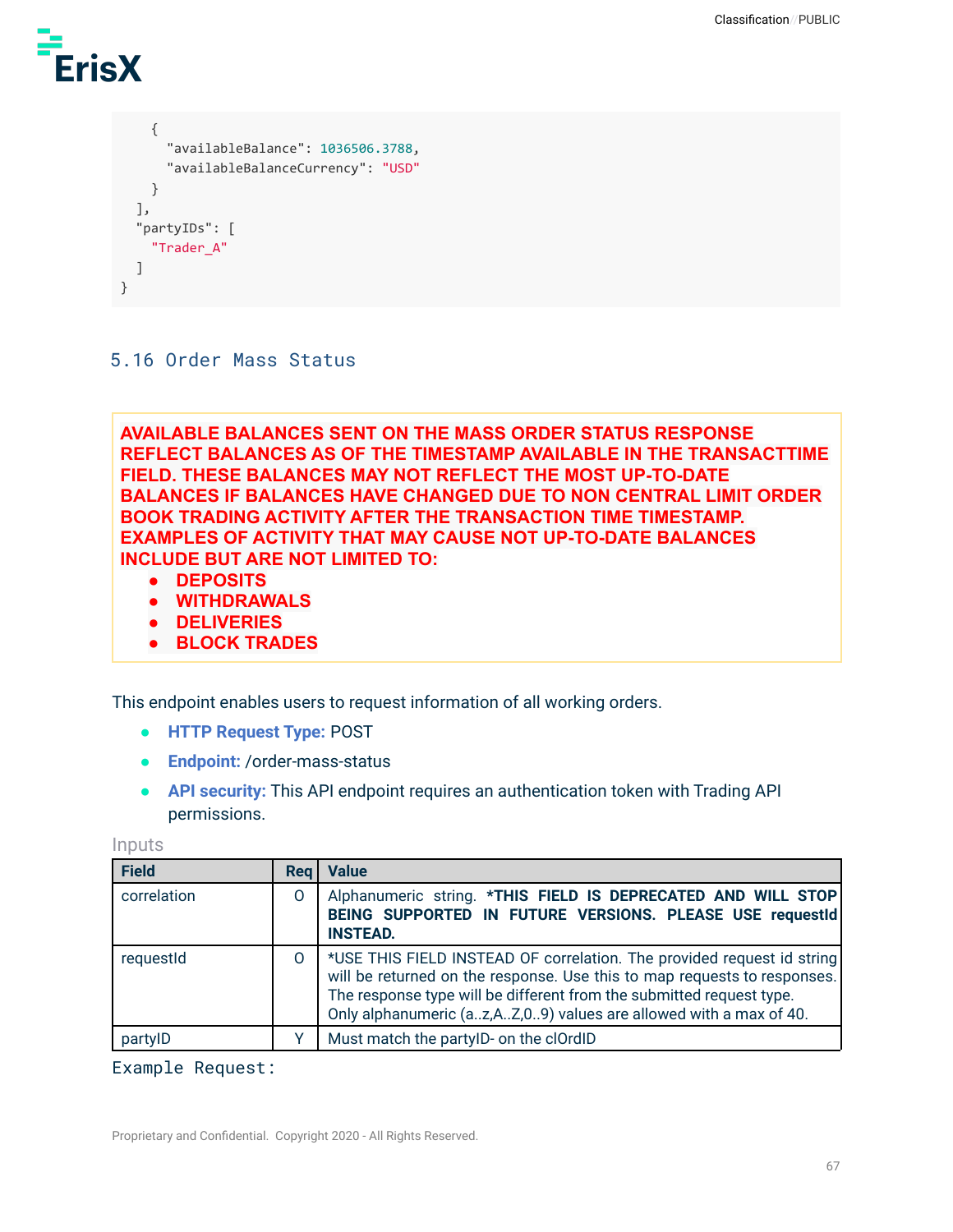

```
requests.post(
```
url="https://trade-api.erisx.com/rest-api/order-mass-status", headers={"Authorization": "Bearer " + token}, json={"partyID": "Trader\_A"})

#### **Outputs**

| <b>Field</b> | <b>Req</b> | Value                                                                                                                                       |
|--------------|------------|---------------------------------------------------------------------------------------------------------------------------------------------|
| correlation  |            | Alphanumeric string. *THIS FIELD IS DEPRECATED AND WILL STOP<br>BEING SUPPORTED IN FUTURE VERSIONS. PLEASE USE requestId<br><b>INSTEAD.</b> |
| type         |            | <b>MassOrderStatus</b>                                                                                                                      |
| orderStatus  |            | List of ExecutionReports for all working orders                                                                                             |

#### Example Response:

```
{
  "type": "MassOrderStatus",
  "orderStatuses": [
      {
         "type": "ExecutionReport",
         "orderID": "281474982380342",
         "clOrdID": "Trader_A-1597861577927220",
         "origClOrdID": "Trader_A-1597861577927220",
         "execID": "281475002437465",
         "execType": "ORDER_STATUS",
         "ordStatus": "NEW",
         "ordRejReason": null,
         "account": "acc1",
         "symbol": "BCH/USD",
         "side": "SELL",
         "orderQty": 0.1113,
         "ordType": "LIMIT",
         "price": 290.3,
         "stopPrice": 0.0,
         "currency": "BCH",
         "lastPrice": 0.0,
         "lastSpotRate": 0.0,
         "leavesQty": 0.1113,
         "cumQty": 0.0,
         "avgPrice": 0.0,
         "tradeDate": null,
         "transactTime": "20200819-18:26:16.706642846",
         "sendingTime": "20200819-18:26:16.726",
         "commission": 0.0,
         "commCalculated": 0.0646,
         "commType": "ABSOLUTE",
         "commCurrency": "USD",
```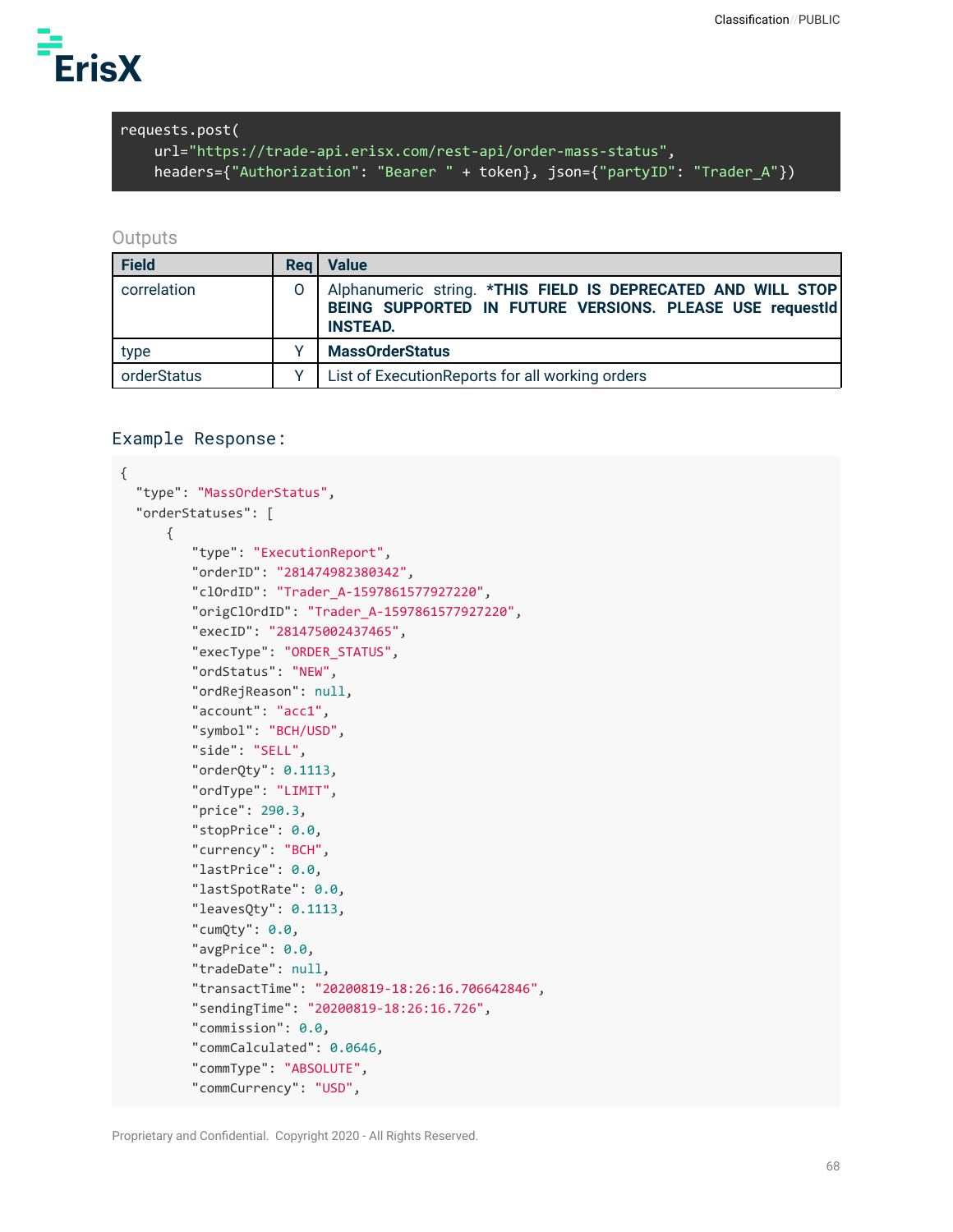```
"minQty": 0.0,
  "text": null,
  "matchingType": null,
  "lastRptRequested": "N",
  "timeInForce": "Day",
  "expireDate": "20200819",
  "lastQty": 0.0,
  "targetSubId": null,
  "targetLocationId": null,
  "custOrderCapacity": 0,
  "accountType": 0,
  "customerAccountRef": "tcr001",
  "postOnly": "N",
  "unsolicitedCancel": null,
  "availableBalanceData": [
    {
      "availableBalance": 986.098,
      "availableBalanceCurrency": "BCH"
    },
    {
      "availableBalance": 2250638.6126,
      "availableBalanceCurrency": "USD"
    }
  ],
  "partyIDs": [
    "Trader_A"
  ]
},
...
{
  "type": "ExecutionReport",
  "orderID": "281474982380346",
  "clOrdID": "Trader_A-1597861578411233",
  "origClOrdID": "Trader_A-1597861578411233",
  "execID": "281475002437487",
  "execType": "ORDER_STATUS",
  "ordStatus": "NEW",
  "ordRejReason": null,
  "account": "acc1",
  "symbol": "LTC/USD",
  "side": "BUY",
  "orderQty": 1.0112,
  "ordType": "LIMIT",
  "price": 60.5,
  "stopPrice": 0.0,
  "currency": "LTC",
  "lastPrice": 0.0,
  "lastSpotRate": 0.0,
  "leavesQty": 1.0112,
  "cumQty": 0.0,
```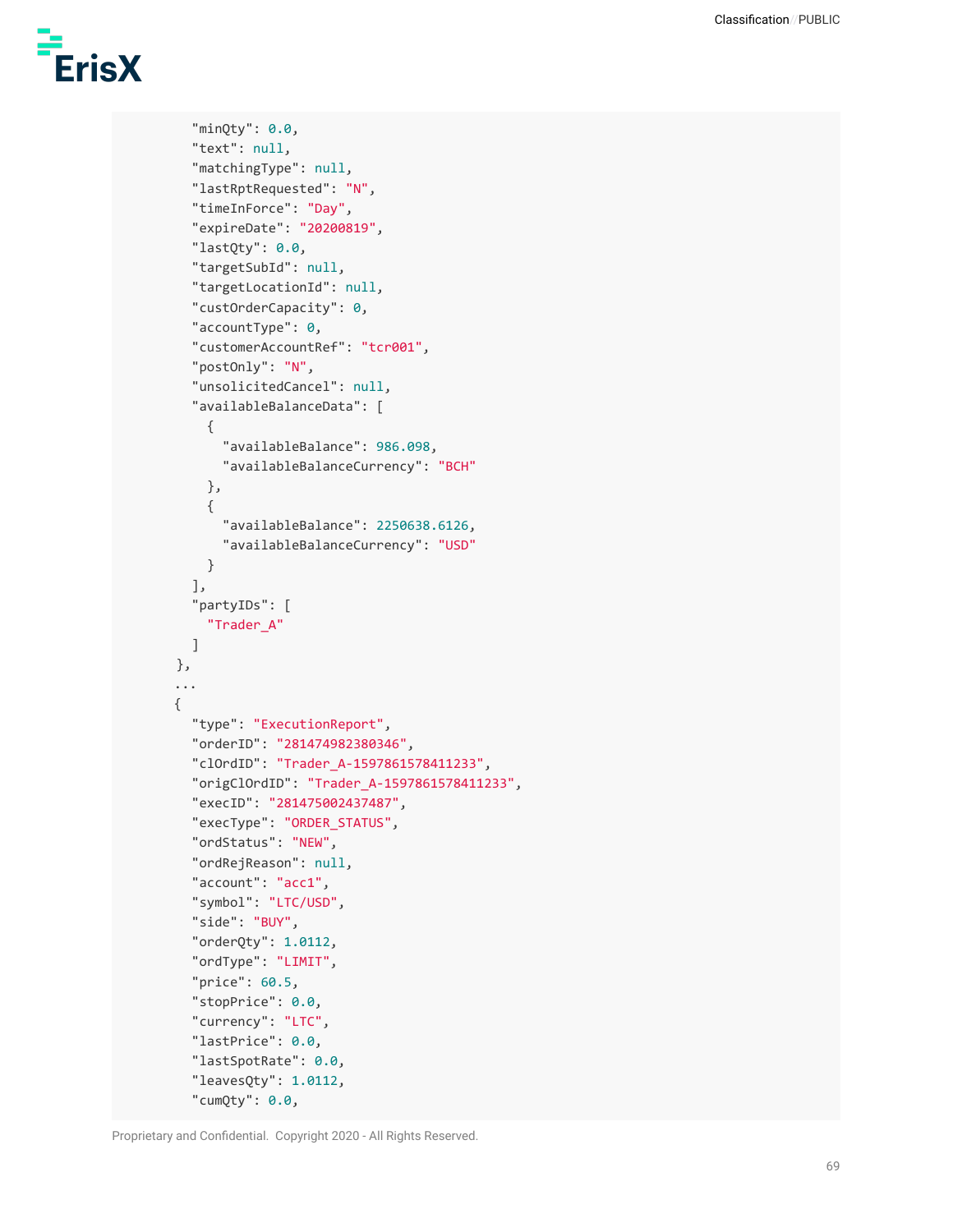```
"avgPrice": 0.0,
"tradeDate": null,
"transactTime": "20200819-18:26:17.123235328",
"sendingTime": "20200819-18:26:17.143",
"commission": 0.0,
"commCalculated": 0.1223,
"commType": "ABSOLUTE",
"commCurrency": "USD",
"minQty": 0.0,
"text": null,
"matchingType": null,
"lastRptRequested": "N",
"timeInForce": "Day",
"expireDate": "20200819",
"lastQty": 0.0,
"targetSubId": null,
"targetLocationId": null,
"custOrderCapacity": 0,
"accountType": 0,
"customerAccountRef": "tcr001",
"postOnly": "N",
"unsolicitedCancel": null,
"availableBalanceData": [
  {
    "availableBalance": 1969.7406,
    "availableBalanceCurrency": "LTC"
  },
  {
    "availableBalance": 2250638.8153,
    "availableBalanceCurrency": "USD"
 }
],
"partyIDs": [
  "Trader_A"
\mathbf{I}
```
# 5.17 Security List

This endpoint enables users to get all available symbols.

- **HTTP Request Type:** GET
- **Endpoint:** /security-list
- **API security:** This API endpoint requires an authentication token with Trading API permissions.

Inputs

] }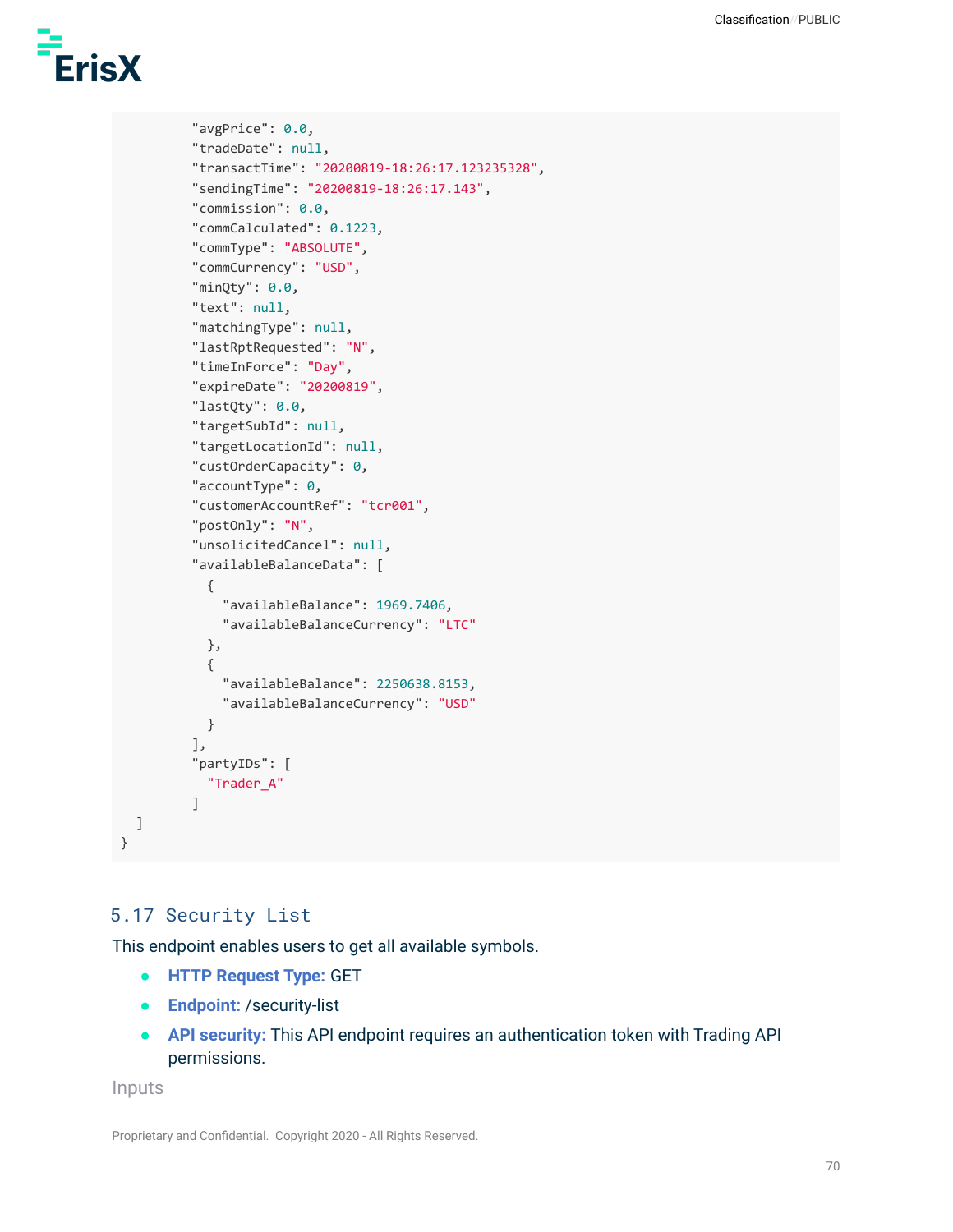

| <b>Field</b> |   | <b>Reg</b> Value                                                                                                                                                                                                                                                |
|--------------|---|-----------------------------------------------------------------------------------------------------------------------------------------------------------------------------------------------------------------------------------------------------------------|
| symbol       | N | <b>ALL:</b> ErisX will return all active instruments<br>Other value, ErisX will return all active instruments where securityGroup<br>matches the requested value<br>If security Group is not specified, ErisX will only return a default subset of<br>contracts |

# Example Request:

| requests.get(                                                                   |
|---------------------------------------------------------------------------------|
| $url="http://trade-api.erisx.com/rest-api/security-list",$                      |
| headers={"Authorization": "Bearer " + token}, params={"securityGroup": "ALL" }) |

# **Outputs**

| <b>Field</b>          | Req      | <b>Value</b>                                                                                                                                                                                                                                                                                      |
|-----------------------|----------|---------------------------------------------------------------------------------------------------------------------------------------------------------------------------------------------------------------------------------------------------------------------------------------------------|
| correlation           | $\Omega$ | Alphanumeric string. *THIS FIELD IS DEPRECATED AND WILL STOP<br>BEING SUPPORTED IN FUTURE VERSIONS. PLEASE USE requestId<br><b>INSTEAD.</b>                                                                                                                                                       |
| requestId             | $\Omega$ | *USE THIS FIELD INSTEAD OF correlation. The provided request id string<br>will be returned on the response. Use this to map requests to responses.<br>The response type will be different from the submitted request type.<br>Only alphanumeric (az, AZ, 09) values are allowed with a max of 40. |
| type                  | Y        | <b>SecuritiesResponse</b>                                                                                                                                                                                                                                                                         |
| currency              | Y        | Currency                                                                                                                                                                                                                                                                                          |
| symbol                | Y        | Symbol                                                                                                                                                                                                                                                                                            |
| SecurityDesc          | O        | <b>Contract Description</b>                                                                                                                                                                                                                                                                       |
| minTradeVol           | Y        | Minimum order quantity                                                                                                                                                                                                                                                                            |
| maxTradeVol           | Y        | <b>Maximum Order Quantity</b>                                                                                                                                                                                                                                                                     |
| roundLot              | Y        | Minimum order quantity increment                                                                                                                                                                                                                                                                  |
| minPriceIncrement     | Y        | Minimum price increment                                                                                                                                                                                                                                                                           |
| product               | Y        | Product type                                                                                                                                                                                                                                                                                      |
| cfiCode               | F        | <b>CFI Code</b>                                                                                                                                                                                                                                                                                   |
| securityType          | O        | Contract type                                                                                                                                                                                                                                                                                     |
| maturityMonthYear     | F        | Contract Maturity month and year                                                                                                                                                                                                                                                                  |
| contractMultiplier    | F        | Contract multiplier                                                                                                                                                                                                                                                                               |
| securityExchange      | F        | Exchange where contract is listed                                                                                                                                                                                                                                                                 |
| activation            | F        | Date when contract becomes active                                                                                                                                                                                                                                                                 |
| lastEligibleTradeDate | F        | Last Trade Date for contract                                                                                                                                                                                                                                                                      |
| maturityDate          | F        | <b>Contract Maturity Date YYYYMMDD</b>                                                                                                                                                                                                                                                            |
| lastTradeTime         | F        | Contract Last Trade Time (in UTC) on the maturity date                                                                                                                                                                                                                                            |
| expiryTime            | F        | Contract Expiry Time (in UTC) on the maturity date                                                                                                                                                                                                                                                |
| securityGroup         | Y        | An exchange specific name assigned to a group of related securities<br>which may be concurrently affected by market events and actions.                                                                                                                                                           |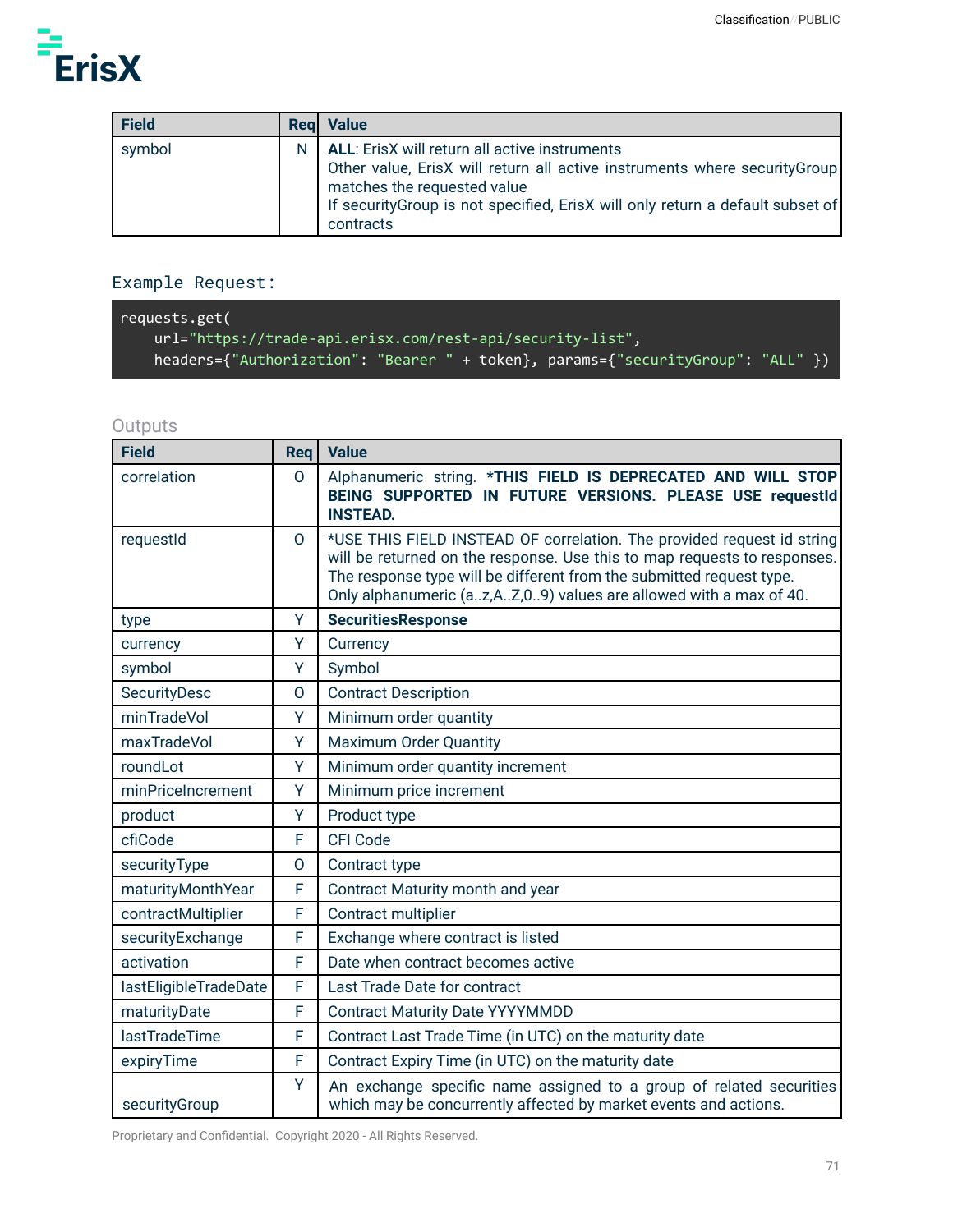{

| productCode | Groups asset based on a common contract specification |
|-------------|-------------------------------------------------------|
| cap         | O   Upper Price Boundary of a contract                |
| floor       | Lower Price Boundary of a contract                    |

```
Example Response:
```

```
"requestId": "foo123",
"type": "SecuritiesResponse",
"securities": [
    {
       "currency": "LTC",
       "symbol": "LTC/USD",
       "securityDesc": "LTC/USD",
       "minTradeVol": 0.1,
       "maxTradeVol": 999999,
       "roundLot": 0.0001,
       "minPriceIncrement": 0.05,
       "product": "COMMODITY",
       "cfiCode": null,
       "securityType": null,
       "maturityMonthYear": null,
       "contractMultiplier": null,
       "securityExchange": null,
       "activation": null,
       "lastEligableTradeDate": null,
       "maturityDate": null,
       "lastTradeTime": null,
       "expiryTime": null,
       "productCode": null,
       "securityGroup": null,
       "cap": null,
       "floor": null
     },
  ...
    {
       "currency": "ETH",
       "symbol": "ETH/USD",
       "securityDesc": "ETH/USD",
       "minTradeVol": 0.1,
       "maxTradeVol": 999999,
       "roundLot": 0.0001,
       "minPriceIncrement": 0.1,
       "product": "COMMODITY",
       "cfiCode": null,
       "securityType": null,
       "maturityMonthYear": null,
       "contractMultiplier": null,
       "securityExchange": null,
       "activation": null,
```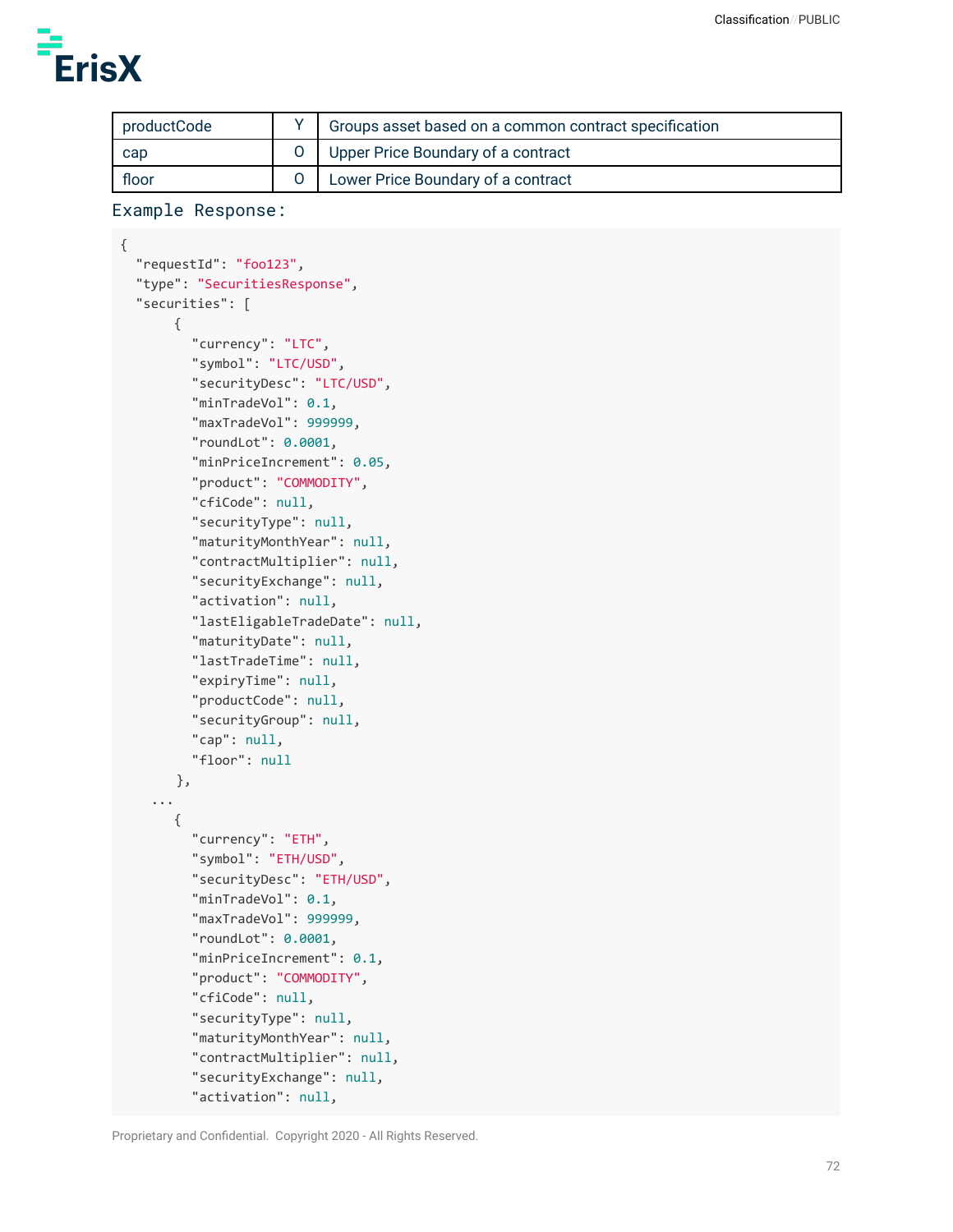# **ErisX**

```
"lastEligableTradeDate": null,
         "maturityDate": null,
         "lastTradeTime": null,
         "expiryTime": null,
         "productCode": null,
         "securityGroup": null,
         "cap": null,
         "floor": null
       }
 ]
}
```
# 5.18 Security Status

This endpoint enables users to status information regarding a specific contract.

- **HTTP Request Type:** GET
- **Endpoint:** /security-status
- **API security:** This API endpoint requires an authentication token with Trading API permissions.

## Inputs

| Field  | Req Value |
|--------|-----------|
| symbol | svmbol    |

**Note:** For symbols that contain */*, an appropriate encoding of the symbol needs to be made in order to obtain a valid URL.

#### Example Request:

```
requests.get(
   url="https://trade-api.erisx.com/rest-api/security-status",
   headers={"Authorization": "Bearer " + token}, params={"symbol": "BTC/USD" })
```
## **Outputs**

| <b>Field</b>          | Reg      | <b>Value</b>                                                                                                                                                                                                                                                                                    |
|-----------------------|----------|-------------------------------------------------------------------------------------------------------------------------------------------------------------------------------------------------------------------------------------------------------------------------------------------------|
| correlation           | 0        | Alphanumeric string. *THIS FIELD IS DEPRECATED AND WILL STOP<br>BEING SUPPORTED IN FUTURE VERSIONS. PLEASE USE requestId<br><b>INSTEAD.</b>                                                                                                                                                     |
| requestId             | $\Omega$ | *USE THIS FIELD INSTEAD OF correlation. The provided request id string<br>will be returned on the response. Use this to map requests to responses.<br>The response type will be different from the submitted request type.<br>Only alphanumeric (az,AZ,09) values are allowed with a max of 40. |
| type                  | Y        | SecurityStatus                                                                                                                                                                                                                                                                                  |
| security              | Υ        | Contract specification as described in Security List                                                                                                                                                                                                                                            |
| securityTradingStatus | Y        | <b>Current Contract Trading Status:</b><br>READY_TO_TRADE_START_OF_SESSION,<br>NOT_AVAILABLE_FOR_TRADING_END_OF_SESSION, TRADING_HALT,<br><b>PRE_OPEN</b>                                                                                                                                       |

Proprietary and Confidential. Copyright 2020 - All Rights Reserved.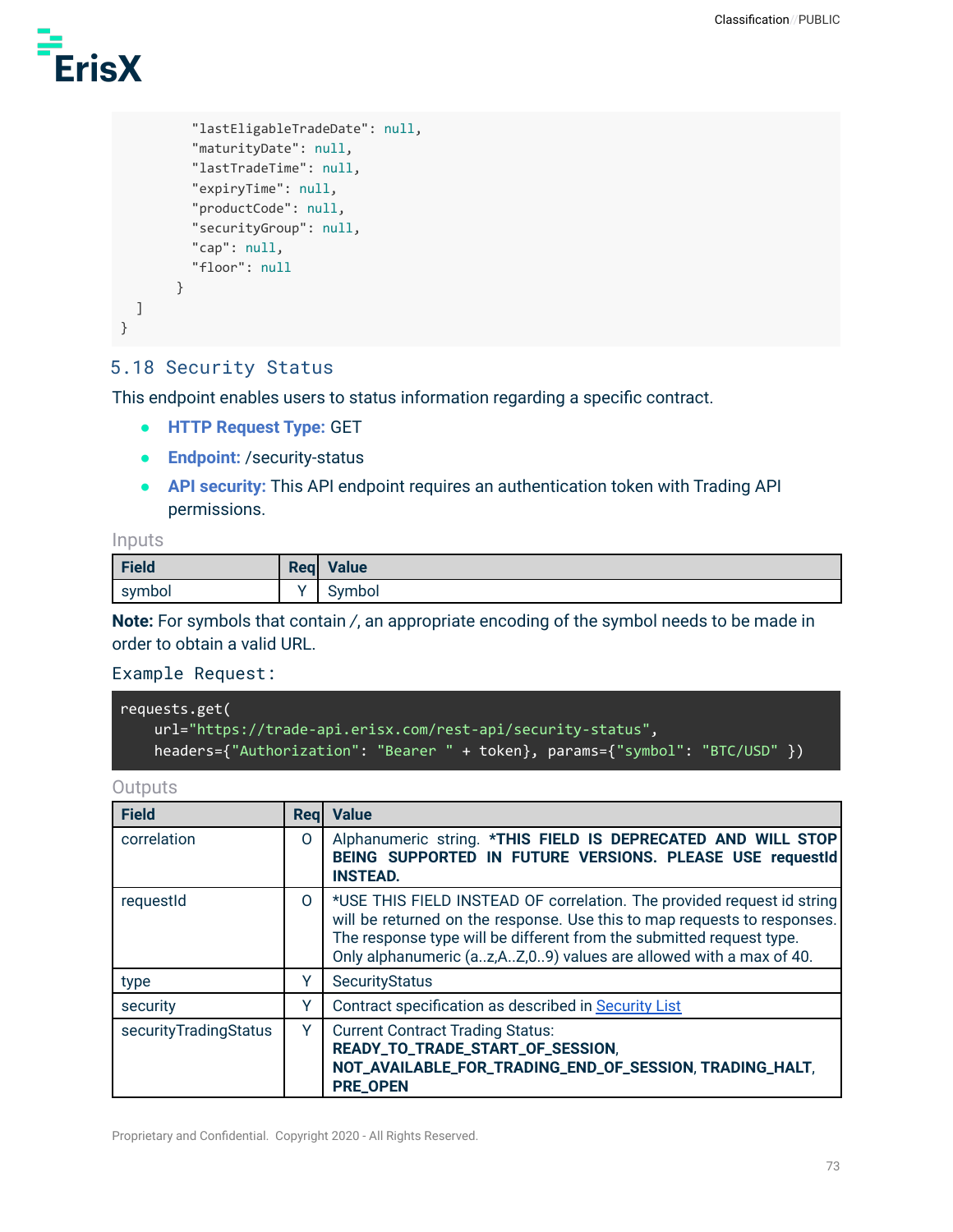

| sessionEnd   |   | Status which indicates that a trading session has ended and statistics for<br>the trading session should be reset                                                                                                                                                                                                          |
|--------------|---|----------------------------------------------------------------------------------------------------------------------------------------------------------------------------------------------------------------------------------------------------------------------------------------------------------------------------|
| sendingTime  |   | Time at which the message was published from ErisX                                                                                                                                                                                                                                                                         |
| transactTime |   | Time at which the trading engine performed an action                                                                                                                                                                                                                                                                       |
| marketDataID | N | Sequence number which uniquely identifies all unsolicited market data<br>messages within a trade date, for example<br>MarketDataIncrementalRefresh, MarketDataIncrementalRefreshTrade<br>and SecurityStatus. Messages containing the same Global Market Data<br>ID within a Trade Date should be considered as duplicates. |
| haltReason   | N | Denotes the reason for the Trading Halt. Present when<br>securityTradingStatus = TRADING_HALT                                                                                                                                                                                                                              |

```
Example Response:
```

```
{
  "type": "SecurityStatus",
 "security": {
   "currency": "BTC",
   "symbol": "BTC/USD",
    "securityDesc": "BTC/USD",
    "minTradeVol": 0.01,
   "maxTradeVol": 100000,
    "roundLot": 0.0001,
   "minPriceIncrement": 1,
    "product": "COMMODITY",
    "cfiCode": null,
   "securityType": null,
    "maturityMonthYear": null,
   "contractMultiplier": null,
    "securityExchange": null,
    "activation": null,
   "lastEligableTradeDate": null,
    "maturityDate": null,
   "lastTradeTime": null,
    "expiryTime": null,
   "productCode": null,
   "securityGroup": null,
   "cap": null,
   "floor": null
 },
 "securityTradingStatus": "READY_TO_TRADE_START_OF_SESSION",
 "sessionEnd": null,
 "requestId": "134582149605314482",
  "sendingTime": "20200818-21:40:35.633",
  "transactTime": "20200818-21:40:35.560000000",
 "marketDataID": 1234
}
```
Proprietary and Confidential. Copyright 2020 - All Rights Reserved.